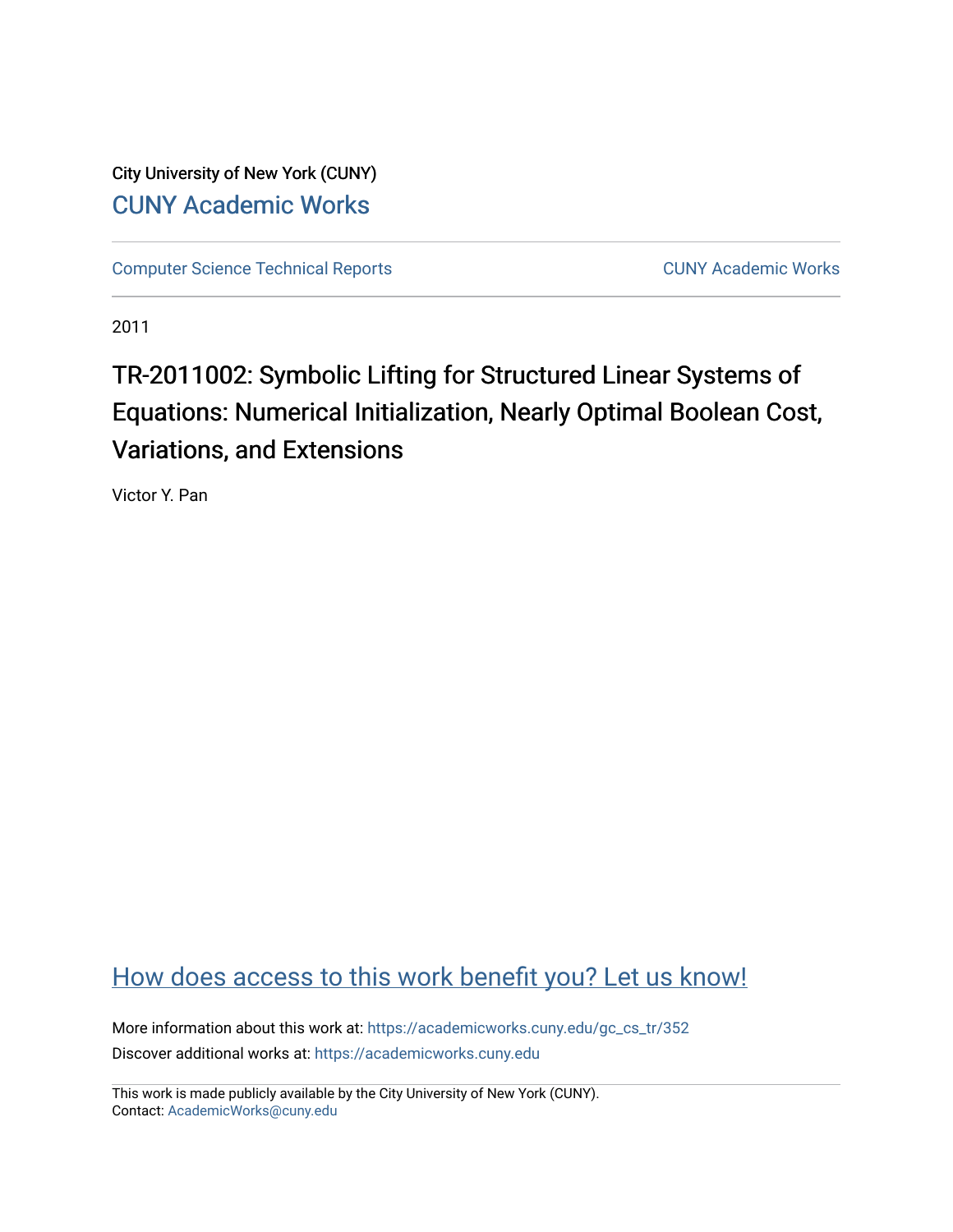# Symbolic Lifting for Structured Linear Systems of Equations: Numerical Initialization, Nearly Optimal Boolean Cost, Variations, and Extensions <sup>∗</sup>

Victor Y. Pan

Department of Mathematics and Computer Science Lehman College of the City University of New York Bronx, NY 10468 USA victor.pan@lehman.cuny.edu http://comet.lehman.cuny.edu/vpan/

#### Abstract

Hensel's symbolic lifting for a linear system of equations and numerical iterative refinement of its solution have striking similarity. Combining the power of lifting and refinement seems to be a natural resource for further advances, but turns out to be hard to exploit. In this paper, however, we employ iterative refinement to initialize lifting. In the case of Toeplitz, Hankel, and other popular structured inputs our hybrid algorithm supports Boolean (bit operation) time bound that is optimal up to logarithmic factor. The algorithm remains nearly optimal in its extensions to computing polynomial gcds and lcms and  $Pad\acute{e}$  approximations, as well as to the Berlekamp–Massey reconstruction of linear recurrences. We also cover Newton's lifting for matrix inversion, specialize it to the case of structured input, and combine it with Hensel's to enhance overall efficiency. Our initialization techniques for Hensel's lifting also work for Newton's. Furthermore we extend all our lifting algorithms to allow their initialization modulo powers of two, thus implementing them in the binary base.

Key Words: Linear systems of equations, Hensel's Lifting, Newton's lifting, Iterative refinement, Toeplitz matrices

<sup>∗</sup>Supported by PSC CUNY Awards 61406-00-39 and 62230–0040. Proceedings version of this paper has been presented at the Third International Workshop on Symbolic-Numerical Computations (SNC'09), August 3–5, 2009, Kyoto, Japan.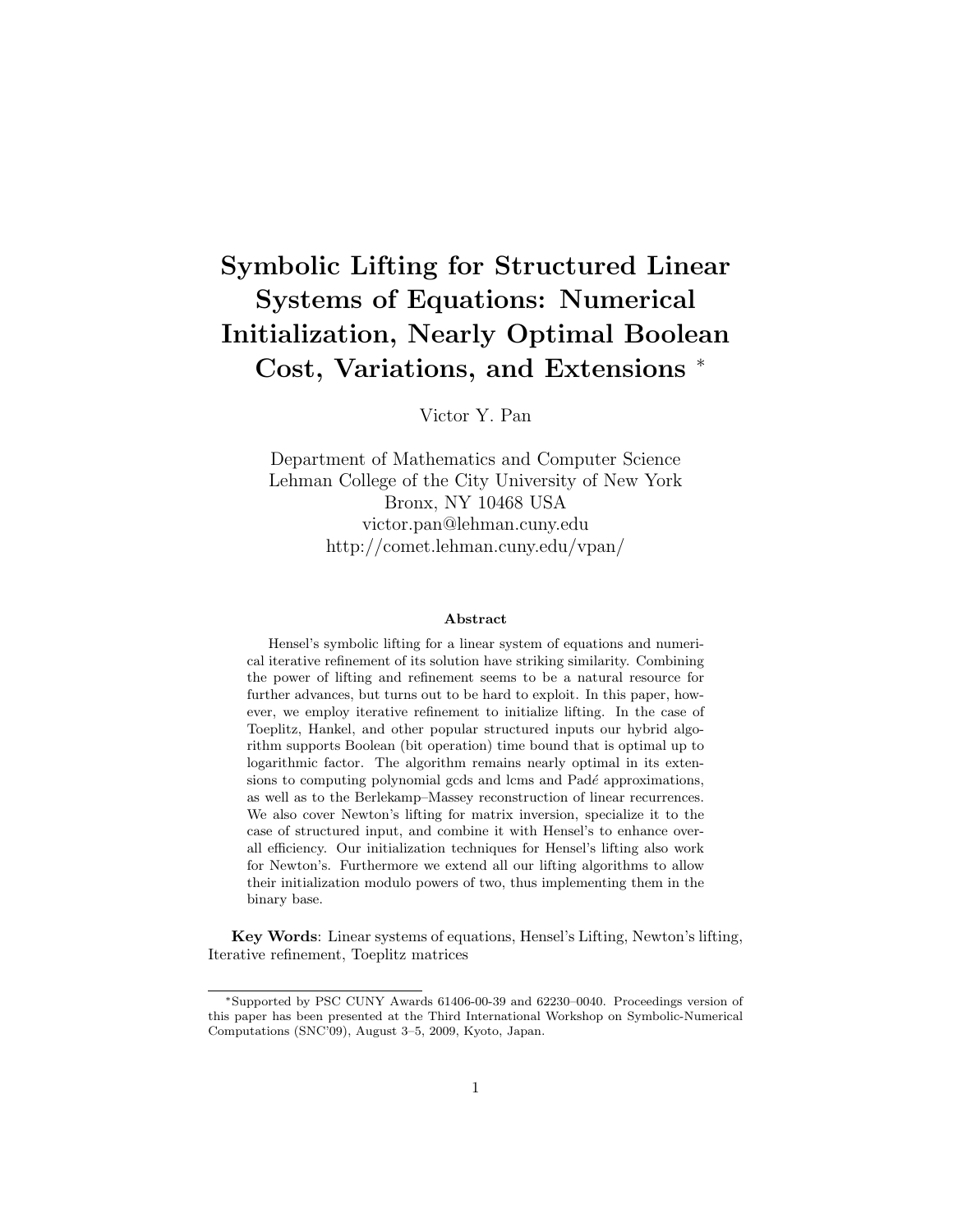### 1 Introduction

Hensel's lifting is a fundamental tool of symbolic computation [gg03], is highly effective for solving linear systems of equations [mc79], [d82], and has a natural and popular counterpart in numerical computations, called iterative refinement.

Both Hensel's lifting and iterative refinement are initiated with an approximate inverse  $Q$  of an input matrix  $M$  and recursively refine an initial approximate solution  $\mathbf{x} = \mathbf{x}^{(0)}$  to a linear system  $M\mathbf{x} = \mathbf{f}$ , e.g.,  $\mathbf{x}^{(0)} = Q\mathbf{f}$ . Every recursive step essentially amounts to multiplication of the matrices M and Q by two vectors and produces at least b new correct bits per an output value for a fixed positive b, although the two algorithms advance towards two different representations of such a value and from the two opposite sides.

For structured matrices multiplication steps are inexpensive, and we can advance towards the solution very rapidly as soon as we initialize lifting. This is precisely what we do by employing iterative refinement.

The similarity between lifting and refinement suggests that such hybrid algorithms are natural, but technically their derivation is not straightforward, and our work is the only known example where one takes advantage of the combined power of lifting and refinement.

Having solved the initialization problem, we arrive at a hybrid algorithm that supports a nearly optimal (up to logarithmic factor) Boolean (bit operation) time bound for the solution of Toeplitz, Hankel and other popular structured linear systems of equations, which are omnipresent in scientific and engineering computations and signal and image processing.

Furthermore our solution algorithms and our nearly optimal Boolean time bounds are extended to some fundamental polynomial computations such as the computation of the gcd, lcm, and Pad´e approximation for polynomials as well as the Berlekamp–Massey's reconstruction of linear recurrences (see Section 8).

*Newton's lifting* is a well known counterpart to Hensel's  $[y76]$ ,  $[g84]$ . For the computations with integer matrices both Newton's and Hensel's liftings were simultaneously proposed in [mc79]. Like Hensel's, Newton's lifting also has a celebrated numerical counterpart (see, e.g., [ps91]).

Newton's lifting computes the matrix inverse rather than the solution of a linear system of equations but otherwise is quite similar to Hensel's. In particular in the case of structured inputs we modify Newton's classical lifting algorithm to reduce its every lifting step essentially to multiplication of the input matrix and its approximate inverse by a small number of vectors, and thus in the case of structured input matrices we can also perform it in a nearly linear arithmetic time by exploiting matrix structure.

Here are the two main technical differences:

(a) instead of refining an approximate solution  $\mathbf{x} = \mathbf{x}^{(0)}$  to a linear system  $Mx = f$ , Newton's lifting recursively refines an approximate inverse  $X = X^{(0)}$ , that is an approximate solution to the matrix equation  $MX = I$ , and

(b) Newton's lifting incorporates the updated approximate inverses  $X^{(i)}$  to accelerate the lifting process.

Due to these features, Newton's lifting closely approximates the inverse in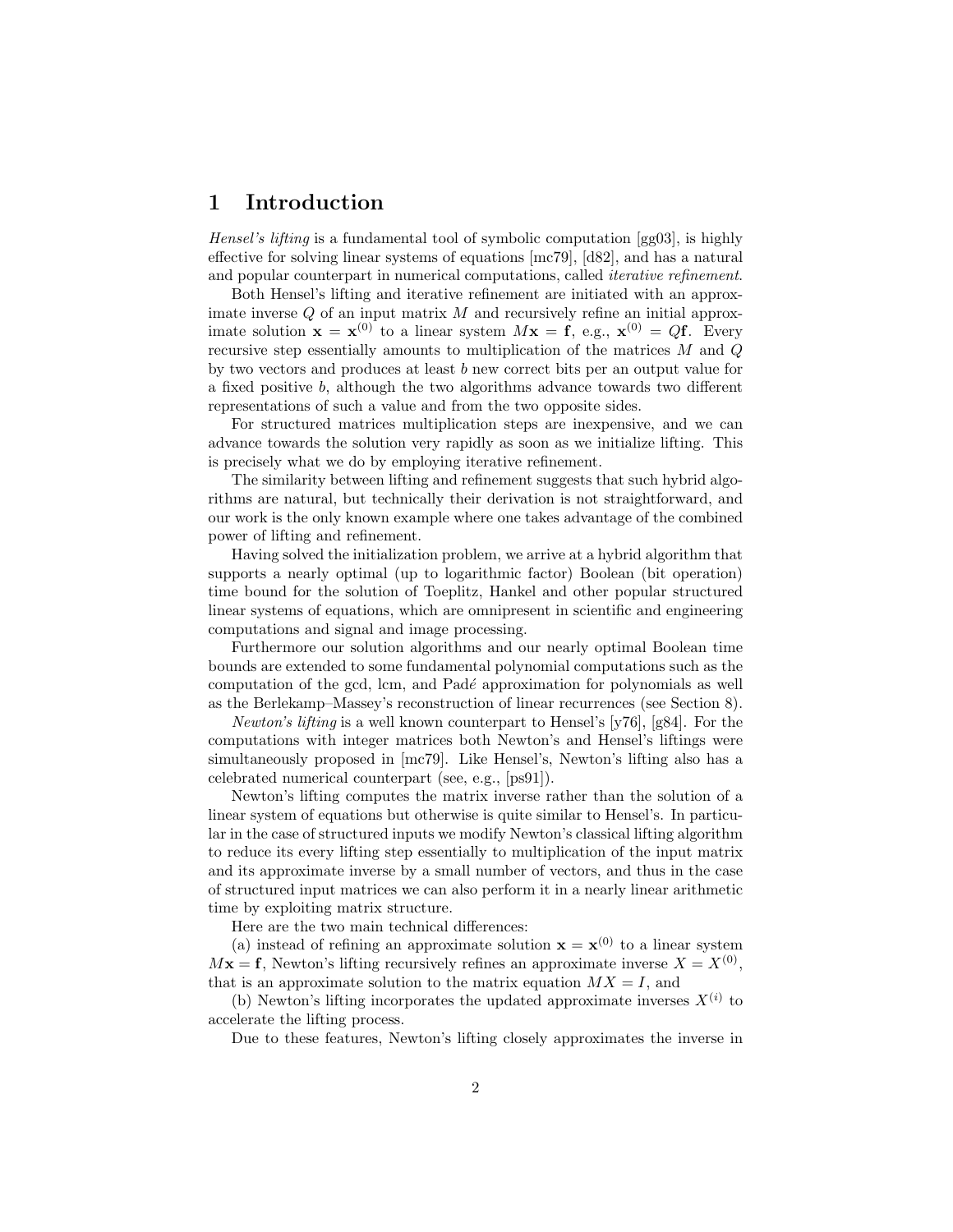much fewer lifting steps than Hensel's lifting, although at the expense of performing computations with a higher precision. Overall this leads to a little inferior (although still nearly optimal) upper estimate for the Boolean complexity of the solution, but an appropriate combination of Newton's and Hensel's liftings yields a smaller cost bound under the most realistic model of the word operations, that is yields a practical acceleration (see Section 10).

The initialization with an approximate inverse is shared by Newton's and Hensel's liftings, and our recipes apply to both of them.

Besides customary lifting modulo a random prime, we propose binary versions for both Hensel's and Newton's liftings, that is we initialize lifting modulo a power of two, which can be implemented more effectively, with the decrease of the CPU time of the classical lifting by twice for  $n = 64$ . Our techniques can be of independent interest, as well as the related study in [pw08], which shows that our binary lifting is unlikely to degenerate on the average input.

Our lifting and binary lifting algorithms for Toeplitz and Toeplitz-like inputs were implememted in Lehman College of the City University of New York by Brian Murphy (with some assistance from Rhys Eric Rosholt). In experimental computations the algorithms performed in good accordance with our theoretical study.

Our earlier study of lifting for structured inputs was summarized in the Technical Report available at www.cs.gc.cuny.edu/tr/files/TR-2008003.pdf. The report also covers the distinct MBA approach (see [pmr10] on its journal version).

The speedup in lifting versus the MBA alternative divide-and-conquer algorithm in [m80] and [ba80] is by the factor r log n for an  $n \times n$  input matrix having a displacement rank r. Symbolic implementation of this algorithm is rather straightforward, except that one must recursively compress the displacement generators of the auxiliary matrices [pmr10]. This has been done deterministically over any field in [p01, Section 4.6.2].

Technically the lifting approach is distinct and has some further advantages, besides the cited acceleration: it has a simpler code, involves just a pair of  $n \times n$ matrices and a single random prime of the order  $n \log n$ , and supports binary lifting, whereas the MBA algorithm (although it also supports the solution in a nearly optimum Boolean time) is slightly slower, involves over 2n matrices of various sizes and n random primes of the order  $n \log(n||M||)$ , and does not work modulo powers of two because of degeneration.

We organize the paper as follows. We devote the next section to the definitions and preliminaries, recall Hensel's lifting for linear systems of equations in Section 3, reconstruct the rational solution from the output of lifting in Section 4 and Appendix A, and estimate the Boolean complexity of our computations in Section 5 and Appendix B. We initialize Hensel's lifting by means of iterative refinement in Section 6 and extend our algorithms to the case of singular input in Section 7 and to polynomial computations and the Berlekamp–Massey's problem in Section 8. We cover the generalized (in particular binary) Hensel's lifting in Section 9. In Section 10 we present both Newton's and generalized Newton's lifting. In Section 11 we compare lifting with the MBA divide-and-conquer algorithm. In Section 12 we present our concluding remarks. In Appendix C we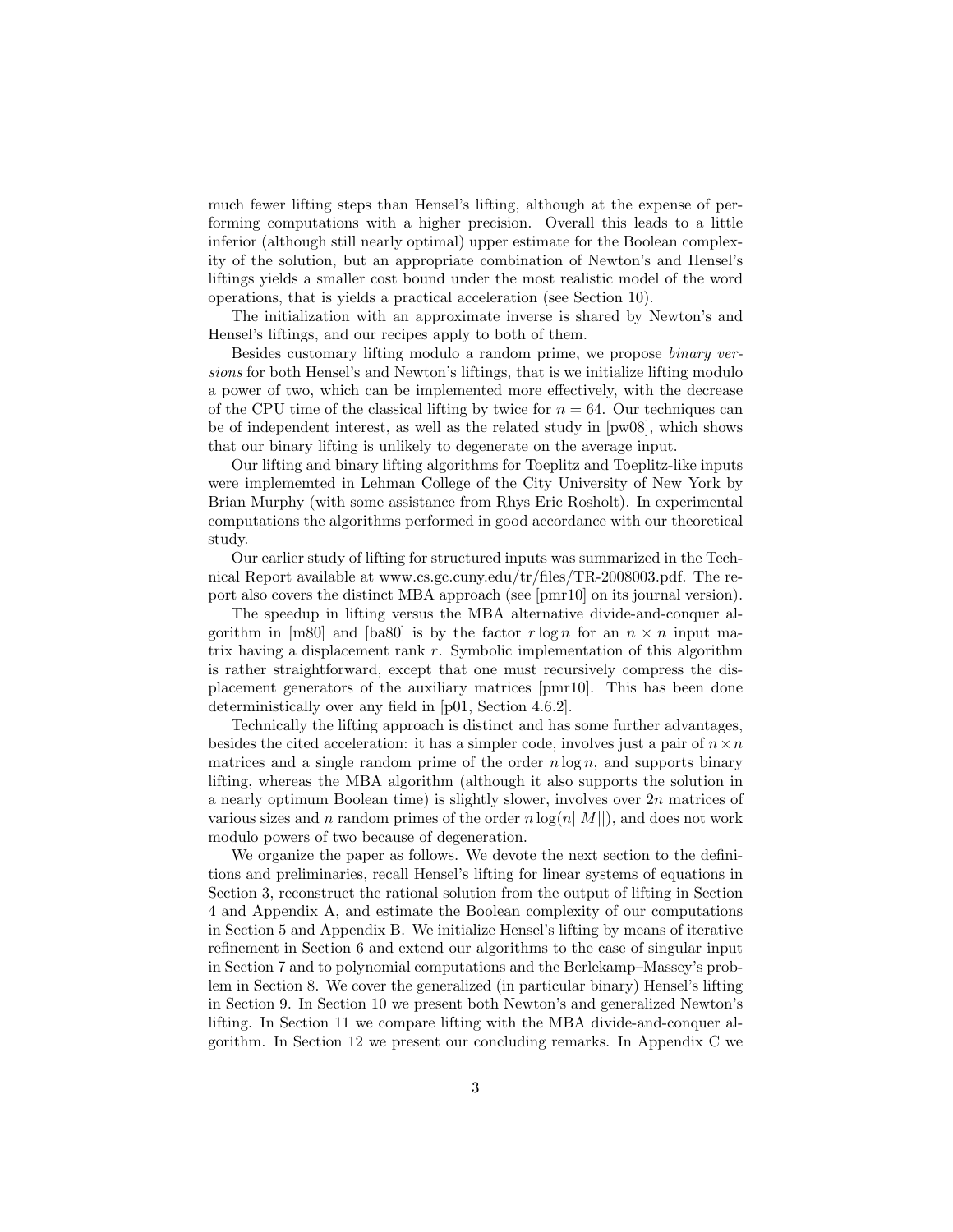briefly comment on the history of the Method of Displacement Transformation.

### 2 Definitions and basic facts

 $\mathbb Z$  denotes the ring of integers,  $\mathbb Z_q$  the ring of integers modulo an integer  $q > 1$ , and Q the field of rational numbers.

 $\mathrm{ord}_q(m)$ , the order of q in m, is the maximal integer b such that  $q^b$  divides m.

m mod q for two integers  $q > 1$  and m can denote the class of integers  ${m + hq}$  defined over all integers  $h \in \mathbb{Z}$  or the unique integer in this class lying in the range  $[0, q)$ .

We write  $\log$  for  $\log_2$ , "op" for "arithmetic operation", and  $\tilde{O}(f(n))$  for  $O(f(n)(\log \log n)^d)$  (for a constant d). The latter definition is not standard but is convenient for expressing our complexity estimates.

Fact 2.1. A multiplication (resp. addition or subtraction) modulo  $2^d$  uses  $\mu(d) = O((d \log d) \log \log d) = O(d \log d)$  (resp.  $O(d)$ ) bit operations, whereas  $m(n) = O(n(\log n) \log \log n) = O(n \log n)$  field operations (resp. n additions or subtractions) suffice to multiply (resp. add or subtract) two polynomials in x modulo  $x^n$  over any algebra or ring with unity.

Proof. See [gg03].

 $\Box$ 

 $\Box$ 

 $\Box$ 

The upper bound on  $\mu(d)$  was further decreased in [f07].

### 2.1 Rational number reconstruction

**Definition 2.1.**  $\nu(y)$  is the numerator and  $\delta(y) \geq 1$  is the denominator in the ratio  $y = \nu(y)/\delta(y)$  of two coprime integers  $\nu(y)$  and  $\delta(y)$ .

Modular rational reconstruction is the recovery of a rational number  $x/y$ from three integers k, l, and  $r = (x/y) \mod l$  provided x and y are coprime unless  $r = 0$ , l and y are coprime,  $|x| < k \leq l$ , and  $0 < y \leq l/k$  (we can write  $x = r, y = 1$  if  $k > |r|$ ).

 $\rho(\log l)$  is the bit operation complexity of this recovery.

**Fact 2.2.** The pair  $(x, y)$  is unique if  $2|x| < k$ .

Proof. See [gg03].

**Theorem 2.1.** For  $\mu(d)$  in Fact 2.1 and constants C and c,  $C > c > 0$ , we have

$$
\rho(d) \le cd^2, \quad \rho(d) \le C\mu(d)\log d. \tag{2.1}
$$

Proof. See [wp03].

The reconstruction is immediate if  $\delta(y) = 1$ .

Fact 2.3. For three integers q, m, and  $z = m \mod q$  such that  $-0.5 q < m \leq$ 0.5 q, we have  $m = z$  if  $2|z| \le q$ ,  $m = z - q$  otherwise.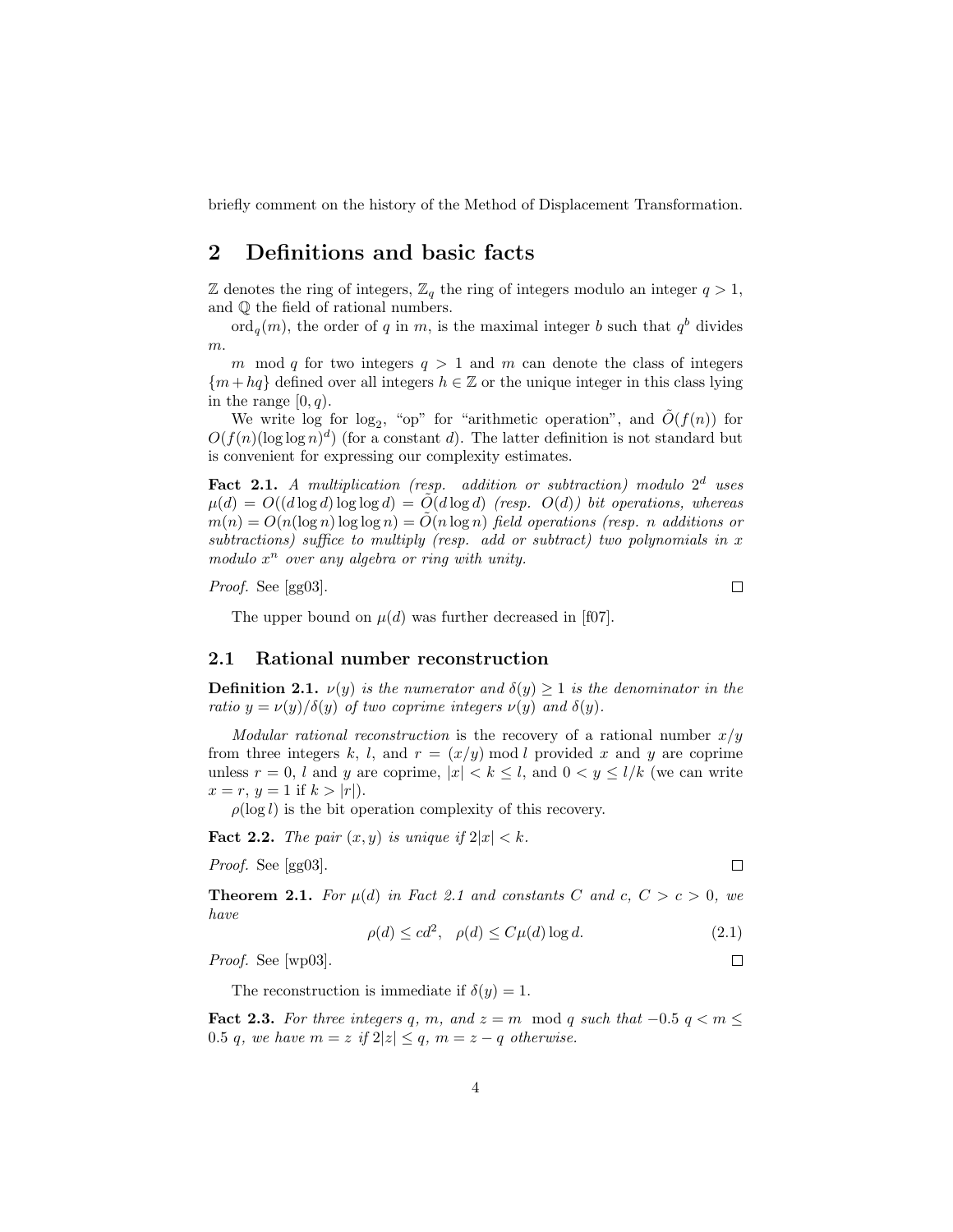### 2.2 General matrices

 $M = (m_{i,j})_{i,j=1}^{k,l} \in \mathcal{R}^{k \times l}$  and  $\mathbf{v} = (v_i)_{i=1}^k \in \mathcal{R}^{k \times l}$  for matrices and vectors with entries  $m_{i,j}$  and  $v_i$  in a ring R of integers Z or  $\mathbb{Z}_q$  or rationals Q.  $I_k$  denotes the  $k \times k$  identity matrix, with the columns  $e_i$ ,  $i = 1, \ldots, k$ . We write just I where  $k$  is defined by the context.

**Definition 2.2.**  $(K, L)$  is a  $1 \times 2$  block matrix with the blocks K and L. M<sup>T</sup> is the transpose of a matrix M.  $M^{(h)}$  is its  $h \times h$  leading principal block.  $\det M$  and adj M are the determinant and the adjoint of a square matrix  $M$ , respectively. (adj  $M = M^{-1}$  det M if M is a nonsingular matrix.) A matrix M of a rank  $ρ$  has generic rank profile if det  $M^{(k)} \neq 0$  for  $k = 1, \ldots, ρ$ . M is strongly nonsingular if it is nonsingular and has generic rank profile.

**Definition 2.3.** For a matrix  $M = (m_{i,j})_{i,j}$  and a vector  $\mathbf{v} = (v_i)_i$ , write  $\alpha(M) = |M| = \max_{i,j} |m_{i,j}|$  and  $|\mathbf{v}| = \beta(\mathbf{v}) = \max_i |v_i|$ , so that  $|\mathbf{v}|$  is the maximum norm of a vector **v**.

**Definition 2.4.**  $m_S$  is the minimum number of ops sufficient to multiply a matrix S by a vector.

Fact 2.4. Let  $M = (m_{i,j})_{i,j=1}^n$ . Then  $|\det M| \le \prod_j (\Sigma_i m_{i,j}^2)^{1/2} \le (\alpha(M)\sqrt{n})^n$ **ract** 2.4. Let  $M = (m_{i,j})_{i,j=1}^n$ . 1<br>and  $|\text{adj } M| \leq (\alpha(M)\sqrt{n-1})^{n-1}$ .

Hereafter  $\mathbf{b} \neq \mathbf{0}, n > 2, |M| > 2$  (and so  $\log n > 1, \log |M| > 1$ ).

#### 2.3 Structured matrices

We apply Hensel's lifting where the input matrices have the popular and highly important structures of Toeplitz, Hankel, Vandermonde and Cauchy types. We call this class THVC matrices. The reader can find their extensive study in the book [p01] and the bibliography therein. These matrices generalize the four fundamental classes of Toeplitz, Hankel, Vandermonde and Cauchy matrices in Table 2.1. Such an  $n \times n$  matrix is defined by cn parameters for  $c \leq 2$  (rather than by its  $n^2$  entries) and can be multiplied by a vector fast (see Fact 2.5).

To extend the structures of the matrices  $M$  of the four basic classes, one can associate with them four classes of linear displacement operators L such that the L-displacement  $L(M)$  has rank one for Vandermonde and Cauchy matrices and at most two for Toeplitz and Hankel matrices. (We specify some of these classes below and refer to [p01] for further information.) The four larger classes of matrices M for which the same operators L define displacements  $L(M)$  of small ranks  $r$  make up the matrix class THVC. The notion "small" depends on the context, e.g., one may require that  $r \leq c$  or  $r \leq c \log n$  for a constant c and  $n \times n$  matrices M.

The popular choices are the operators L of the Stein type such that  $L(M) =$  $\Delta_{A,B}(M) = M - AMB$  and of the Sylvester type such that  $L(M) = \nabla_{A,B}(M) =$  $AM - MB$ , for fixed pairs of operator matrices A and B. The rank  $r =$ rank $(L(M))$  is called the *displacement rank* of a matrix M. The following simple fact enables easy transition between the Stein and Sylvester representations.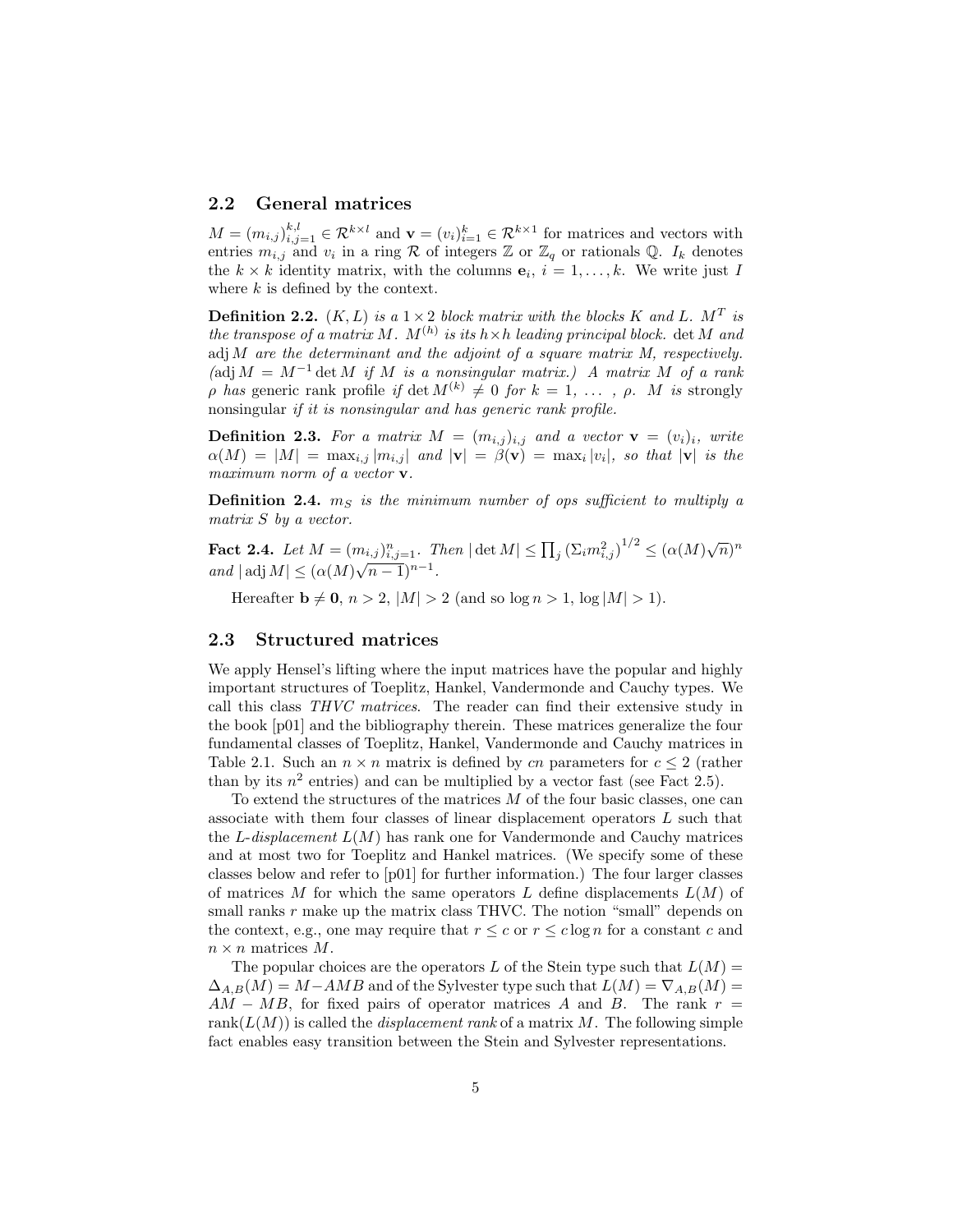Table 2.1: Four classes of structured matrices

| Toeplitz matrices $(t_{i-j})_{i,j=0}^{n-1}$                                                                    | Hankel matrices $(h_{i+j})_{i=0}^{n-1}$                                                                                                   |
|----------------------------------------------------------------------------------------------------------------|-------------------------------------------------------------------------------------------------------------------------------------------|
| $\left( \begin{array}{cccc} t_0 & t_{-1} & \cdots & t_{1-n} \ t_1 & t_0 & \ddots & \vdots \end{array} \right)$ | $\left(\begin{array}{cccc} h_0 & h_1 & \cdots & h_{n-1} \\ h_1 & h_2 & \cdot & h_n \end{array}\right)$                                    |
| $\begin{pmatrix} \vdots & \ddots & \ddots & t_{-1} \\ t_{n-1} & \cdots & t_1 & t_0 \end{pmatrix}$              | $\begin{pmatrix} \vdots & \ddots & \vdots \\ h_{n-1} & h_n & \cdots & h_{2n-2} \end{pmatrix}$                                             |
| Vandermonde matrices $(t_i^j)_{i,j}^{n-1}$                                                                     | Cauchy matrices $\left(\frac{1}{s_i-t_j}\right)_{i,j=0}^{n-1}$                                                                            |
| $\begin{pmatrix} 1 & t_0 & \cdots & t_0^{n-1} \\ 1 & t_1 & \cdots & t_1^{n-1} \end{pmatrix}$                   | $\begin{array}{ccc} \frac{1}{s_0-t_0} & \cdots & \frac{1}{s_0-t_{n-1}} \\ \frac{1}{s_1-t_0} & \cdots & \frac{1}{s_1-t_{n-1}} \end{array}$ |
| $\begin{pmatrix} \vdots & \vdots \\ t_{n-1} & \cdots & t_{n-1}^{n-1} \end{pmatrix}$                            | $s_{n-1}$ –                                                                                                                               |

**Theorem 2.2.** (See [p01, Theorem 1.3.1].)  $\nabla_{A,B} = A\Delta_{A^{-1},B}$  if the operator matrix A is nonsingular, and  $\nabla_{A,B} = -\Delta_{A,B}$ -1B if the operator matrix B is nonsingular.

For  $n \times n$  THCV matrices M one can choose appropriate pairs of  $n \times n$ 

 $\sqrt{0}$ 

operator matrices A and B of shift 
$$
Z_f = \begin{pmatrix} 0 & f \\ 1 & \ddots & 0 \\ & \ddots & \ddots & \vdots \\ & & \ddots & 0 & 0 \\ & & & 1 & 0 \end{pmatrix}
$$
 defined by

scalars f and diagonal scaling  $D_s = \text{diag}(s_i)_{i=1}^n$  defined by vectors  $\mathbf{s} = (s_i)_{i=1}^n$ . Hereafter  $Z_f(\mathbf{v})$  denotes the Toeplitz matrix  $\sum_{i=1}^n v_i Z_f^{i-1}$  defined by its first column  $\mathbf{v} = (v_i)_{i=1}^n$ , whereas  $Z_f^T(\mathbf{v}) = (Z_f(\mathbf{v}))^T$  denotes the transpose of this matrix.  $Z_0(\mathbf{v})$  (resp.  $Z_0^T(\mathbf{v})$ ) is a lower (resp. an upper) triangular Toeplitz matrix.  $Z_f(\mathbf{v})$  is an f-circulant matrix for  $f \neq 0$ .

Assuming the Stein displacements  $L(M) = \Delta_{A,B}(M)$  and writing  $r =$ rank $(L(M))$  we have  $r < 3$  for Toeplitz matrices  $M = T = (t_{i-j})_{i=0,j=0}^{m-1,n-1}$ provided  $A = Z_e$ ,  $B = Z_f^T$ , and  $ef \neq 1$ ;  $r < 3$  for Hankel matrices  $M = H =$  $(h_{i+j})_{i=0,j=0}^{m-1,n-1}$  provided  $A = Z_e$ ,  $B = Z_f$ , and  $ef \neq 1$ ;  $r = 1$  for Vandermonde matrices  $M = V(\mathbf{t}) = (t_i^j)_{i=0,j=0}^{m-1,n-1}$  provided  $A = D_{\mathbf{t}}, B = Z_f^T$ , and  $f \neq t_i^n$  for all *i*, and  $r = 1$  for Cauchy matrices  $M = C(\mathbf{s}, \mathbf{t}) = \left(\frac{1}{s_i - t_j}\right)_{i=0, j=0}^{m-1, n-1}$  provided  $s_i t_j \neq 0$  for all pairs  $(i, j)$ ,  $A = D_s$  and  $B = D_{t-} = \text{diag}(t_j^{-1})_{j=0}^{n-1}$ .

As we said earlier, the same linear displacement operators L define four classes of matrices M with the structures of Toeplitz, Hankel, Vandermonde,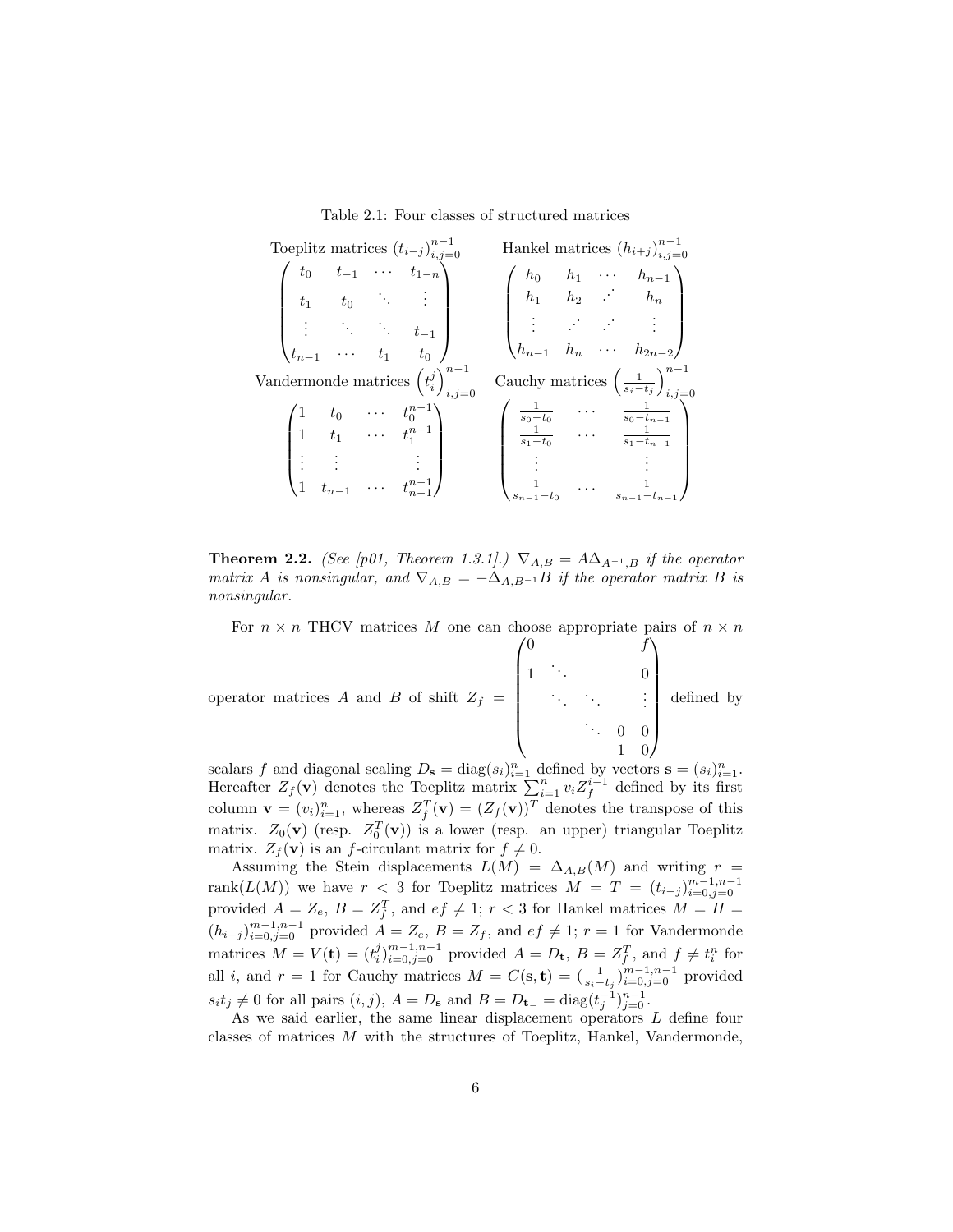and Cauchy types, respectively, such that  $r = \text{rank}(L(M))$  is small. To take advantage of this property, recall that an  $m \times n$  matrix W of a rank r can be expressed as the product  $GH^T$  of a pair of an  $m \times r$  matrix G and an  $r \times n$ matrix  $H<sup>T</sup>$ . One can apply this observation to the displacements  $W = L(M)$ and then yield bilinear or trilinear expressions for  $n \times n$  matrices M of the above classes via the columns of the respective  $n \times r$  matrices G and H that generate the displacements  $GH^T$  of a rank r. In particular we have the following result.

**Theorem 2.3.** Assume two scalars e and f such that  $ef \neq 1$ , an  $n \times n$  matrix M, and a pair of  $n \times r$  matrices  $G = (\mathbf{g}_j)_{j=1}^r$  and  $H = (\mathbf{h}_j)_{j=1}^r$ . Then  $M =$  $\sum_{j=1}^r Z_e(\mathbf{g}_j) Z_f(\mathbf{h}_j)^T$  if and only if  $\Delta_{Z_e, Z_f^T}(M) = GH^T$ .

Proof. See [kkm79], [go94], [p01, Example 4.4.1].

A variety of such expressions in [go94] and [p01, Example 1.4.1 and Section 4.4] define  $n \times r$  structured matrices M in terms of  $2rn$  entries of their displacements  $GH^T$  (versus the  $n^2$  entries of M). For  $n \gg r$  this means a great saving of memory space and enables fast multiplication of such matrices by vectors.

**Fact 2.5.** Assume an  $n \times n$  matrix M with the structure of Toeplitz or Hankel (resp. Vandermonde or Cauchy) type and a displacement rank r. Then  $m_M =$  $O(rm(n))$  (resp.  $m_M = O(rm(n) \log n)$ ) for  $m_M$  in Definition 2.4.

Proof. See [p01, Section 4.2].

Fact 2.6. For  $n \times n$  matrices M and N with the structures of Toeplitz or Hankel types and displacement ranks  $r_M$  and  $r_N$ , resp., the matrices MN and  $M + aN$ for a scalar a have structure of Toeplitz or Hankel type and have displacement ranks in  $r_M + r_N + O(1)$ . Their displacement generators of lengths in  $O(r_M +$  $r_N + 1$ ) can be obtained in  $m_M r_N + m_N r_M$  ops for MN, in n min $\{r_M, r_N\}$  ops for  $M + aN$ , and op-free for  $M + N$ .

Proof. See [p01, Theorems 1.5.1 and 1.5.4].

Here are some basic expressions for the displacement of the inverse.

Theorem 2.4. Let M be a nonsingular matrix. Then

$$
\nabla_{B,A}(M^{-1}) = -M^{-1} \nabla_{A,B}(M) M^{-1}.
$$

Furthermore,

$$
\Delta_{B,A}(M^{-1}) = BM^{-1} \Delta_{A,B}(M) B^{-1} M^{-1},
$$

if B is a nonsingular matrix, whereas

$$
\Delta_{B,A}(M^{-1}) = M^{-1}A^{-1}\Delta_{A,B}(M)M^{-1}A,
$$

if A is a nonsingular matrix.

Proof. See [p01, Theorem 1.5.3].

 $\Box$ 

 $\Box$ 

 $\Box$ 

 $\Box$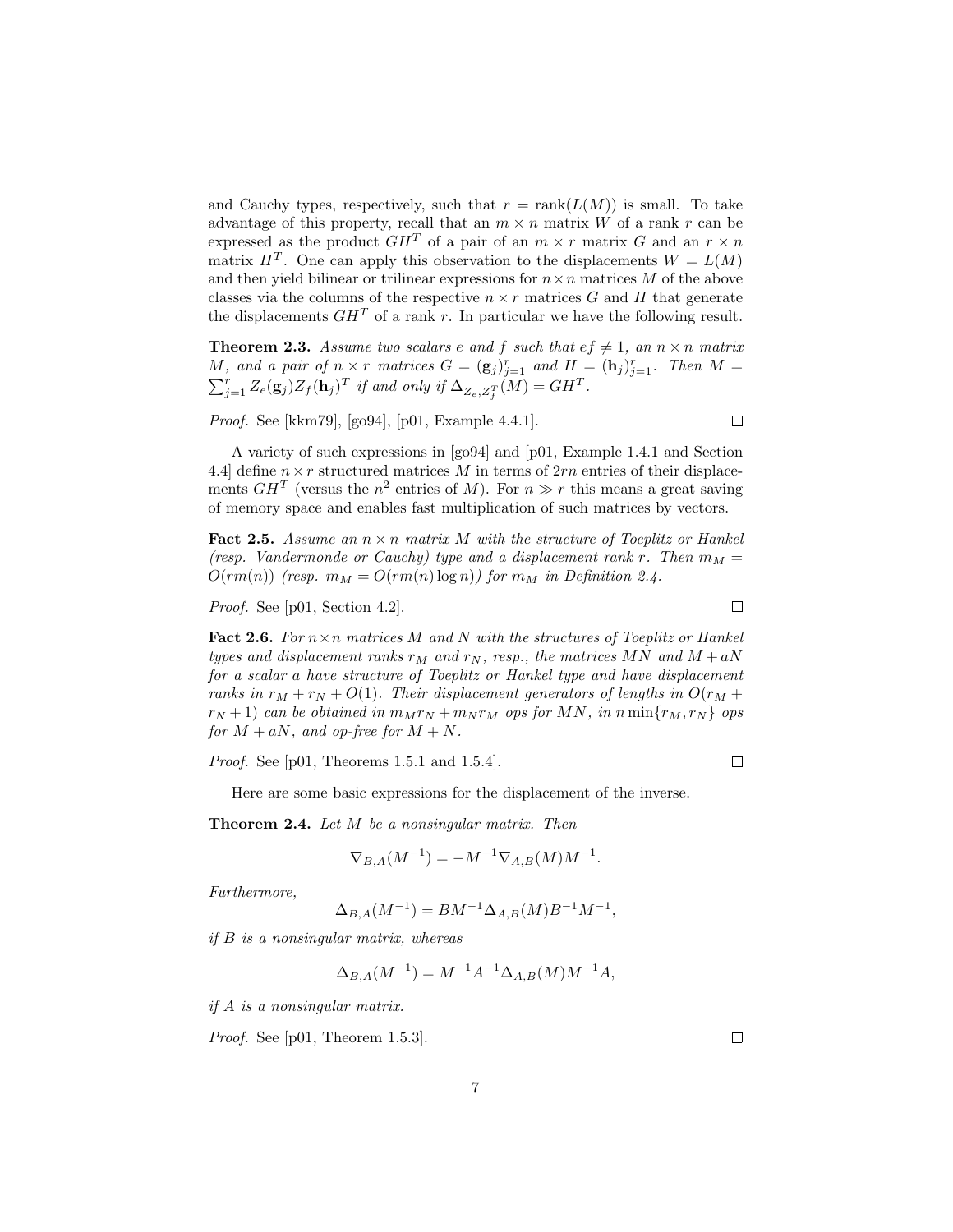**Corollary 2.1.** Let M be a nonsingular matrix with L-displacement  $L(M) =$  $GH^T$ . Then  $L_-(M^{-1}) = G_-H_-^T$  where

(a)  $G_{-} = -M^{-1}G$  and  $H_{-}^{T} = H_{-}^{T}M^{-1}$  for  $L = \nabla_{A,B}$  and  $L_{-} = \nabla_{B,A}$ ,

(b)  $G_{-} = BM^{-1}G$  and  $H_{-}^{T} = H^{T}B^{-1}M^{-1}$  for  $L = \Delta_{A,B}$ ,  $L_{-} = \Delta_{B,A}$ , and a nonsingular matrix B, and

(c)  $G_{-} = M^{-1}A^{-1}G$  and  $H_{-}^{T} = H^{T}M^{-1}A$  for  $L = \Delta_{A,B}$ ,  $L_{-} = \Delta_{B,A}$ , and a nonsingular matrix A.

The corollary implies that the inversion of a matrix preserves its displacement rank.

Based on these and other results in [p01, Sections 1.4, 1.5, and 4.2–4.4], one can perform computations with the THVC matrices in terms of their displacement generators, thus dramatically saving the memory space and the computational time and unifying the algorithms for all these matrix structures.

Remark 2.1. Further support for such a unification comes from the techniques of displacement transformation proposed in  $[p89/90]$  (see also [p01, Sections 1.7, 4.7–4.9]). These techniques reduce a linear system  $Mx = f$  for a matrix M with the structure of Vandermonde or Cauchy type and a displacement rank r to equivalent systems  $MV_0y = f$  or  $VMV_0y = Vf$ , respectively, where  $x = V_0y$ and V (or  $V^T$ ) and  $V_0$  (or  $V_0^T$ ) are appropriate Vandermonde matrices. Then displacement generators of length at most  $r+2$  for the matrices  $MV_0$  and  $VMV_0$ are obtained at a lower cost and represent the structure of Toeplitz or Hankel type (see [p01, Section 4.7]). Therefore we can compute the solution vector  $\bf{x}$ in  $O(r^2m(n)\log^2 n)$  ops, due to the MBA algorithm in [m80], [ba80]. One can similarly extend any algorithm for computing the inverse or determinant of the matrices with the structure of any of Toeplitz, Hankel, Vandermonde, or Cauchy types to all THCV input matrices. The method has become celebrated when it served as the basis for devising effective practical algorithms for solving Toeplitz, Hankel, Toeplitz-like and Hankel-like linear systems of equations (see [gko95]).

### 2.4 Multiplication of Toeplitz matrices and their inverses by vectors

**Theorem 2.5.** Multiplication of an  $n \times n$  Toeplitz matrix T by a vector is a subproblem of multiplication of two polynomials of degrees  $2n-2$  and  $n-1$  whose coefficients are given by the entries of the input matrix and vector, respectively, that is  $m_T \leq m(3n-3)$  for  $m(n)$  in Fact 2.1 and  $m_T$  in Definition 2.4. If the Toeplitz matrix T is triangular and  $m = n$ , then both of these polynomials have degree  $n-1$ , that is in this case  $m<sub>T</sub> \leq m(2n-2)$ .

Proof. See, e.g., [p01, pages 27–28].

 $\Box$ 

The following theorem in [h79] (and also in [hr84]) extends the Gohberg– Semencul celebrated formula of 1972.

**Theorem 2.6.** Let  $T = (t_{i,j})_{i,j=0}^{n-1}$  be a nonsingular Toeplitz matrix, let  $t_{-n}$ be any scalar (e.g.,  $t_{-n} = 0$ ), and write  $t_{i-j} = t_{i,j}$  for  $i, j = 0, \ldots, n-1;$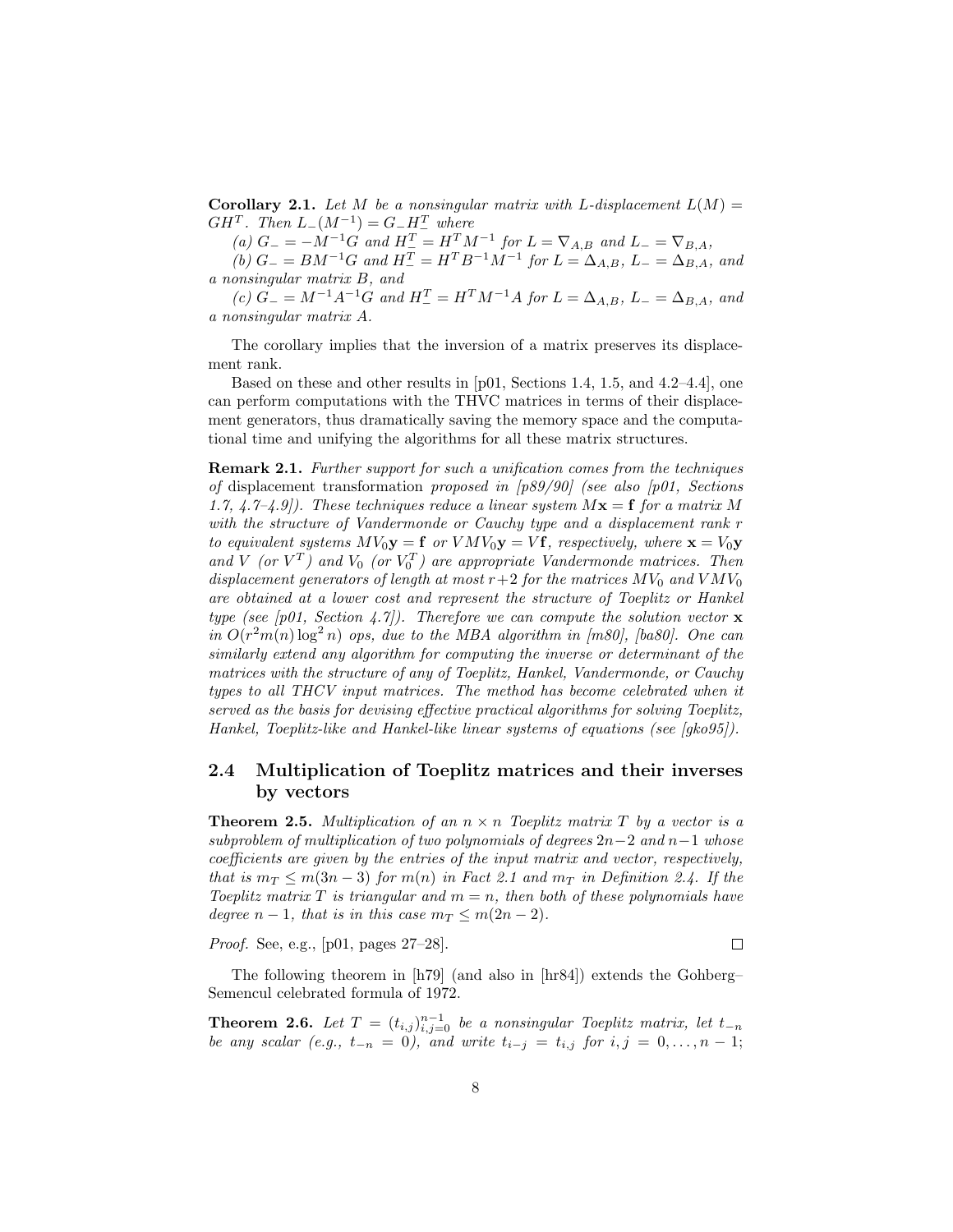$p_n = -1$ ,  $\mathbf{t} = (t_{i-n})_{i=0}^{n-1}$ ,  $\mathbf{p} = (p_i)_{i=0}^{n-1} = T^{-1}\mathbf{t}$ ,  $\mathbf{q} = (p_{n-i})_{i=0}^{n-1}$ ,  $\mathbf{v} = T^{-1}\mathbf{e}_1$ ,  ${\bf e_1}^T = (1,0,\ldots,0)^T, \ {\bf u} = ZJ{\bf v}.$  Then  $T^{-1} = Z({\bf p})Z^T({\bf u}) - Z({\bf v})Z^T({\bf q}).$ 

Hereafter the  $n \times 2$  matrix  $(v, p)$  for the above vectors v and  $p = p(T, t_{-n})$ is called a *generator* for  $T^{-1}$ . The following theorem is a corollary of Theorems 2.5 and 2.6.

**Theorem 2.7.**  $i_T = m_{T^{-1}} \leq 4m(2n-2) + n$  for  $i_S$  and  $m_S$  in Definition 2.4 and a nonsingular Toeplitz matrix T provided the matrix  $T^{-1}$  is given with its generator, that is, the vectors  $\bf{v}$  and  $\bf{p}$  in Theorem 2.6.

#### 2.5 Randomization

Randomized algorithms produce correct output with a probability of at least  $1 - \epsilon$  for a fixed tolerance  $\epsilon$ . The randomized complexity estimates are of the Las Vegas type if they cover the cost of the correctness verification. Otherwise they are of the Monte Carlo type.

**Theorem 2.8.** For a positive  $\epsilon$ , a nonsingular matrix  $M \in \mathbb{Z}^{n \times n}$ , and the scalar  $\xi = \frac{16 \ln 114}{16 \ln 5.7 - \ln 114} = 3.278885...$ , let  $y = \frac{n\xi \ln|M|}{\epsilon} \ge 114$  and let a prime p be randomly sampled from the range  $(y/20, y]$  under the uniform probability distribution in it. Then Probability((det M) mod  $p = 0$ ) <  $\epsilon$ .

Proof. See [pw08].

 $\Box$ 

### 3 Hensel's lifting

The first adaptations of Hensel's classical lifting [gg03] to the symbolic solution of an integer linear system of equations  $Mx = f$  were proposed in [mc79], [d82]. The lifting algorithm computes the first  $h$  terms in the vector expansion

$$
M^{-1}\mathbf{f} = \sum_{i=0}^{\infty} \mathbf{u}^{(i)} s^i, \ \ \mathbf{u}^{(i)} \in \mathbb{Z}_s^n, \ \ i = 0, 1, \ \ \ldots.
$$

Algorithm 3.1. Hensel's lifting [d82].

INPUT: a matrix  $M \in \mathbb{Z}^{n \times n}$ , a vector  $f \in \mathbb{Z}^n$ , two integers  $h > 0$  and  $s > 1$ , and a matrix  $Q \in \mathbb{Z}_s^{n \times n}$  such that

$$
MQ = I \mod s. \tag{3.1}
$$

OUTPUT: the vector  $\mathbf{x}^{(h)} \in \mathbb{Z}^n$  such that  $M\mathbf{x}^{(h)} = \mathbf{f} \bmod (s^h)$ . INITIALIZATION:  $\mathbf{r}^{(0)} = \mathbf{f}$ . COMPUTATIONS: for  $i = 0, 1, ..., h-1$ , compute the vectors  $\mathbf{u}^{(i)} = Q\mathbf{r}^{(i)}$  mod s,  $\mathbf{r}^{(i+1)} = (\mathbf{r}^{(i)} - M\mathbf{u}^{(i)})/s$ . Output the vector  $\mathbf{x}^{(h)} = \sum_{i=0}^{h-1} \mathbf{u}^{(i)} s^i$ .

Part (b) of the following theorem shows correctness of the algorithm. Part (c) bounds the precision of the computations by this algorithm.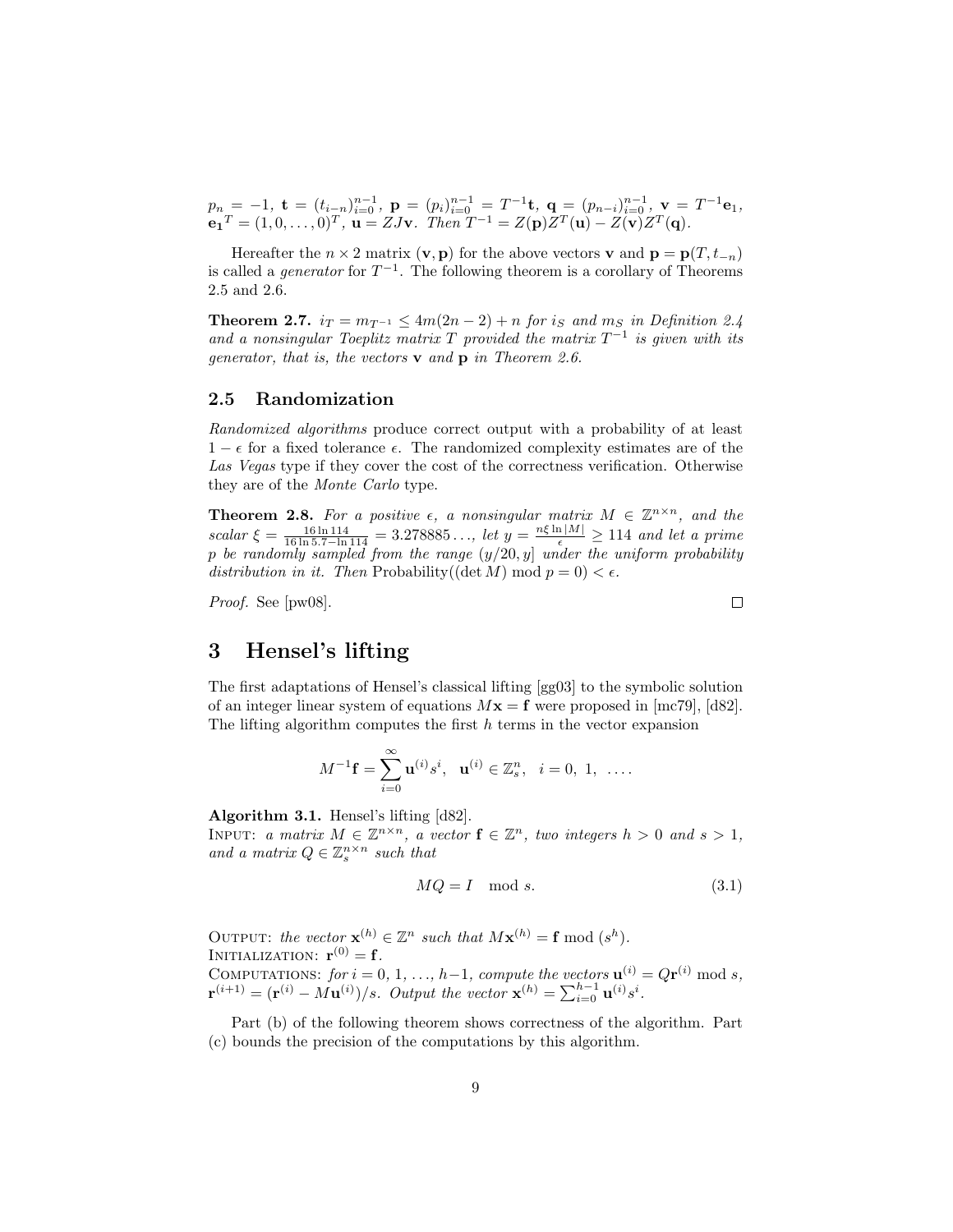**Theorem 3.1.** For  $M = (m_{i,j})_{i,j=1}^n$ ,  $\mathbf{f} = (f_j)_{j=1}^n$ ,  $\mathbf{r}^{(i)}$  and  $\mathbf{x}^{(h)}$  in Algorithm 3.1, we have

- (a)  $\mathbf{r}^{(i)} \in \mathbb{Z}^n$  for all i,
- (b)  $M\mathbf{x}^{(h)} = \mathbf{f} \bmod (s^h),$

(c) all components  $r_j^{(i)}$  of all vectors  $\mathbf{r}^{(i)} = (r_j^{(i)})_j$  satisfy the bounds

$$
|r_j^{(i)}| \le \frac{1}{s^i}|f_j| + (s-1)\alpha n \sum_{k=1}^i s^{-k} < \frac{\beta}{s^i} + \alpha n < \gamma
$$

where

$$
\beta = \max_{j} |f_j|, \quad \alpha = \max_{i,j} |m_{i,j}|, \quad \gamma = 2\alpha n + \beta. \tag{3.2}
$$

Proof. See [d82].

**Lemma 3.1.** Algorithm 3.1 operates with integers in the range  $[-2^{d_1}, 2^{d_1})$  where

$$
d_1 \leq \lceil \log(2s\gamma) \rceil \quad \text{for } \gamma \text{ in } (3.2). \tag{3.3}
$$

 $\Box$ 

Proof. The lemma follows from parts (a) and (c) of Theorem 3.1 because the vectors  $\mathbf{u}^{(i)}$  are computed in  $\mathbb{Z}_s$ .  $\Box$ 

**Theorem 3.2.** Each lifting step performs  $m_M + O(n)$  ops with the precision  $d_1$  in (3.3) and  $m_Q$  ops (for the vectors  $\mathbf{u}^{(i)}$ ) with the precision  $d_0 = \lceil \log s \rceil$ , which means  $(m_M + O(n))\mu(d_1) + m_Q\mu(d_0)$  bit operations per step for  $m_M$  in Definition 2.4 and  $\mu(d)$  in Fact 2.1.

If  $\lambda$  is the length of a computer word and  $d_1 < \lambda$ , then all ops in the algorithm are word operations, that is performed within the computer precision. We can save lifting steps and word operations by applying *saturated initialization* such that s maximizes  $d_1$  subject to the bound  $d_1 < \lambda$ .

### 4 Reconstruction of rational solutions

Our next task is the reconstruction of the rational solution  $x$  to the equation  $Mx=$ **f** from the vector x mod  $p^h = M^{-1}$ **f** mod  $s^h$  for a larger h. The techniques go back to [p87, Appendix] and [p88] and more recently were used in [abm99], [cfg99], [egv00], and [ms04]. Next we outline these techniques. On further details see Appendix A.

**Theorem 4.1.** Let  $\mathbf{x} = M^{-1} \mathbf{f}$  be a unique solution to the linear system  $M\mathbf{x} = \mathbf{f}$ . Assume  $\rho(d)$  in Fact 2.1 and  $\alpha$ ,  $\beta$  and  $\gamma$  in (3.2). Write

$$
l = \lceil \log(2(\alpha \sqrt{n})^{2n-1}\beta) \rceil = O(n \log \gamma),\tag{4.1}
$$

$$
h = \lfloor \log_s(2(\alpha\sqrt{n})^{2n-1}\beta) \rfloor + 1. \tag{4.2}
$$

Let the vector  $\mathbf{x}^{(h)} = \sum_{i=0}^{h-1} \mathbf{u}^{(i)} p^i = \mathbf{x} \bmod (s^h)$  be computed in  $h-1$  steps of Algorithm 3.1. Then one can recover the vector **x** from the vector  $\mathbf{x}^{(h)}$  by performing  $B = n\rho(l)$  bit operations.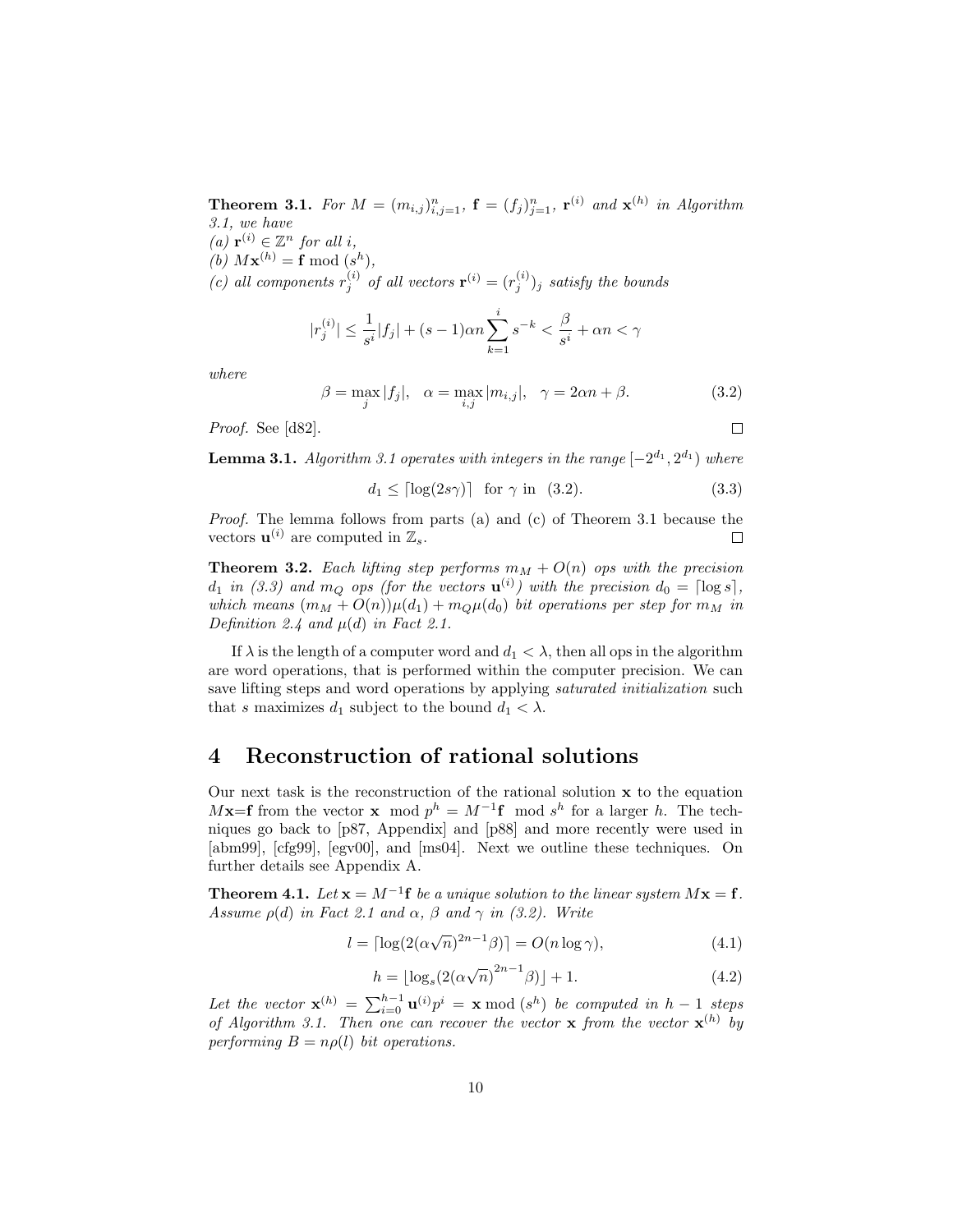*Proof.* Suppose two coprimes  $\nu_j = \nu(x_j)$  and  $\delta_j = \delta(x_j)$  define the rational components  $x_j = v_j/\delta_j$  of the vector  $\mathbf{x} = (x_j)_j = M^{-1}\mathbf{f}$ . Fix the smallest components  $x_j = \nu_j / \sigma_j$  of the vector  $\mathbf{x} = (x_j)_{j \in \mathbb{N}} = M$  -1. Fix the smallest integer k exceeding  $2(\alpha\sqrt{n-1})^{n-1}\beta$ . Note that  $s^h > 2(\alpha\sqrt{n})^{2n-1}\beta$  for h in (4.2). Recall that  $M^{-1}$  det  $M = adj M$  and deduce from Fact 2.4 that  $s^h$  >  $2|\nu_j|\delta_j$  and  $2|\nu_j| < k \leq s^h$ . Then according to Section 2.1, we can uniquely recover every component  $x_j$  from  $qx_j \mod (qs^h)$  in  $\rho(l)$  bit operations.  $\Box$ 

Remark 4.1. We can accelerate reconstruction by the factor  $\log l$  by applying Las Vegas randomization. Namely for  $\mathbf{x} = (x_i)_i$ , random integers  $c_i^{(j)}$ , and fixed (reasonably small) integer K, we can compute  $\delta_{\text{lcm}}$ , the lcm of the integer denominators  $\delta_j$  of the rationals  $\nu_j/\delta_j = \sum_i c_i^{(j)} x_i$  for  $j = 1, 2, ..., K$ . One can estimate that this lcm is likely to coincide with the lcm of all denominators  $\delta(x_1), \ldots, \delta(x_n)$  of the n rational coordinates  $x_i$  of the vector **x**. If indeed so, then the vector  $\delta_{\text{lcm}}\mathbf{x}$  is filled with integers and can be readily reconstructed from its value modulo  $p^h$ , which we can verify by checking whether  $M\mathbf{x} = \mathbf{f}$ . We specify these techniques and the resulting complexity estimates in Appendix A.

**Remark 4.2.** If the vector **x** mod  $p^h$  and the integer (det M) mod  $p^h \neq 0$  are available, we can compute the integer vector  $(\det M)\mathbf{x}$  without applying Theorem 2.1. Then reconstruction needs no randomization and goes faster by logarithmic factor, and similarly where the output is known to be integral, as this occurs, e.g., for Berlekamp–Massey's problem (see Definition 8.2) and at the final stage of Wiedemann's algorithm [w86], which computes the minimal polynomial, determinant, and Smith's factors of an integer matrix.

### 5 Computational complexity estimates

By combining equation (4.2), Theorems 2.1, 3.2, and 4.1, and Remark 4.1 we obtain the following estimates.

Theorem 5.1. Lifting and the rational reconstruction together use at most  $((m_M + O(n))\mu(d_1) + m_Q\mu(\log s))h + O(n\rho(l))$  bit operations for  $m_M$  in Definition 2.4,  $\mu(d)$  in Fact 2.1,  $\rho(d)$  in Section 2.1,  $d_1$  in (3.3), l in (4.1), and h in  $(4.2)$ . This covers the solution of a nonsingular linear system of n equations  $M\mathbf{x} = \mathbf{f}$  given an integer  $s > 1$ , a vector **f**, and two matrices M and Q satisfying the equation  $MQ = I$  mod s. By allowing Las Vegas randomization at the reconstruction stage, one can decrease the term  $O(n\rho(l))$  by the factor  $\log l$ .

Table 5.1 summarizes the estimates for the overall randomized Las Vegas complexity of the exact solution of a nonsingular linear system  $Mx = f$  where

$$
\log_n p = O(1), \ \log_n(1/\epsilon) = O(1), \ \log_p \gamma = O(1), \tag{5.1}
$$

for  $s = p$  being a prime and  $\epsilon$  denoting a fixed tolerance to the error probability in the randomized rational reconstruction.

In Appendix B we do not assume equations (5.1) and specify more detailed estimates.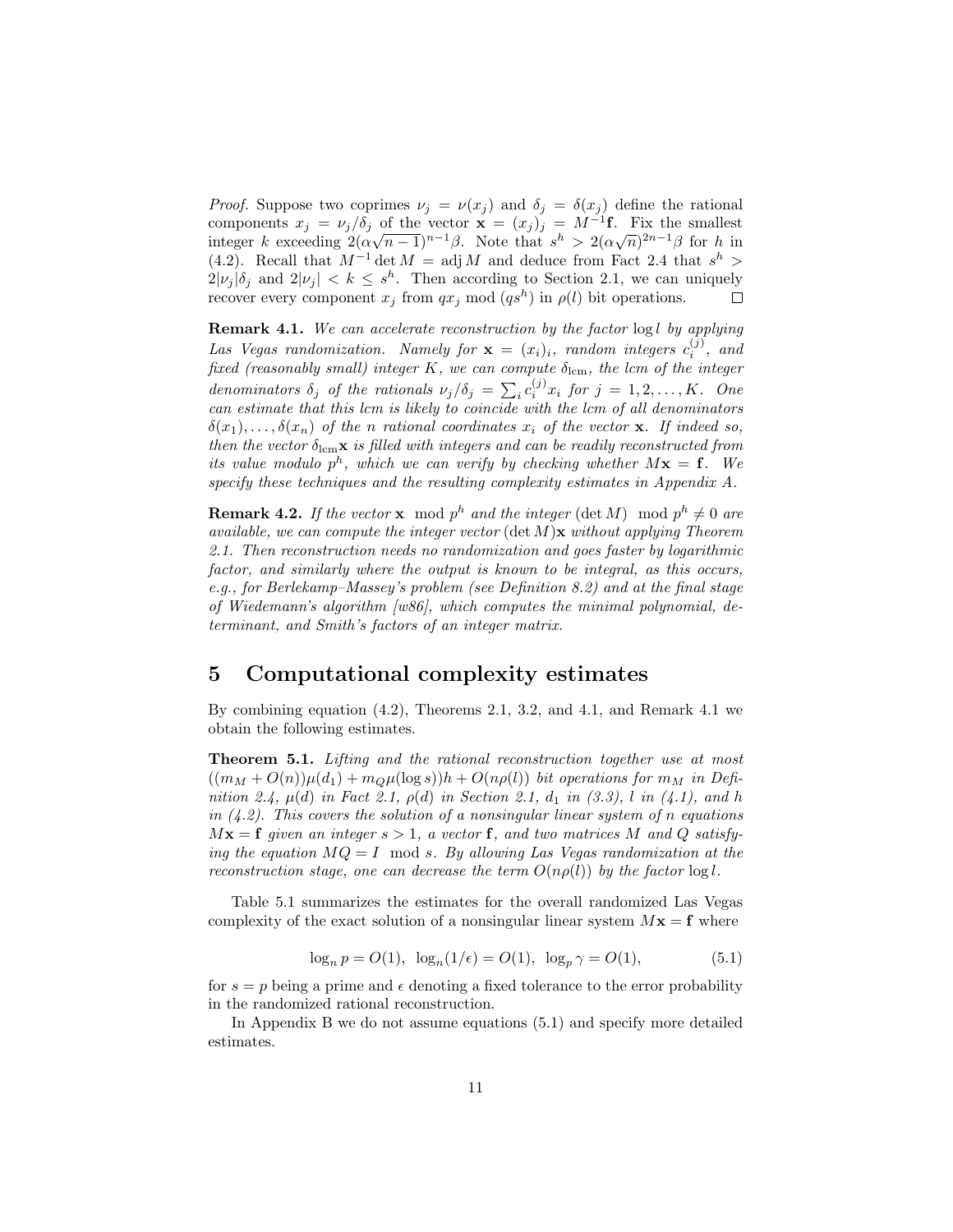Table 5.1: Randomized Boolean complexity under equations (5.1).

| Lifting | $O((m_M+m_Q)n\mu(\log n))=$                                    |
|---------|----------------------------------------------------------------|
|         | $\tilde{O}((m_M + m_Q)n \log n)$                               |
|         | Reconstruction $\mid O(n\mu(n\log n) + \rho(n\log n)\log n) =$ |
|         | $\tilde{O}(n^2 \log^2 n)$                                      |

**Theorem 5.2.** Recall the definitions of  $\mu(d)$  and  $m(n)$  in Fact 2.1. Assume a nonsingular  $n \times n$  integer linear system of n equations whose coefficient matrix has structure of Toeplitz, Hankel, Vandermonde, or Cauchy type and is given with a displacement of a rank r. Assume equations  $(5.1)$  and Las Vegas randomization with  $O(n \log n)$  random bits. Then the lifting cost estimate in Table 5.1 turns into  $O(rm(n)n\mu(\log n)) = \tilde{O}(rn^2 \log^2 n)$ .

*Proof.* For an input with the structure of Toeplitz or Hankel type the theorem follows from Theorem 5.1 and Fact 2.5. To extend this result to an input matrix M with the structure of the Vandermonde or Cauchy type, apply the method of displacement transformation (see Remark 2.1) and Fact 2.5.  $\Box$ 

**Remark 5.1.** (a) Recall that  $\gamma = 2\alpha n + \beta$ , and so equations (5.1) imply that  $\log_p(\alpha + \beta) = O(1).$ 

(b) The same equations imply that  $\log_n \gamma = O(1)$ .

(c) They also imply that the output size (that is the logarithm of the maximum absolute value of the numerators and denominators of the rational output values) is in  $O(n \log n)$ .

(d) No randomization is needed at the lifting stage, and one can also reconstruct the rational solution deterministically at the cost of performing  $n\rho(n \log n)$ ops in  $O(n^2 \log^3 n)$  bit operations (see Theorem 4.1); this slows down our randomized recovery just by the factor  $\log n$ .

(e) Randomized cost of the initialization of lifting (not covered in Table 5.1 and Theorem 5.2) is estimated in the next section.

The estimates of Theorem 5.2 for lifting, of Section 4 for the solution reconstruction, and of Table 5.1 for both stages sum to  $\tilde{O}(n^2 \log^2 n)$  bit operations if  $r = O(1)$ .

If  $\lambda$ , the length of a computer word, exceeds  $\log[2\gamma p]$ , so that lifting and initialization are performed within the computer precision (see Lemma 3.1), then the word operation cost of performing these stages is by the factor of  $\lambda$ smaller than the bit–complexity estimates.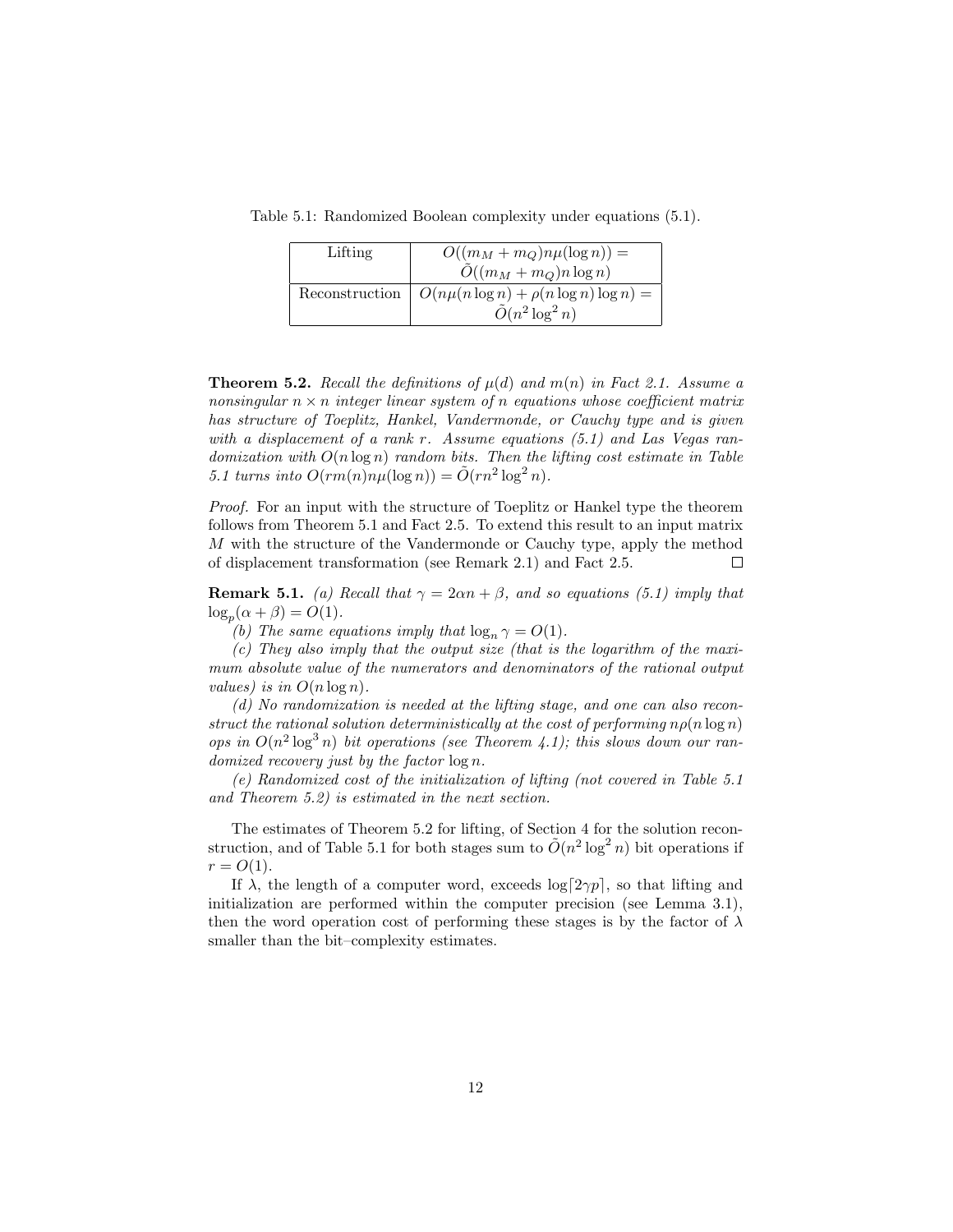### 6 Initialization by means of iterative refinement

#### 6.1 Introductory comments

Given a matrix M, a prime p, and its power  $m = p<sup>b</sup>$ , we seek an integer matrix Q such that  $MQ = I \mod m$ . More precisely, we assume that the matrix M is given with a generator  $G = (\mathbf{g}_i)_{i=1}^r$ ,  $H = (\mathbf{h}_i)_{i=1}^r$  of a length r for its Sylvester displacement  $GH^T = \sum_{i=1}^r \mathbf{g}_i \mathbf{h}_i^T$  and we seek a displacement generator  $YZ$ P splacement  $GH^T = \sum_{i=1}^r \mathbf{g}_i \mathbf{h}_i^T$  and we seek a displacement generator  $YZ^T = \sum_{i=1}^r \mathbf{y}_i \mathbf{z}_i^T$  of length r for the matrix  $Q = M^{-1}$  mod m.

Due to Theorem 2.4, the problem is reduced to the solution of  $2r$  linear systems of equations  $-My_i = g_i$  and  $z_i^T M = h_i^T$ ,  $i = 1, ..., r$ . It remains to supply an initialization algorithm for lifting, that is for solving linear systems  $M<sup>T</sup>y = f \mod m$  and  $Mz = f \mod m$  for any vector f, and then we can solve the 2r linear systems above based on Hensel's lifting.

We cover just the case of the latter system (for the former system the solution is similar). We employ numerical iterative refinement in [gl96, Section 3.5.3] and [pgmq, Section 10] to yield the desired solution vector **y** in  $O((n \log(|M|+p^{b})+$  $\log|{\bf f}|/m_M)$  ops.

### 6.2 The basic algorithm

Our basic initialization algorithm employs the algorithm in [wp03] for numerical *rational reconstruction*, which recovers a unique rational number  $\frac{x}{y}$  from three integers  $\nu, \delta$ , and k provided  $1 \leq y \leq k$ ,  $|x| < k$ ,  $|x|$  and y are coprime unless  $x = 0;$   $|\frac{x}{y} - \frac{\nu}{\delta}| < \frac{1}{2k^2}$ , and  $|\nu| < \delta$ . The bit-complexity bound of Theorem 2.1 for  $d = \delta$  can be applied (see [wp03]). The algorithm employs the following rounding policy (see Lemma 6.1 below).

Definition 6.1. Represent all components of a vector **v** as fixed-point numbers with the common fixed point placed in front of the first nonzero digit of the absolutely largest component, so that the fractions of the other components can begin with zeros. Then round all fractions to the closest t-digit numbers that all share this fixed point, so that the zeros that follow the fixed point are counted among the t digits. The resulting vector  $\tilde{\mathbf{v}}$  is said to approximate the vector **v** with the t-digit fixed-point precision and with rounding to the closest values.

**Lemma 6.1.** If a vector  $\tilde{\mathbf{v}}$  approximates the vector  $\mathbf{v}$  with the t-digit fixedpoint precision and with rounding to the closest values, then  $|\tilde{\mathbf{v}} - \mathbf{v}| \leq 0.5|\mathbf{v}|/\phi^t$ assuming  $\phi$ -ary digits.

Algorithm 6.1. Initialization of lifting based on iterative refinement. INPUT: A nonsingular matrix  $M \in \mathbb{Z}^{n \times n}$ , a vector  $f \in \mathbb{Z}^n$ , a prime p, and positive integers b, m, and t such that  $m = p^b \geq 2^{t+2}|M|$ . OUTPUT: either FAILURE if  $\delta((M)^{-1}\mathbf{f})_j$  mod  $p=0$  for some j,  $j=1,\ldots,n$ (see Definition 2.1), or the vector  $\mathbf{z} = (M^{-1}\mathbf{f}) \bmod m$  otherwise. INITIALIZATION: Write  $\mathbf{r}_0 = \mathbf{f}$ ,  $M_0 = M + mI$ , and  $Q = I/m$ . COMPUTATIONS: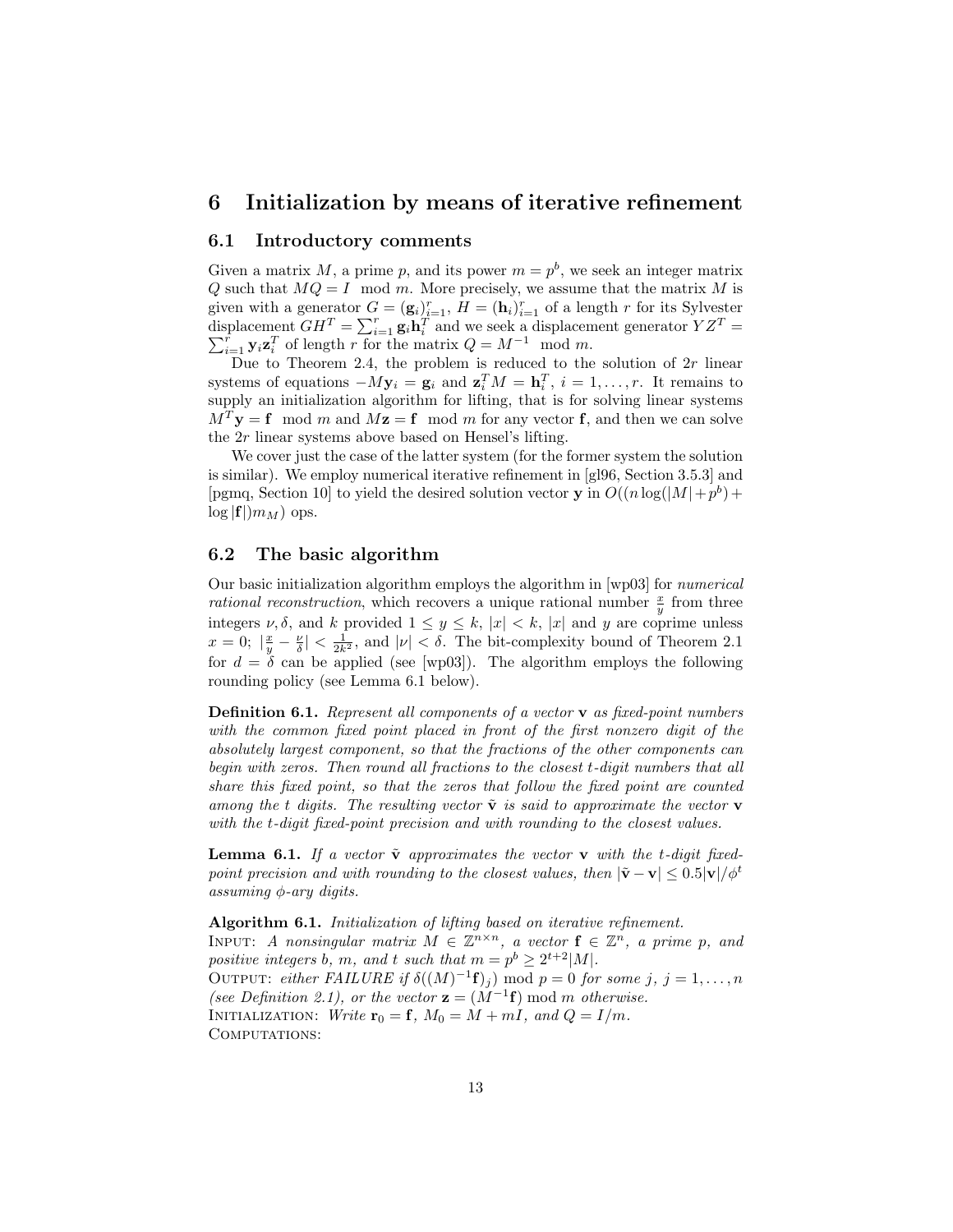1. Write  $\mathbf{w}_i = Q\mathbf{r}_i = \mathbf{r}_i/m$  and recursively, for  $i = 0, 1, \ldots, \bar{h} - 1$  and (cf. (4.2))

$$
\bar{h} = \left[ \left( (2n - 1) \log(|M| + m) + \log(2|\mathbf{f}|^2) \right) / t \right],\tag{6.1}
$$

compute (a) the vectors  $\tilde{\mathbf{w}}_i = \mathbf{w}_i + \mathbf{e}_i$  that approximate the vectors  $\mathbf{w}_i$  with the t-bit fixed-point precision and with rounding to the closest values (see Definition 6.1) and (b) the error-free residual vectors  $\mathbf{r}_{i+1} = \mathbf{r}_i - M_0 \tilde{\mathbf{w}}_i = \mathbf{r}_i - M \tilde{\mathbf{w}}_i - m \tilde{\mathbf{w}}_i$ . 2. Recover the vector  $\mathbf{z} = M_0^{-1} \mathbf{f}$  from the vector  $\mathbf{z}_{\bar{h}} = \sum_{i=0}^{\bar{h}-1} \tilde{\mathbf{w}}_i$ , by using the numerical rational reconstruction algorithm in [wp03].

3. If p divides at least one of the integers  $\delta((M_0^{-1}\mathbf{f})_j)$ ,  $j = 1, \ldots, n$ , then output FAILURE. Otherwise compute and output the vector  $\mathbf{z} = (M_0^{-1} \mathbf{f}) \bmod m =$  $(M^{-1}\mathbf{f}) \bmod m$ .

FAILURE is output if and only if  $v = \max_j \text{ord}_p(\delta((M_0^{-1} \mathbf{f})_j)) > 0$ . Stage 1 produces the output values beyond the double precision by extending the customary numerical algorithm for iterative refinement.

**Theorem 6.1.** max<sub>j</sub> ord<sub>p</sub> $(\delta((M_0^{-1}f)_j)) \leq$  ord<sub>p</sub> $(\det M_0) =$  ord<sub>p</sub> $(\det M)$ .

*Proof.* The theorem follows because the integers  $\delta((M_0 \mathbf{f})_i)$  divide det M for all  $\Box$ j.

For a fixed nonsingular integer matrix  $M$  and random prime  $p$  in a reasonably large range, the integers  $p$  and det  $M$  are likely to be coprime (see Fact 2.4 and Theorem 2.8), and if they are coprime the algorithm does not fail.

If it fails, one can apply some heuristic recipes from [pw08] or reapply the algorithm either for a distinct prime p or for its larger power  $p<sup>b</sup>$ . Also see [pq10], [pqa], and the references therein on the alternative methods of randomized preprocessing.

#### 6.3 Correctness of the algorithm

With no loss of generality assume that  $M \in \mathbb{Z}_m^{n \times n}$  and  $\mathbf{f} \in \mathbb{Z}_m^n$ .

**Lemma 6.2.** We have  $\mathbf{z} - \mathbf{z}_{\bar{h}} = M_0^{-1} \mathbf{r}_{\bar{h}}$ .

*Proof.* Combine the equations  $\mathbf{z}_{\bar{h}} = \sum_{i=0}^{\bar{h}-1} \tilde{\mathbf{w}}_i$  and  $M_0 \tilde{\mathbf{w}}_i = \mathbf{r}_i - \mathbf{r}_{i+1}$  for all i to obtain  $M_0 \mathbf{z}_{\bar{h}} = \mathbf{r}_0 - \mathbf{r}_{\bar{h}}$ , so that  $\mathbf{r}_0 - M_0 \mathbf{z}_{\bar{h}} = \mathbf{r}_{\bar{h}}$ . Premultiply this equation by  $M_0^{-1}$  and substitute  $M_0^{-1}$ **r**<sub>0</sub> =  $M_0^{-1}$ **f** = **z**.

**Lemma 6.3.** We have  $|\mathbf{r}_{i+1}| \leq |\mathbf{r}_i|/2^t \leq |\mathbf{f}|/2^{(i+1)t}$  for all i,  $i = 0, 1, \ldots$ .

*Proof.* Recall that  $\mathbf{r}_{i+1} = \mathbf{r}_i - M_0 \tilde{\mathbf{w}}_i = \mathbf{r}_i - M_0 \mathbf{w}_i - M_0 \mathbf{e}_i$ , whereas  $\mathbf{w}_i = \mathbf{r}_i/m$ , and so  $\mathbf{r}_i - M_0 \mathbf{w}_i = (I - M_0/m)\mathbf{r}_i = -(M/m)\mathbf{r}_i$ . It follows that  $\mathbf{r}_{i+1} =$  $-(M/m)\mathbf{r}_i - M_0 \mathbf{e}_i$ , and so  $|\mathbf{r}_{i+1}| \leq |(M/m)\mathbf{r}_i| + |M_0 \mathbf{e}_i|$ . Let us estimate both terms on the right hand side.

We have  $|\mathbf{e}_i| \leq |\mathbf{w}_i|/2^{t+1}$  in virtue of Lemma 6.1 applied for  $\phi = 2$ . Now deduce that  $|\mathbf{r}_{i+1}| = |(M/m)\mathbf{r}_i| \leq |\mathbf{r}_i|/2^{t+2}$  and  $|M_0\mathbf{e}_i| \leq |M+mI| |\mathbf{w}_i|/2^{t+1} =$  $|M + mI| \, |\mathbf{r}_i|/(m2^{t+1}) \leq 3|\mathbf{r}_i|/2^{t+2}.$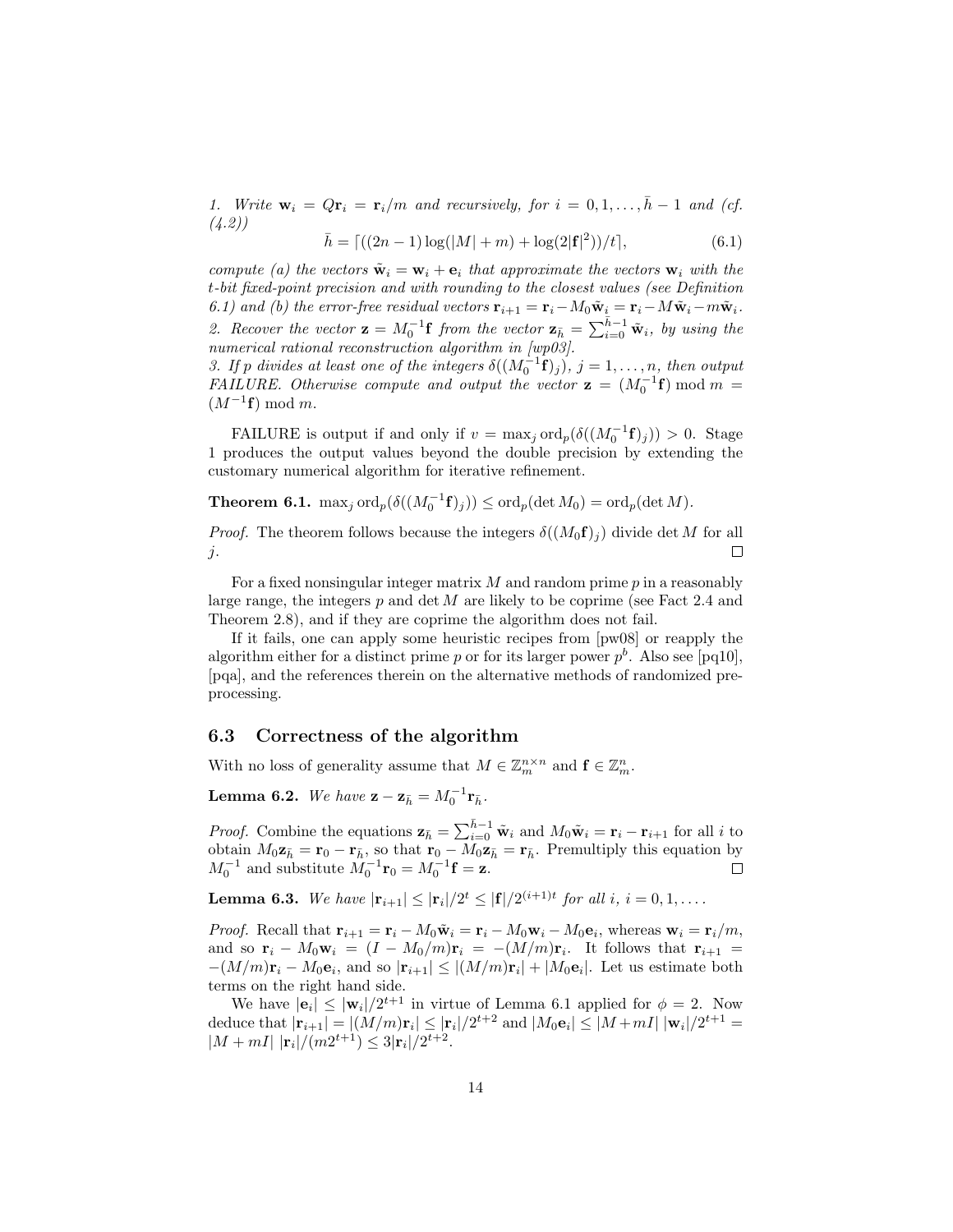Finally combine the two latter bounds with the bound  $|\mathbf{r}_{i+1}| \leq |(M/m)\mathbf{r}_i| +$  $|M_0\mathbf{e}_i|$  above.  $\Box$ 

Corollary 6.1. We have  $|\mathbf{z} - \mathbf{z}_{\bar{h}}| \leq |M_0^{-1}| |f|/2^{t\bar{h}}$ .

Numerical rational reconstruction ensures correct recovery of the vector z from  $\mathbf{z}_{\bar{h}}$  if  $|\mathbf{z} - \mathbf{z}_{\bar{h}}| < 1/(2|M_0|^{2n-1}|\mathbf{f}|)$ . Due to Corollary 6.1, this bound is reached under (6.1).

#### 6.4 The computational precision and the Boolean cost

The complexity of Algorithm 6.1 has already been estimated in Section 5, but for  $M_0$  replacing M and with the distinct precision of the computations. It remains to estimate the adjusted precision.

By the definition of the vectors  $\tilde{\mathbf{w}}_i$ , the binary representations of the components of the vector  $\mathbf{r}_{i+1} = \mathbf{r}_i - M_0 \tilde{\mathbf{w}}_i$  extend rightward by at most  $t + \lceil \log m \rceil$ bits from the leading bit of the value  $|r_i|$ . At the same time this leading bit itself moves rightward by at least t bits when we move from  $r_i$  to  $r_{i+1}$  because  $|\mathbf{r}_{i+1}| \leq |\mathbf{r}_i|/2^t$  (see Lemma 6.3). Thus it is sufficient to use a precision of at most  $\lceil \log m \rceil$  bits for all components of the vectors  $\mathbf{r}_i$  for all i. We increase this precision by at most  $\lceil \log|M| \rceil$  and  $\lceil \log m \rceil$  bits when we compute the vectors  $M\tilde{\mathbf{w}}_i$  and  $m\tilde{\mathbf{w}}_i$ , respectively. It follows that the asymptotic complexity estimates in Section 5 can be extended to Algorithm 6.1 for  $\log m = b \log p = O(\log(n\alpha))$ .

Our resulting randomized bit operation complexity estimates for solving structured linear systems are record low. Furthermore, for an  $n \times n$  matrix M with the displacement of a constant rank and with entries having the absolute values in  $n^{O(1)}$ , the estimates are nearly optimal because  $n^2 \log n$  bits are required to represent the  $n$  rational coordinates of the vector  $x$ , and so computing these values takes at least as many bit operations. Without randomization we need to increase the cost bound by the factor  $n$  to avoid degeneration of the matrix M mod s.

### 7 Computations with singular matrices

Assume that the matrix  $M$  has the generic rank profile property. (This property holds with a probability near one if we apply randomized preprocessing in Theorem 7.2 below.) Apply Algorithm 6.1 recursively to the  $j \times j$  leading principal submatrices of the matrix M for  $j = j(i) = 2^i$ ,  $i = 0, 1, ..., k$  until for some integer  $i = k + 1$  the algorithm fails. Then apply binary search in the range  $[2^k, 2^{k+1})$  for the maximum integer  $\tilde{\rho}$  for which the algorithm does not fail. This integer is likely to equal the rank  $\rho$  and cannot be less than the rank. Such a search of the rank increases the overall cost by a factor in  $O(\log \rho)$  (see Corollary 7.2 and Section 11).

**Theorem 7.1.** Let a singular integer THVC matrix M have generic rank profile and be given with its displacement generator of length r. Then at a randomized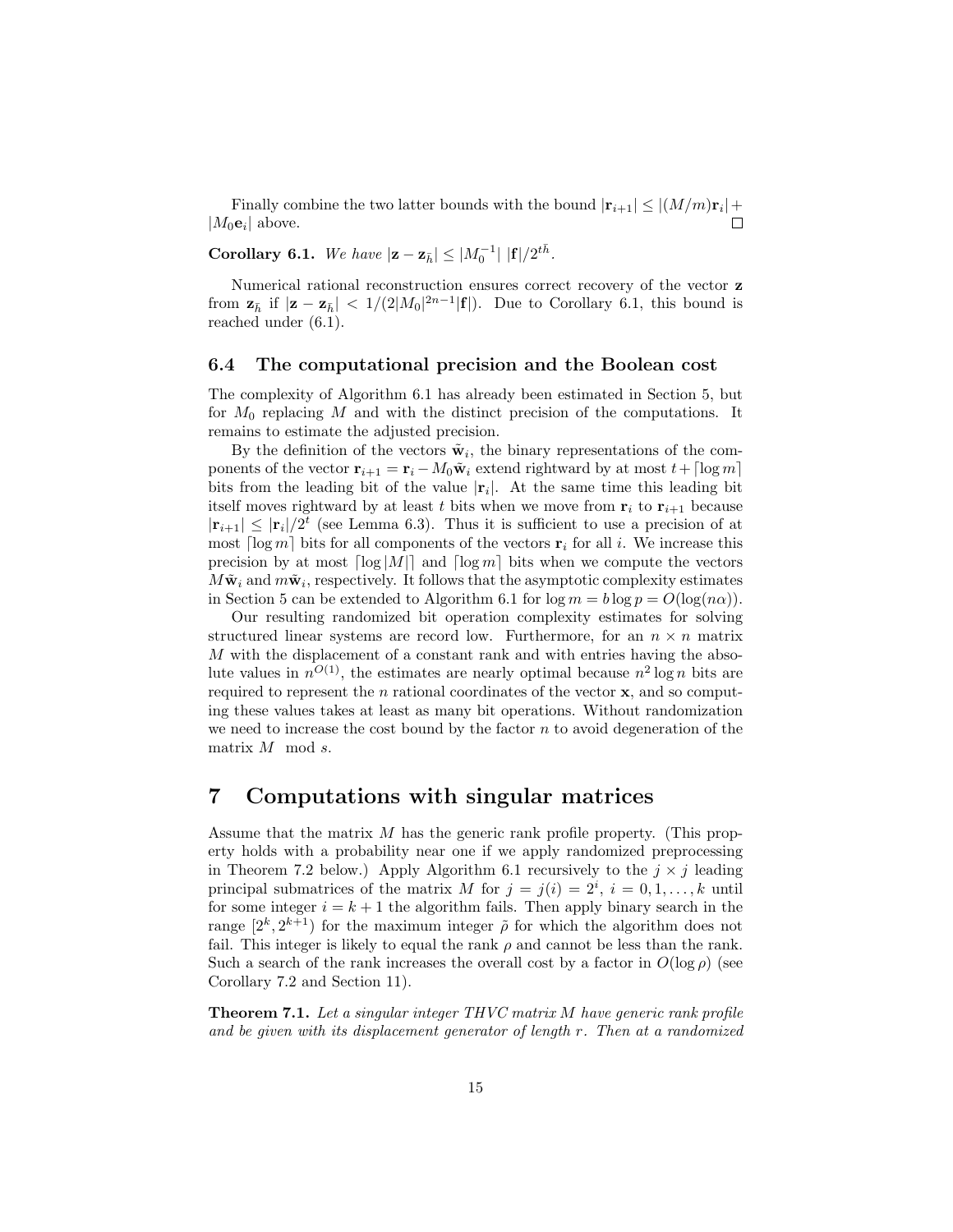Las Vegas cost within the factor  $O(r \log \rho)$  from the estimates in Section 5, one can compute the rank  $\rho$  of this matrix and a shortest displacement generator for a matrix whose columns form a basis for the null space of the matrix M.

Proof. Due to the method of displacement transformation (see Section 2.3 and recall that our Vandermonde multipliers are nonsingular), we can assume the structure of Toeplitz or Hankel type for the matrix  $M$ . Now we can verify whether the candidate integer  $\tilde{\rho}$  is indeed equal to the rank  $\rho$  as follows. Represent the matrix M as the  $2 \times 2$  block matrix  $\begin{pmatrix} M_{00} & M_{01} \\ M_{10} & M_{11} \end{pmatrix}$  with the nonsingular block  $M_{00} = M^{(\tilde{\rho})}$  and compute a displacement generator for its Schur complement  $S = M_{11} - M_{10} M_{00}^{-1} M_{01}$ . We immediately observe that  $\tilde{\rho} = \rho$  if and only if  $S = 0$  (and then the displacement of the matrix S vanishes as well). If  $S = 0$ indeed, then the columns of the matrix  $\begin{pmatrix} M_{01}^{-1} M_{01} \\ I \end{pmatrix}$  $-I_{n-\rho}$  $\Big)$  form a basis for the null space of the matrix M.

The arithmetic cost of computing displacement generators for the matrices  $M_{00}^{-1}M_{01}$  and S is in  $O(rm_M)$  (see Fact 2.6). It remains to bound the precision of computing based on Fact 2.4.  $\Box$ 

Remark 7.1. If we agree to use the Monte Carlo estimates for the rank computation we can decrease the bound of Theorem 7.1 by roughly the factor  $\frac{\log h}{\log \gamma}$ for h in equation (4.2) and  $\gamma$  in (3.2) (cf., e.g., [p96], [pw08, Appendix A]).

**Theorem 7.2.** Suppose that a finite set  $S$  of a sufficiently large cardinality |S| lies in a field  $\mathbb{F}$ . Further assume that a matrix M belong to  $\mathbb{F}^{n \times n}$ . Define randomized preprocessing  $M \leftarrow XMY$  where  $X = X_g$ ,  $Y = Y_h$  for  $g, h \in \{1, 2\}$ ,  $X_1 = \left(\frac{x_j}{s_i - t_j}\right)_{i=1}^n, Y_1 = \left(\frac{y_j}{u_i - v_j}\right)_{i=1}^n, s_i, t_j, u_i, \text{ and } v_j \text{ are } 4n \text{ distinct values},$  $X_2 = Z_0^T(\mathbf{x}), Y_2 = Z_0(\mathbf{y}), x_1 = y_1 = 1,$  and the other  $2n - 2$  coordinates of the vectors  $\mathbf{x} = (x_i)_{i=1}^n$  and  $\mathbf{y} = (y_i)_{i=1}^n$  are randomly sampled from the set S. Then both matrices  $X_2$  and  $Y_2$  are nonsingular and with a probability of at least  $(1 - \rho/|S|)^2$  both matrices  $X_1$  and  $Y_1$  are nonsingular. If the matrices X and Y are nonsingular, then with a probability of at least  $1 - (\rho + 1)\rho/|S|$  the matrix XMY has generic rank profile (and therefore is strongly nonsingular if the matrix M is nonsingular).

*Proof.* See [ks91] where  $X = X_2$ ,  $Y = Y_2$  and [p01, Corollary 5.6.3] where  $X = X_1, Y = Y_1.$  $\Box$ 

Each of the multipliers  $X_1$ ,  $Y_1$ ,  $X_2$ , and  $Y_2$  has displacement rank one assuming the displacement operators  $\nabla_{D_s,D_t}$ ,  $\nabla_{D_u,D_v}$ ,  $\Delta_{Z_0^T,Z_0}$ , and  $\Delta_{Z_0,Z_0^T}$ , respectively (cf. Section 2.3), and so Fact 2.6 and the above theorem imply the following result.

Corollary 7.1. To extend Theorem 7.1 to the case of input matrices not having generic rank profile it is sufficient to perform  $O(m_M)$  additional ops (which preserves the Boolean and word cost bounds) and to generate  $2n-2$  random parameters in the field F.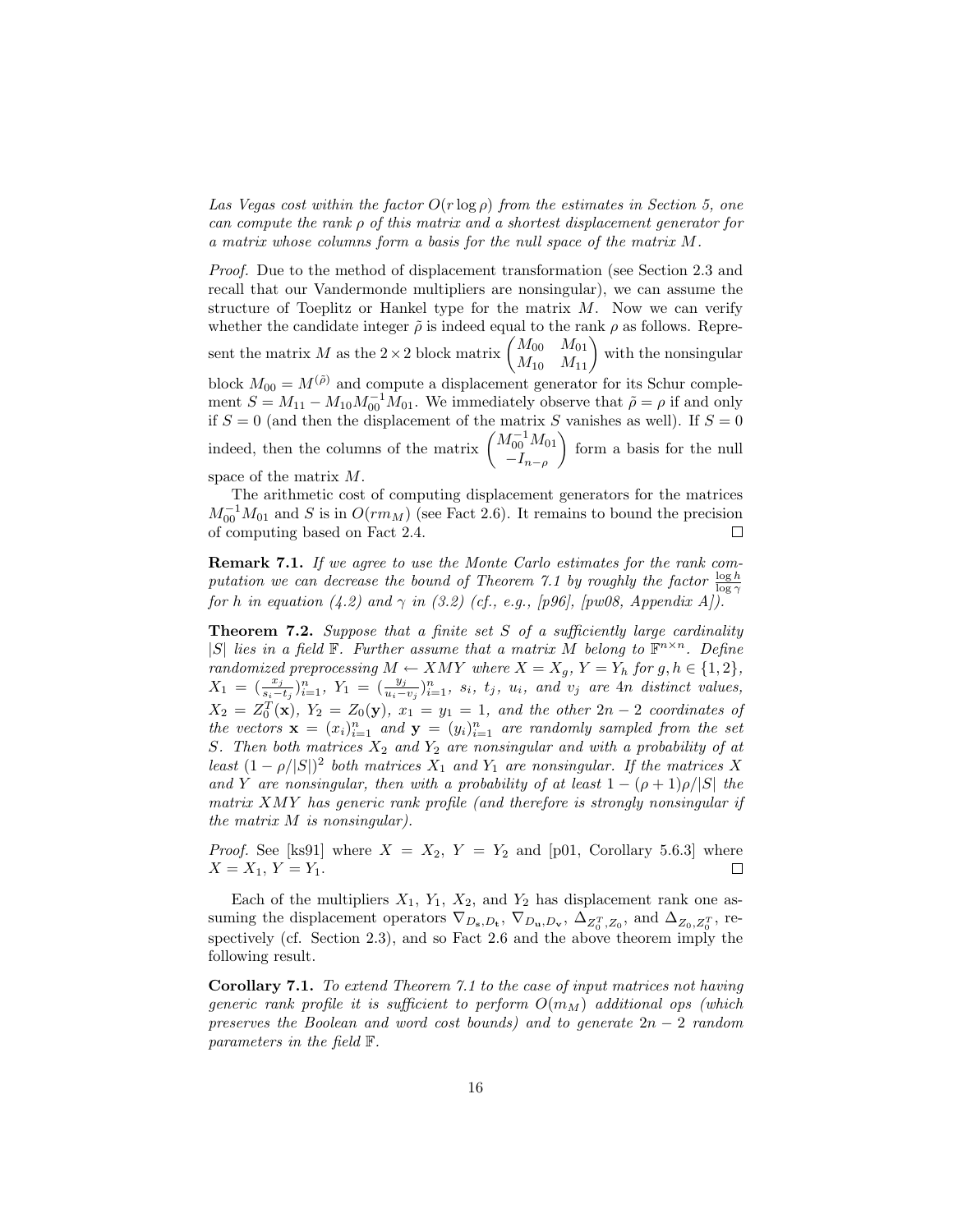*Proof.* Extend the dispacement structure of the matrix  $M$  to the matrix  $XMY$ by choosing appropriate matrices  $X = X_i$  and  $Y = Y_i$  for  $i = 1, 2$  (see [p01, Sections 5.6 and 5.7]).  $\Box$ 

Corollary 7.2. Let an  $n \times n$  integer THVC matrix M satisfy the assumptions of Theorem 7.2 and bounds (5.1), and suppose we seek the integer  $\rho = \text{rank } M$ and displacement generators of length  $O(r)$  for a nonsingular  $\rho \times \rho$  submatrix W of the matrix XMY, for the inverse  $W^{-1}$ , and for a matrix whose columns make up a basis for the null space of the matrix M. To solve all these problems it is sufficient to apply Las Vegas randomization with  $O(n \log n)$  random bits that define the two matrices  $X$  and  $Y$  in Theorem 7.2 and in addition to perform  $\tilde{O}(r^2n^2(\log^2 n)(\log \rho))$  bit operations.

### 8 Padé approximation and related computations

#### Definition 8.1. Padé approximation.

For two nonnegative integers m and n and a polynomial  $t(x) = \sum_{i=0}^{m+n} t_i x^i$ , an  $(m, n)$  Padé approximation is a pair of coprime polynomials  $r(x) = \sum_{i=0}^{n} r_i x^i$ and  $v(x) = \sum_{i=0}^{n} v_i x^i$  satisfying equation  $r(x) = t(x)v(x) \mod x^{m+n+1}$ . (The ratio  $\frac{r(x)}{v(x)}$  is unique.)

**Theorem 8.1.** A randomized Las Vegas algorithm for an  $(m, n)$  Padé approximation of a polynomial  $t(x) = \sum_{i=0}^{m+n} t_i x^i$  generates  $O(N \log N)$  random bits and in addition performs  $O(N^2 \log^3 N)$  bit operations provided  $N = n + m$  and equations (5.1) hold for  $\gamma = \max_{i=0}^{N} |t_i|$ .

Proof. First recall from [bgy80] or [p01, Section 2.11] that the task of computing an  $(m, n)$  Padé approximation can be reduced to the solution of the Toeplitz linear system  $T\mathbf{v} = -v_0\mathbf{t}$  where  $T = (t_{m+i-j})_{i,j=0}^{n-1}$ ,  $\mathbf{v} = (v_{j+1})_{j=0}^{n-1}$ ,  $\mathbf{t} = (t_{j+1})_{j=0}^{n-1}$ ,  $v_0 = 1$  if  $\rho = \text{rank}(T) = n$ , and  $v_0 = 0$  if  $\rho = \text{rank}(T) < n$ , in which case  $\det(T^{(\rho)}) \neq 0$ , that is the  $\rho \times \rho$  leading principal block of the matrix T is nonsingular. It remains to apply the algorithms supporting Corollary 7.2 for  $r < 3$ to solve this Toeplitz linear systems.  $\Box$ 

#### Definition 8.2. Berlekamp–Massey's problem.

Given a positive integer s and 2s numbers  $a_0, a_1, \ldots, a_{2s-1}$ , compute the minimum integer  $n \leq s$  and n numbers  $c_0, c_1, \ldots, c_{n-1}$  such that  $a_i =$  $c_{n-1}a_{i-1} + \cdots + c_0a_{i-n}$  for  $i = n, n+1, \ldots, 2s-1$ .

Fact 8.1. Berlekamp–Massey's problem has a unique solution, given by the degree n and the coefficients  $c_0, c_1, \ldots, c_{n-1}$  of the minimum span polynomial  $c(x) = x^n - \sum_{i=0}^{n-1} c_i x^i$  such that for some polynomial  $r(x)$  the pair of polynomials  $(r(x), c(x))$  is an  $(s - 1, s - 1)$  Padé approximation to the polynomial  $a(x) =$  $\sum_{i=0}^{2s-1} a_i x^i$ .

Proof. See [bgy80].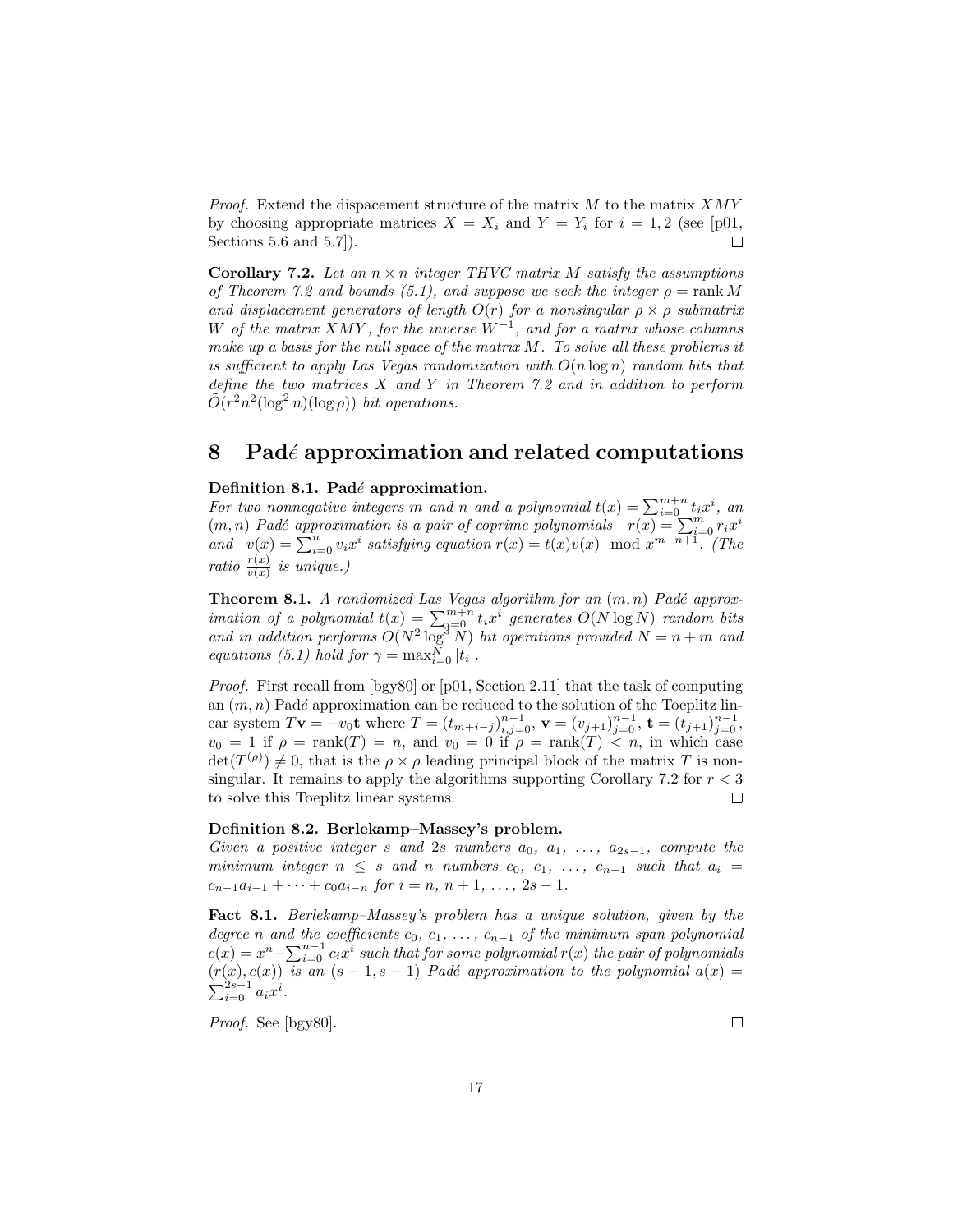Corollary 8.1. A randomized Las Vegas algorithm for Berlekamp–Massey's problem, for a positive integer s and 2s numbers  $a_0, a_1, \ldots, a_{2s-1}$ , generates  $O(s \log s)$  random bits and in addition performs  $O(s^2 \log^3 s)$  bit operations if equations (5.1) hold for  $\gamma = \max_{i=0}^{2s-1} |a_i|$ .

Definition 8.3.  $gcd(u, w)$ , the greatest common divisor of two polynomials  $u(x) = \sum_{i=0}^{m} u_i x^i$  and  $w(x) = \sum_{i=0}^{n} w_i x^i$  is their common divisor of the largest degree, whereas their least common multiple  $lcm(u, w) = u(x)w(x)/gcd(u, w)$  is their common multiple of the smallest degree. (Monic gcd and monic lcm are unique.)

**Fact 8.2.** Let the pair  $(r(x), v(x))$  be an  $(m, n)$  Padé approximation to the polynomial  $t(x) = \sum_{i=0}^{m+n} t_i x^i$  such that  $t(x)w(x)$  mod  $x^{m+n+1} = u(x)$  and let  $d(x)$  be a polynomial such that  $u(x) = d(x)r(x)$ . Then  $w(x) = d(x)t(x)$  and  $d(x)$  is a gcd $(u, w)$ .

**Theorem 8.2.**  $g(x) = \gcd(u, w)$ , greatest common divisor and  $\text{lcm}(u, w)$ , least common multiple of two polynomials  $u(x) = \sum_{i=0}^{m} u_i x^i$  and  $w(x) = \sum_{i=0}^{n'} w_i x^i$ can be computed by a randomized Las Vegas algorithm that generates  $O(N \log N)$ random bits and in addition performs  $\tilde{O}(N^2 \log^3 N)$  bit operations provided equations (5.1) hold for  $\gamma = \max\{\max_{i=0}^m |u_i|, \max_{i=0}^n |w_i|\}$  and  $N = n + m$ .

*Proof.* We first compute the degree  $k = \deg g(x)$  of the polynomal  $g(x) =$  $\sum_{i=0}^{k} g_i x^i = \gcd(u, w)$  by applying the reduction gcd  $\rightarrow$  Padé (see Fact 8.2) and then applying our algorithm that supports Theorem 8.1. To avoid the growth of the coefficients and the cost bounds in the transition gcd  $\rightarrow$  Padé, we compute deg  $g(x)$  in  $\mathbb{Z}_p$  for a reasonably large prime p, so that the bit-cost stays within the claimed bounds and the resulting degree value is likely to withstand the transition to Z.

To yield the Las Vegas estimates, we must verify that the degree indeed remains the same in this transition. For a fixed candidate value  $k = \deg g(x)$ let  $U_k$  and  $W_k$  denote the Toeplitz matrices of the sizes  $(m + n - k) \times (n$ k) and  $(m + n - k) \times (m - k)$ , respectively, which are simultaneously upper and lower triangular, that is, are filled with zeros above their upper diagonals and below their lower diagonals. Thus they are defined by their first columns  $(u_0, \ldots, u_m, 0, \ldots, 0)^T$  and  $(w_0, \ldots, w_n, 0, \ldots, 0)^T$ , respectively. The  $(m + n$  $k \times (m+n-2k)$  matrix  $(U_k, W_k)$  (called subresultant matrix) has Toeplitz-like structure, has a displacement rank at most two, and has rank k for  $k = \deg q(x)$ . Thus our algorithms supporting Theorem 5.2 enable us to verify the equation  $k = \deg q(x)$  within the claimed cost bounds.

Now, having certified the degree  $k$ , we wish to compute the gcd. We recall from [bgy80] and [p01, Section 2.10] that  $g(x) = s(x)u(x) + t(x)w(x)$  where  $s(x) = \sum_{i=0}^{n-k} s_i x^i$ ,  $t(x) = \sum_{i=0}^{m-k} t_i x^i$ , the coefficient vectors  $\mathbf{s} = (s_i)_{i=0}^{n-k}$  and  $\mathbf{t} = (t_i)_{i=0}^{m-k}$  satisfy the subresultant equation  $\tilde{U}_k \mathbf{s} + \tilde{W}_k \mathbf{t} = \mathbf{e}_1$ , and  $\tilde{U}_k$  and  $\tilde{W}_k$ are Toeplitz matrices of the sizes  $(m+n-2k)\times(n-k)$  and  $(m+n-2k)\times(m-k)$ , respectively, which we obtain by deleting the last  $k$  rows of the matrices  $U_k$  and  $W_k$ , respectively.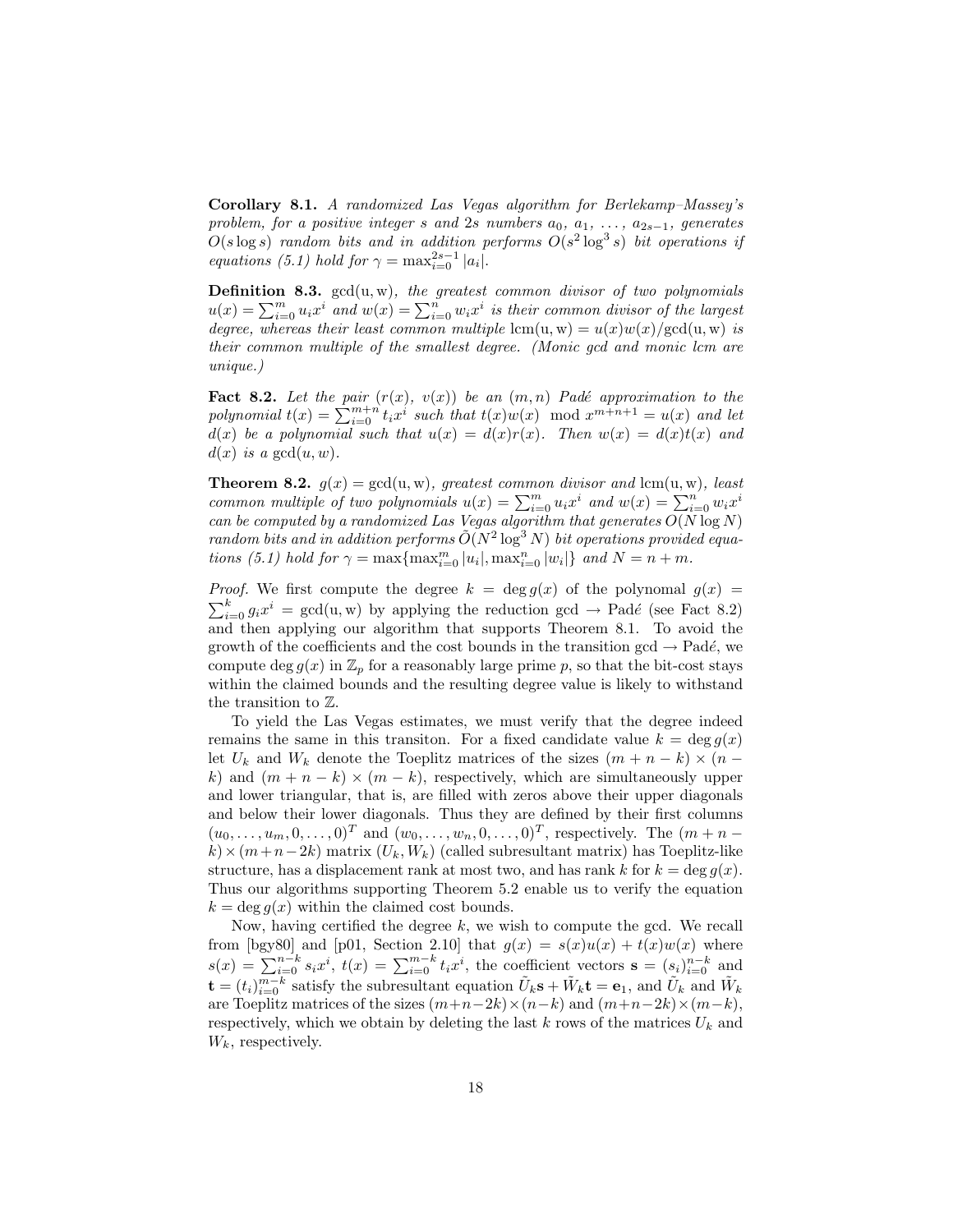It follows (see [p01, Definitions 4.1.1 and 4.1.3]) that the coefficient matrix  $(\tilde{U}_k, \tilde{W}_k)$  of the above subresultant system is again a Toeplitz-like matrix with a displacement rank at most three. Now the claimed complexity bounds for computing the gcd  $g(x) = \gcd(u, w)$  follow from Corollary 7.2.

They are immediately extended to the task of computing the polynomial  $lcm(u, w) = u(x)w(x)/gcd(u, w).$  $\Box$ 

### 9 Generalized Hensel's lifting

### 9.1 The algorithm

If  $(\det M) \mod s = 0$ , then we cannot initialize Algorithm 3.1. How frequently does this equation hold for a random structured integer matrix M and a fixed nonrandom integer  $s < |\det M|$ ? According to the analysis and tests in [pw08], such degeneracy is unlikely if  $s = p^b$  is a fixed reasonably large prime power, even where the prime  $p$  is small and divides det  $M$ . Next we generalize our lifting and initialization algorithms to the case where  $(\det M) \mod s \neq 0$  for  $s = p<sup>b</sup>$ . In particular, for  $p = 2$  this covers binary lifting, having implementation advantages. We rely on the following concept.

**Definition 9.1.** For two integers  $q > 0$  and  $s > 1$ , a matrix M in  $\mathbb{Z}_{qs}^{n \times n}$  is factor-q nonsingular modulo qs if there exists a matrix Q in  $\mathbb{Z}_{qs}^{n\times n}$  such that

$$
MQ \bmod (qs) = qI. \tag{9.1}
$$

For  $q = 1$  equation (9.1) turns into  $MQ = I$  mod s and thus brings us back to Hensel's lifting. Next we rely on Definition 9.1 for  $q > 1$  to generalize our constructions and analysis in Sections 3–6. In fact we mimic them quite closely.

Let us be given a vector  $f$  and black box subroutines for multiplying by vectors a factor-q nonsingular matrix M in  $\mathbb{Z}_{qs}^{n \times n}$  (see Definition 9.1) and matrix  $Q$  satisfying  $(9.1)$ . Then the following algorithm computes the first h terms in the vector expansion  $M^{-1}$ **f** =  $\sum_{i=0}^{\infty} \mathbf{u}^{(i)} s^i$ ,  $\mathbf{u}^{(i)} \in \mathbb{Z}_{qs}^n$ ,  $i = 0, 1, \ldots$ 

#### Algorithm 9.1. Generalized Hensel's lifting.

INPUT: a matrix  $M \in \mathbb{Z}^{n \times n}$ , a vector  $f \in \mathbb{Z}^n$ , three positive integers h, q, and s, and a matrix  $Q \in \mathbb{Z}_{qs}^{n \times n}$  satisfying (9.1).

OUTPUT: the vector  $\mathbf{x}^{(h)} \in \mathbb{Z}^n$  such that  $M\mathbf{x}^{(h)} = (q\mathbf{f}) \bmod (q s^h)$ .

INITIALIZATION:  $\mathbf{r}^{(0)} = \mathbf{f}$ .

COMPUTATIONS: for  $i = 0, 1, \ldots, h-1$ , compute the vectors

$$
\mathbf{u}^{(i)} = Q\mathbf{r}^{(i)} \bmod (qs), \ \ \mathbf{r}^{(i+1)} = (q\mathbf{r}^{(i)} - M\mathbf{u}^{(i)})/(qs).
$$

Output the vector  $\mathbf{x}^{(h)} = \sum_{i=0}^{h-1} \mathbf{u}^{(i)} s^i$ .

The following extension of Theorem 3.1 shows correctness of the algorithm (see part b) and bounds the precision of its computations.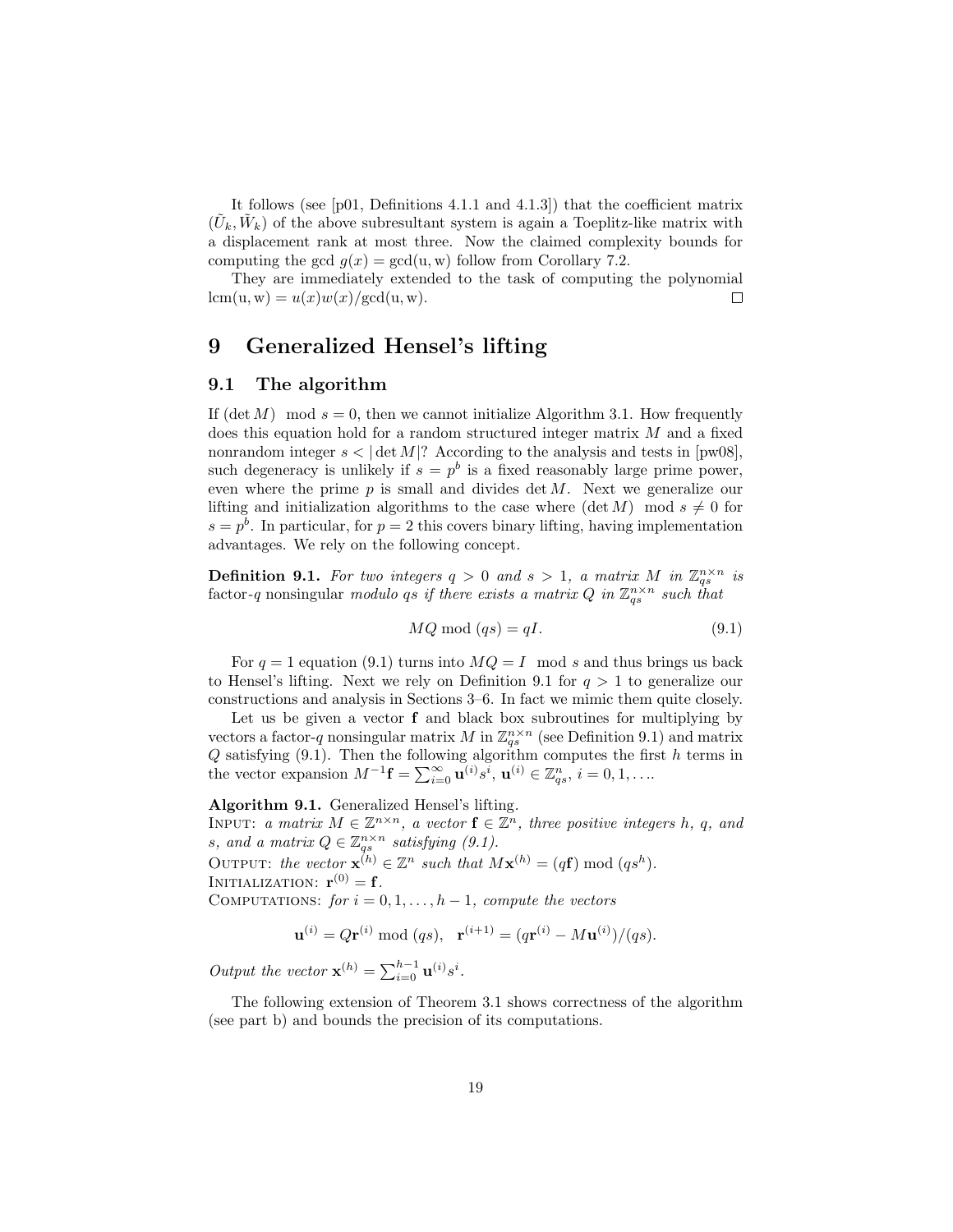**Theorem 9.1.** For M, **f**,  $\mathbf{r}^{(i)}$ , and  $\mathbf{x}^{(h)}$  in Algorithm 9.1, we have (a)  $\mathbf{r}^{(i)} \in \mathbb{Z}^n$  for all i,

(b)  $M\mathbf{x}^{(h)} = q\mathbf{f} \bmod (q s^h),$ 

(c) all components  $r_j^{(i)}$  of all vectors  $\mathbf{r}^{(i)} = (r_j^{(i)})_j$  satisfy the bounds

$$
|r_j^{(i)}| \leq \frac{1}{s^i}|f_j| + \alpha n \frac{qs-1}{q} \sum_{k=1}^i s^{-k} < \frac{1}{s^i}\beta + \alpha n \frac{qs-1}{qs-q} < \gamma
$$

where  $\beta$ ,  $\alpha$ , and  $\gamma$  are defined in Theorem 3.1.

#### Proof.

(a)  $(q\mathbf{r}^{(i)} - M\mathbf{u}^{(i)}) \bmod (qs) = (qI - MQ)\mathbf{r}^{(i)} \bmod (qs)$ , and the claim follows because  $MQ = qI \text{ mod } (qs)$ .

(b)  $M\mathbf{x}^{(h)} = \sum_{i=0}^{h-1} M\mathbf{u}^{(i)} s^i = \sum_{i=0}^{h-1} (q\mathbf{r}^{(i)} - q\mathbf{s}\mathbf{r}^{(i+1)}) s^i = q\mathbf{f} - q\mathbf{s}^h\mathbf{r}^{(h)} = q\mathbf{f} \mod$  $(qs^h)$ .

(c) By definition, all components  $u_j^{(i)}$  of all vectors  $\mathbf{u}^{(i)}$  are integers in the range  $[0, qs - 1]$ , and so

$$
qs|r_j^{(i+1)}|
$$
  $\leq$   $q|r_j^{(i)}| + \alpha n \max_k |u_k^{(i)}| \leq q|r_j^{(i)}| + (qs - 1)\alpha n.$ 

Now the claim follows by induction on  $i$ .

Next we change an upper bound on  $d_1$  into  $\lceil \log(2q s \gamma) \rceil$ , change s into qs, and then readily extend Lemma 3.1 and Theorem 3.2. Here is the respective generalization of Theorem 4.1.

**Theorem 9.2.** Let  $\mathbf{x} = qM^{-1}\mathbf{f}$  be a unique solution to the linear system  $M\mathbf{x} = q\mathbf{f}$ . Assume  $\rho(d)$  in (2.1),  $\alpha$ ,  $\beta$  and  $\gamma$  in (3.2), and h in (4.2). Write

$$
l = \lceil \log(2(\alpha \sqrt{n})^{2n-1} n \beta q) \rceil = O(n \log \gamma + \log q). \tag{9.2}
$$

(These expressions extend equations  $(4.1)$  to the case of generalized lifting.) Let the vector  $\mathbf{x}^{(h)} = \sum_{i=0}^{h-1} \mathbf{u}^{(i)} p^i = \mathbf{x} \bmod (qs^h)$  be computed in  $h-1$  steps of Algorithm 9.1. Then one can recover the vector **x** from the vector  $\mathbf{x}^{(h)}$  by performing  $B = n\rho(l)$  bit operations.

The proof mimics the proof of Theorem 4.1 except that now we define k to be the smallest integer exceeding  $2(\alpha\sqrt{n-1})^{n-1}n\beta q$ . Likewise we restate Theorems 5.1 and 5.2 for l in equations (9.2) (rather than in  $(4.1)$ ) and Q satisfying equation (9.1) (rather than  $MQ = I \mod s$ ).

Remark 9.1. Algorithm 9.1 and Theorem 9.2 can be immediately extended to the variation where the vectors **f**,  $\mathbf{x}^{(h)}$ ,  $\mathbf{r}^{(i)}$  and  $\mathbf{u}^{(i)}$  for all i are relaced with block vectors.

Next we extend initialization Algorithm 6.1 and its analysis assuming that q and s are some unknown powers  $p^u$  and  $p^v$  of a fixed prime p.

 $\Box$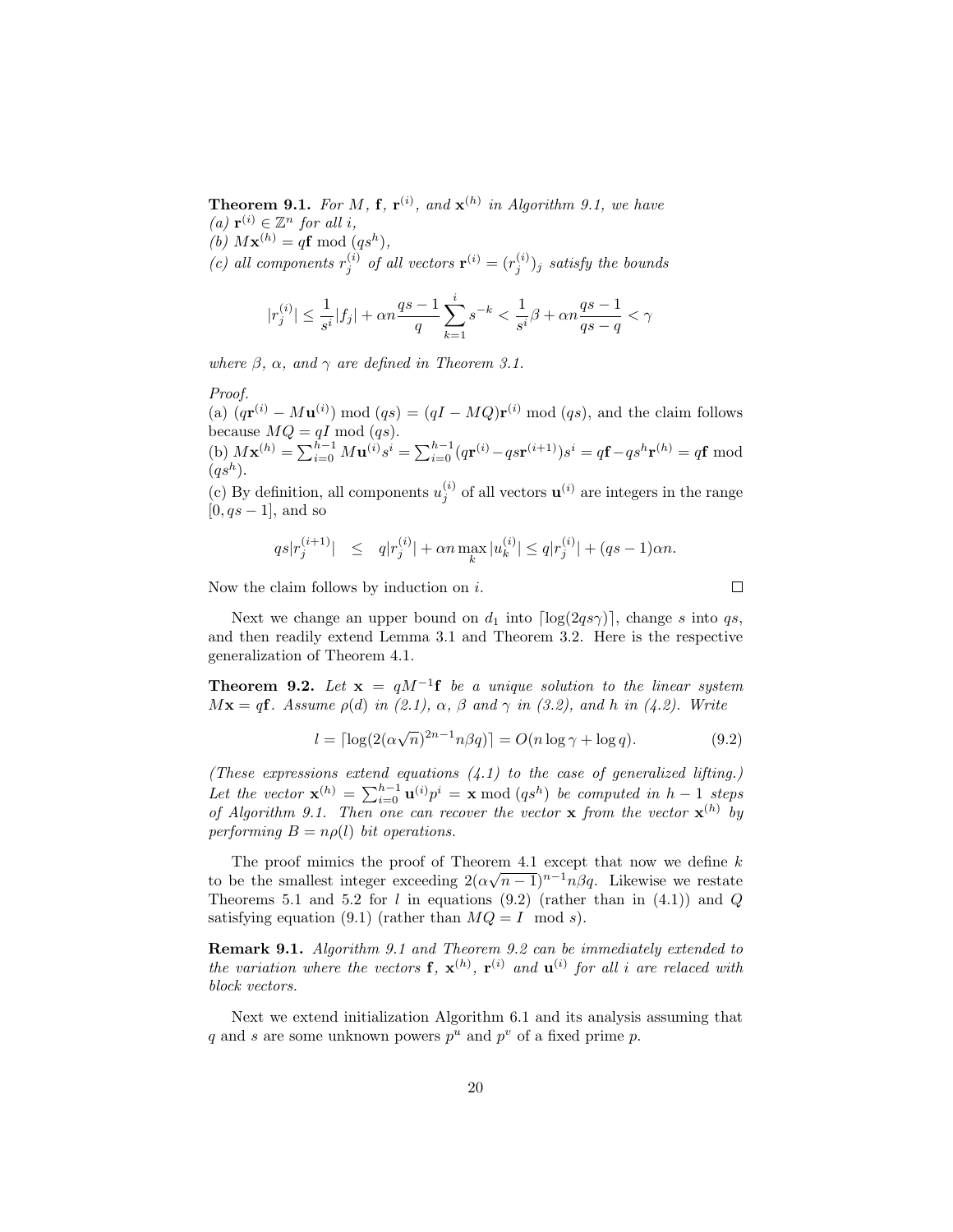### 9.2 Initialization via iterative refinement: introductory comments

Our initialization algorithm either fails (which rarely occurs on the average input) or yields matrix Q that satisfies equation (9.1) for  $q = p^u$  and  $s = p^v$  equal to the powers of a fixed prime p where the sum  $b = u+v$  exceeds the order of p in det M. We can ensure this property if we choose  $m = p<sup>b</sup>$  exceeding the bound in Fact 2.4. This bound, however, tends to be overly pessimistic. Choosing b based on this bound, we would excessively increase the overall computational cost bound for the average input. Thus we choose the exponent  $b$  dynamically, first testing more moderate values. If this does not work, we reapply the algorithm for larger powers  $m = p^b$  within a fixed tolerance value.

In the next subsection we describe our basic algorithm that for a fixed vector f applies iterative refinement to yield a vector v that satisfies the equation  $M\mathbf{v} = q\mathbf{f} \mod (qs)$ . The algorithm uses  $O((n \log(|M| + p^b) + \log|\mathbf{f}|)m_M)$  ops.

Then, given a prime p, its power  $m = p^b$ , and a displacement generator  $(G,H) = ((g_i)_{i=1}^r, (\mathbf{h}_i)_{i=1}^r))$  of length r for a matrix M, we compute a displacement generator of length r for a matrix  $Q$  satisfying equation (9.1). First we apply our basic algorithm  $2r$  times (at  $2r$ -fold cost) to solve  $2r$  linear systems of equations  $-M\tilde{\mathbf{u}}_i = q_i \mathbf{g}_i \mod m$ ,  $M^T \tilde{\mathbf{v}}_i = q_{i+r} \mathbf{h}_i \mod m$  for  $i = 1, \ldots, r$ , where  $q_i = p^{u_i}$  and  $q_{i+r} = p^{v_i}$  for  $i = 1, ..., r$  are integer powers of p defined by our basic algorithm (and depending on the matrix  $M$  and the vectors  $g_i$ and  $\mathbf{h}_i$ ). Then (at a negligible cost) compute the integers  $q = \max_{i=1}^{2r} q_i$  and  $s = m/q$  and the vectors  $\mathbf{u}_i = \tilde{\mathbf{u}}_i q/q_i$  and  $\mathbf{v}_i = \tilde{\mathbf{v}}_i q/q_{i+r}$  such that  $M\mathbf{u}_i = q\mathbf{g}_i$ mod m and  $M\mathbf{v}_i = q\mathbf{h}_i \mod m$  for  $i = 1, ..., r$ . This defines a generator  $(U, V) = ((\mathbf{u}_i)_{i=1}^r, (\mathbf{v}_i)_{i=1}^r)$  of length r for the displacement  $UV^T$  of the matrix  $Q$  satisfying  $(9.1)$ .

### 9.3 The basic initialization algorithm

Algorithm 9.2. The basic initialization algorithm.

INPUT: a nonsingular matrix  $M \in \mathbb{Z}^{n \times n}$ , a vector  $f \in \mathbb{Z}^n$ , a prime p, and two positive integers b and t such that  $m = p^b \geq 2^{t+2}|M|$ .

OUTPUT: either FAILURE if  $\delta((M^{-1}\mathbf{f})_j)$  mod  $p^b = 0$  for some j, j = 1,...,n, or two integers q and s, both the powers of p and such that  $qs = p^b$ , and the vector **z** such that  $Mz = qf \mod (qs)$ . INITIALIZATION: as in Algorithm 6.1.

COMPUTATIONS:

Stages 1 and 2 are as in Algorithm 6.1.

Stage 3. Compute the integer  $v = \max_j \text{ord}_p(\delta((M_0^{-1}f)_j))$ . If  $v < b$ , output the integers  $q = p^v$  and  $s = p^{b-v} = m/q$ ; compute and output the vector  $\mathbf{z} = qM_0^{-1}\mathbf{f} \bmod (qs)$  (so that  $M\mathbf{z} \bmod (qs) = M_0\mathbf{z} \bmod (qs) = q\mathbf{f} \bmod (qs)$ ). Otherwise output FAILURE.

In virtue of Theorems 2.8 and 6.1, Algorithm 9.2 is unlikely to fail if  $p$  is a random prime from a moderately large range (even where  $b = 1$ ). According to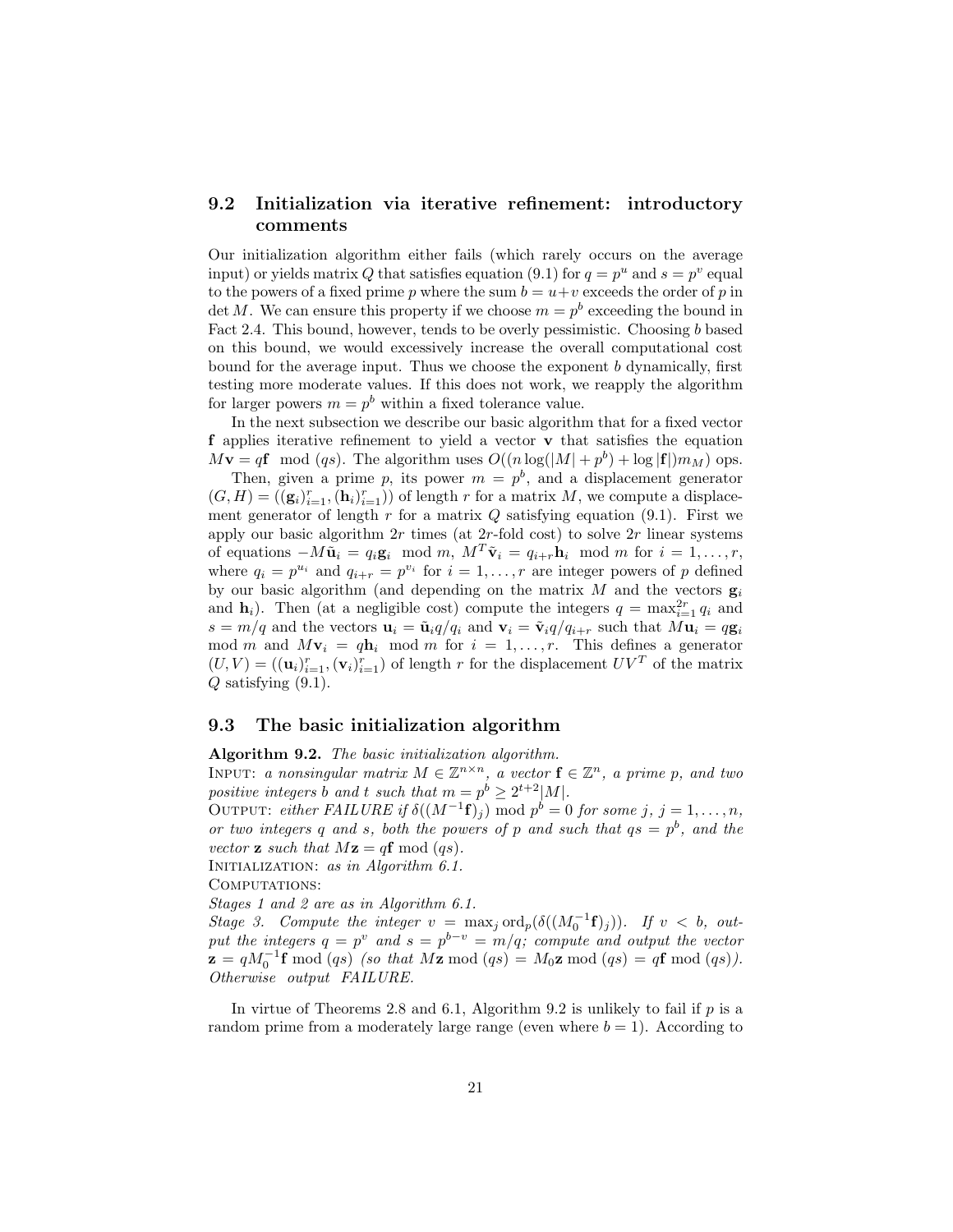[pw08] (see the beginning of Section 9), the failure is also unlikely in the case of a fixed p and random  $n \times n$  structured integer matrix M provided  $p^b \gg n$ .

If the algorithm outputs FAILURE, one can apply some heuristic recipes from [pw08] or reapply the algorithm for b equal to a greater power of the same prime p or for p replaced with a distinct basic prime.

### 9.4 The computational precision and the Boolean cost estimates

According to the argument in Section 6.4, we can extend the asymptotic complexity estimates in Section 5 to Algorithm 9.2 provided  $b \log p = O(\log \gamma)$ . The estimates grow proportionally to  $\mu(b)$ , where b exceeds the value  $v =$  $\max_j \text{ord}_p(\delta((M_0^{-1}\mathbf{f})_j)).$ 

This value has the order of  $n \log_p \gamma$  for a fixed prime p, e.g., for  $p = 2$ , and for the worst case input matrix  $\dot{M}$ . According to the analysis and tests in [pw08], however (see the beginning of Section 9),  $v = O(\log_p \gamma)$  for reasonably large integers  $b$  and for the average integer matrices  $M$  with the displacement structures. So we can extend the cost bounds of Section 5 to the initialization for the average input.

# 10 Matrix inversion via Newton's and generalized Newton's lifting

Newton's lifting is a well known classical counterpart of Hensel's [y76], [g84]. In [mc79] both techniques were simultaneously adapted to matrix computations, for which they have similar power. Next we recall Newton's lifting for matrix inversion, specify it to the case of structured input matrices, analyze it, estimating its complexity, propose its generalization (in particular its binary version), and compare its performance with Hensel's.

Given an integer  $s > 1$  and a pair of matrices M and  $Q^{(0)}$  such that  $MQ^{(0)} =$ I mod s, Newton's lifting algorithm recursively computes the matrices  $Q^{(i)} =$  $Q^{(i-1)}(2I - MQ^{(i-1)}) \mod (s^{2^i}), i = 1, 2, ...$  (see [mc79], [p01, Chapter 7]). One immediately verifies that the matrix equation  $Q^{(i)} = Q^{(i-1)}(2I - MQ^{(i-1)})$ implies that  $I - MQ^{(i)} = (I - MQ^{(i-1)})^2$ , and so the iterates  $Q^{(i)}$  satisfy  $I - MQ^{(i)} = 0 \mod s^{2^i}$  for all i, thus rapidly improving the initial approximate matrix inverse  $Q^{(0)}$ . The algorithm has a celebrated numerical counterpart (see, e.g., [ps91]).

Then again we cannot satisfy the initial assumption  $MQ^{(0)} = I \text{ mod } s$  if  $\det M = 0$  mod s, which motivates shifting to the generalized Newton's lifting, which begins with a matrix  $Q^{(0)}$  and recursively computes the matrices  $Q^{(1)}, Q^{(2)}, \ldots$  such that

$$
MQ^{(0)} = qI \text{ mod } (qs), \ qQ^{(i)} = Q^{(i-1)}(2qI - MQ^{(i-1)}) \text{ mod } (qs^{2^i}), \quad (10.1)
$$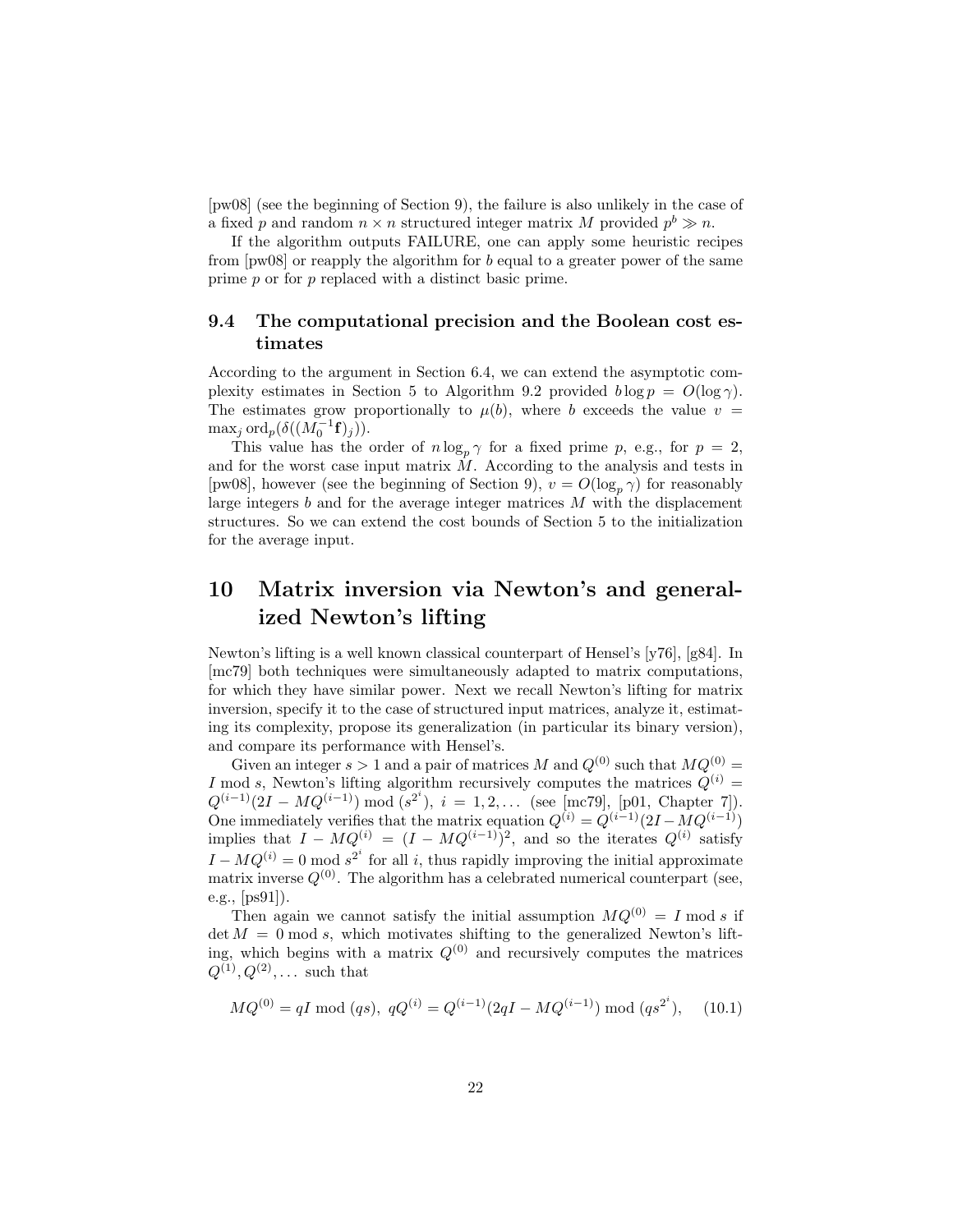$i = 1, 2, ..., h$ . Then we deduce that  $q^{2^{i}-1}(qI - MQ^{(i)}) = (q^{2^{i-1}-1}(qI MQ^{(i-1)})^2 = (qI - MQ^{(0)})^{2^i} = 0 \mod (qs)^{2^i}$  and therefore  $qI - MQ^{(i)} =$ 0 mod  $(qs^{2^i})$ . For  $q = 1$ , we come back to Newton's lifting for matrix inversion.

Surely, our initialization recipes for Hensel's and generalized Hensel's lifting can be extended to Newton's and generalized Newton's.

Every generalized Newton's step (10.1) is essentially reduced to performing  $n \times n$  matrix multiplication twice. For general matrices, this operation is expensive, although it is substantially accelerated on multiprocessors.

For matrices M and  $Q^{(i)}$  having consistent displacement structures, we dramatically simplify multiplication by performing it in terms of the associated short displacement generators. Unlike the case of Hensel's lifting, one must modify Newton's classical lifting to exploit the matrix structure. Here our respective modifications where we assume a displacement operator L and rely on Corollary 2.1:

$$
G^{(i+1)} = -Q^{(i)}(2I - MQ^{(i)})G, \quad H^{(i+1)T} = H^TQ^{(i)}(2I - MQ^{(i)})
$$

where  $L = \nabla_{A,B}$ ,

$$
G^{(i+1)} = BQ^{(i)}(2I - MQ^{(i)})G, \quad H^{(i+1)T} = H^T B^{-1} Q^{(i)}(2I - MQ^{(i)})
$$

where  $L = \Delta_{A,B}$  and the matrix B is nonsingular, and

$$
G^{(i+1)} = Q^{(i)}(2I - MQ^{(i)})A^{-1}G, \quad H^{(i+1)T} = H^TQ^{(i)}(2I - MQ^{(i)})A
$$

where  $L = \Delta_{A,B}$  and the matrix A is nonsingular.

In the case of a Toeplitz matrix  $T = (t_{k-j})_{k,j} = M/q$ , we can represent the approximate inverses  $Q^{(i)} = qM^{-1} \mod (qs^{2^i})$  in  $\mathbb{Z}_{qs^{2^i}}$ ,  $i = 0, 1, ...,$  with their  $n \times 2$  generators  $Q^{(i)}(\mathbf{e}_1, \mathbf{t}) = (Q^{(i)}\mathbf{e}_1, Q^{(i)}\mathbf{t})$  where the vector **t** is defined in Theorem 2.6. Then iteration (10.1) takes the following form,

$$
qQ^{(i)}(\mathbf{e}_1, \mathbf{t}) = Q^{(i-1)}(2qI - MQ^{(i-1)})(\mathbf{e}_1, \mathbf{t}) \bmod (qs^{2^i}), \quad (10.2)
$$

 $i = 1, 2, \ldots$ , provided we are given the generators  $M(e_1, t)$  and  $Q^{(0)}(e_1, t)$  for the matrices M and  $Q^{(0)}$  such that  $MQ^{(0)}(e_1, t) = q(e_1, t) \mod (qs)$ . Every iteration step is reduced essentially to multiplication of the matrix  $M$  by the  $n \times 2$  matrix  $Q^{(i-1)}(e_1, t)$  and of the matrix  $Q^{(i-1)}$  by the resulting  $n \times 2$  matrix. This takes only  $O(m(n))$  ops (see Theorems 2.5 and 2.6).

For  $q = 1$  the iteration process (10.2) for Toeplitz matrix M takes the form

$$
Q^{(i)}(\mathbf{e}_1, \mathbf{t}) = Q^{(i-1)}(2I - MQ^{(i-1)})(\mathbf{e}_1, \mathbf{t}), \quad i = 1, 2, .... \tag{10.3}
$$

More generally, we recall Corollary 2.1 and reduce the inversion of a matrix M with a displacement rank r to solving  $2r$  linear systems of equations with the coefficient matrix M. Then every generalized Newton's lifting step amounts to multiplication of the matrix  $Q^{(i-1)}(2I - MQ^{(i-1)})$  by 2r vectors. Here  $Q^{(i-1)}$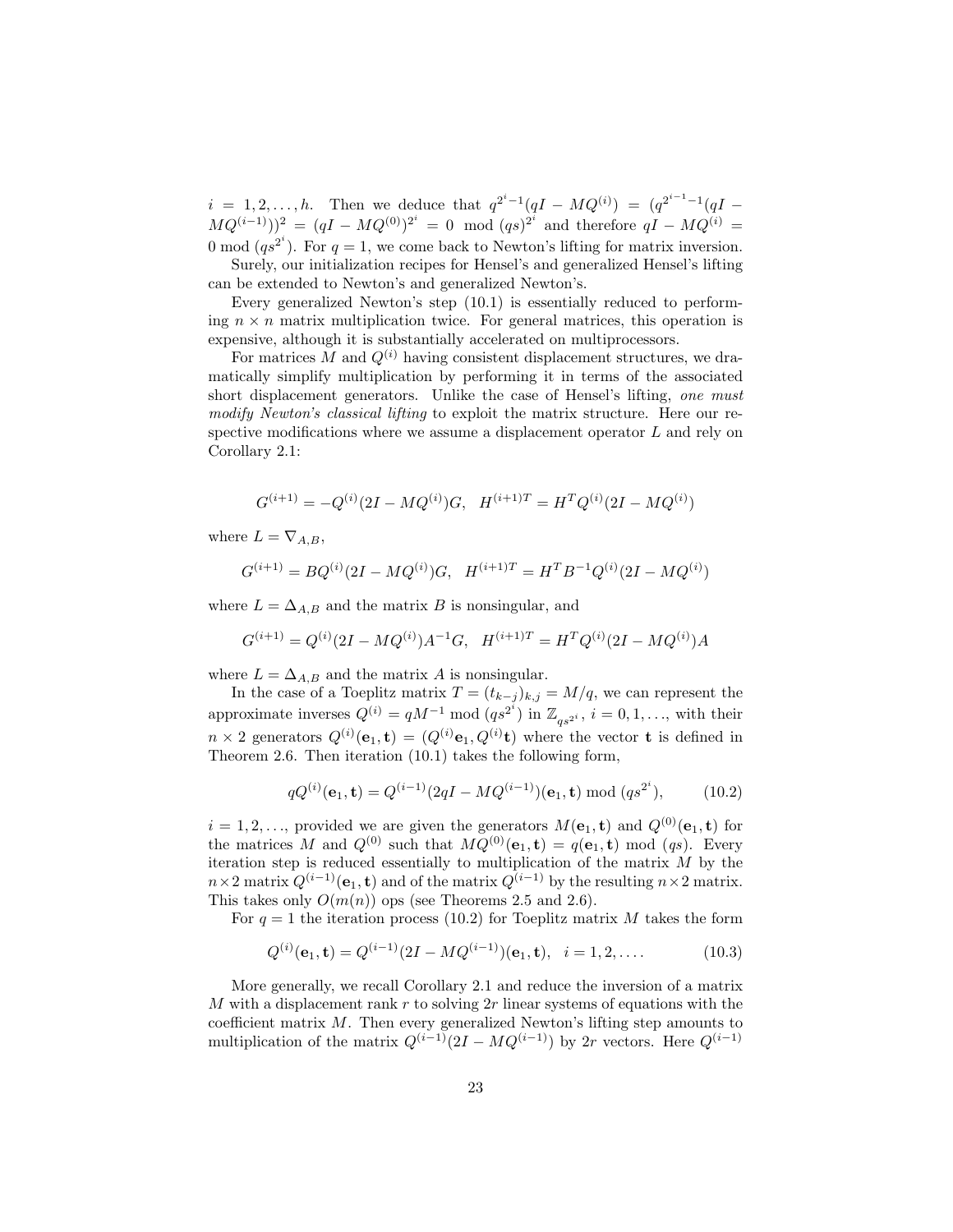denotes the approximate inverse reconstructed from the 2r respective vectors computed in the previous iteration, except that at the initial step, these vectors are given by the columns of the displacement generators  $G$  and  $H$  of the matrix  $Q^{(0)}.$ 

Let us compare the performance of Newton's and Hensel's lifting. Every Newton's as well as generalized Newton's lifting step roughly doubles the precision of computing and the number of correct bits per an output value in an iteration step, while Hensel's and generalized Hensel's lifting keep the precision of computing bounded by a fixed tolerance and add about the same number of correct bits per an output value in every step. As a result, in  $h$  steps generalized Newton's lifting produces the solution modulo  $qs^{2^h}$ , which generalized Hensel's lifting yields in  $2^h$  steps, but computations with extended precision are generally required already in a relatively small number of Newton's steps.

Let us supply some specific estimates. Assume a Toeplitz matrix M and generalized Newton's lifting. Then the initial approximate inverse  $Q^{(0)} =$  $M^{-1}$  mod  $(qs)$  is lifted to  $M^{-1}$  mod  $(qs^{2^h})$  in h lifting steps, each performing  $O(m(n))$  ops. For  $q = 1$  this covers the standard (structured) Newton's lifting.

Since the precision of computing is doubled in each lifting step, the overall Boolean (bit-operation) complexity of Newton's lifting is dominated by the cost of the last lifting step, bounded by  $O(m(n)\mu(l_{\text{out}}))$  where  $l_{\text{out}}$  denotes the required output precision. In the case of an  $n \times n$  Toeplitz-like input matrix M given with its displacement generator of a length  $r$  the overall complexity increases to  $O(r^2m(n)\mu(l_{\text{out}})).$ 

In comparison with Hensel's lifting, this means the Boolean cost increase by the factor  $r\mu(l_{\text{out}})/(h\mu(l_{\text{out}}/h))$ , in spite of the more rapid progress in Newton's lifting. The analysis seems to give upper hand to Hensel's lifting even where the positive integer r is small, e.g., in the case of Toeplitz inputs, where  $r \leq 2$ .

Our conclusion is different under the word model, however. In its typical choice, the initial prime p is by far less than the word length  $\lambda$ . Therefore the first steps of both Newton's and Hensel's liftings are performed by using about the same number of word operations, and the much more rapid progress of Newton's lifting is a clear advantage. Namely the initial steps of Newton's lifting can save a significant number of word operations wherever the ratio  $\left[ \log(2qs\gamma) \right] / \lambda$  is small.

This suggests that the most effective policy is to apply Newton's lifting initially and to continue this application as long as its output precision  $qs^{2^i}$ stays within the word length  $\lambda$ . If this length is exceeded, one should reduce the output approximate inverse modulo  $qs^{2^j}$  for  $j = \lceil \log_2 \log_s(\lambda/q) \rceil$  and then shift to Hensel's lifting.

Finally Newton's lifting is much more friendly than Hensel's to parallel implementation. By parallelizing Newton's steps, one can yield dramatic acceleration, although at the expense of using more processors.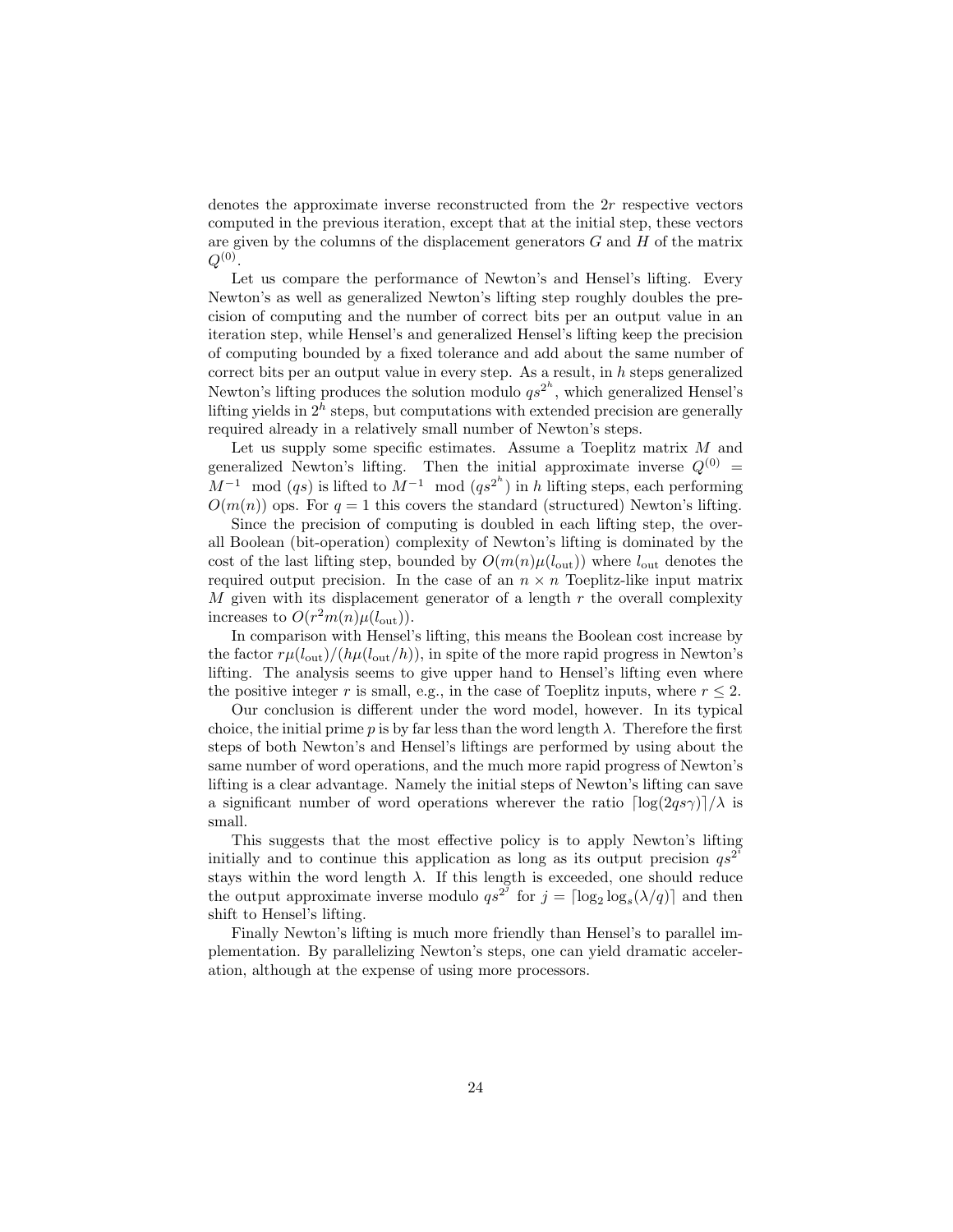# 11 Comparison of lifting with the divide–and– conquer MBA algorithm

For the inversion of a structured strongly nonsingular matrix  $M = \begin{pmatrix} M_{00} & M_{01} \ M_{10} & M_{11} \end{pmatrix}$ one can readily adapt the divide-and-conquer MBA algorithm from [m80], [ba80]. (One can produce a strongly nonsingular matrix with a probability near one by applying randomized preprocessing in Theorem 7.2 to a nonsingular matrix.) The algorithm recursively employs the following factorization,

$$
M^{-1} = \begin{pmatrix} I & -M_{00}^{-1} M_{01} \\ O & I \end{pmatrix} \begin{pmatrix} M_{00}^{-1} & O \\ O & S^{-1} \end{pmatrix} \begin{pmatrix} I & O \\ -M_{10} M_{00}^{-1} & I \end{pmatrix}.
$$
 (11.1)

The matrix

$$
S = S(M_{00}, M) = S^{(k)}(M) = M_{11} - M_{10}M_{00}^{-1}M_{01}
$$
 (11.2)

is called the *Schur complement* of the block  $M_{00}$  in the matrix M and the *Gauss transform* of  $M$  (cf. [gl96]).

Let  $I(k)$ ,  $M(k)$ , and  $A(k)$  denote the number of ops required to invert a  $k \times k$  matrix, to multiply a pair of  $k \times k$  matrices, and to add or subtract them, respectively, where clearly  $A(k) \leq M(k)$ .

**Remark 11.1.** We recall that  $M(k) \leq c_{\text{immense}} k^{2.376}$  (this bound in [cw90] holds for an immense constant cimmense and is the smallest known bound in the case of immense integers k) and  $M(k) \leq ck^{2.776}$  (this bound in [lps92] holds for a moderate constant c and is the smallest known bound in the case where  $20 \leq k \leq 10^{20}$ ). The latter bound relies on the technique of trilinear aggregation (due to  $[p72]$ ; cf. also  $[p84]$ ,  $[lp892]$ , and  $[k04]$ ), which was an ingredient of the algorithm in [cw90] as well and was the first nontrivial application of the tensor decompositions for the design of effective algorithms for fundamental matrix computations.

The above factorization implies that  $I(2k) \leq 2I(k) + 6M(k) + 2A(k)$  for all positive integers k. Recursively  $I(n) = O(M(n) \log n)$ , and if  $M(n)$  is of the order  $cn^{1+a}$  for two positive constants a and c, then  $I(n) = O(M(n)).$ 

Next assume a Toeplitz or Toeplitz-like matrix  $M$  and estimate the cost of its inversion based on the above recursive factorization. We can multiply a pair of  $n \times n$  Toeplitz or Toeplitz-like matrices in  $O(m(n))$  ops, and we are tempted to substitute this bound as  $M(n)$  to arrive at  $n \times n$  Toeplitz-like inversion in  $O(m(n) \log n)$  ops.

To substantiate this estimate, however, we must extend the input Toeplitz structure to all the auxiliary matrices involved into the recursive factorization. We first recall that the inverse of a Schur complement is a trailing block of the inverse and then that the displacement rank  $r$  of a matrix is preserved in the transition to its inverse (see Corollary 2.1) and grows by at most one in the transition to the blocks.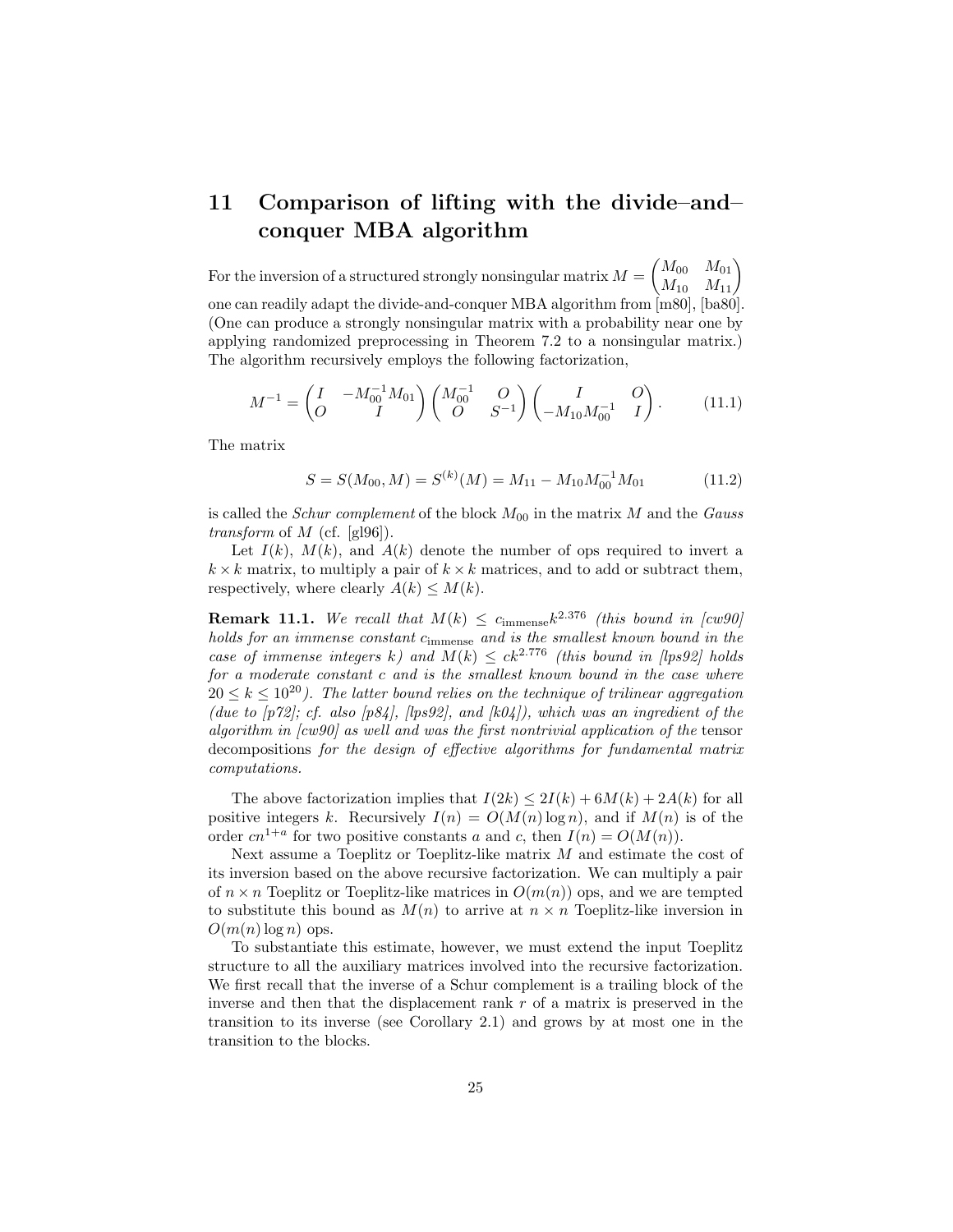This covers the matrices  $M_{00}$  and S in the initial factorization and then recursively covers all auxiliary leading blocks and Schur complements in the recursive factorization because the leading blocks as well as their Schur complements in a Schur complement  $S$  are Schur complements in the original matrix  $M$ (cf. [p01, Chapter 5] or [pmr10]). Consequently Fact 2.6 implies the bound  $O(r)$ on the displacement rank of all auxiliary matrices involved into the recursive factorization.

This is not yet enough to support the desired cost estimate because we need to bound the length of the displacement generators in the representation of all these matrices, and not just their displacement ranks. The desired extension of the bound from the ranks to the lengths is obtained based on the following result (valid over any field).

**Theorem 11.1.** Suppose we are given a pair of  $n \times k$  matrices G and H such that the  $n \times n$  matrix  $L = GH^T$  has a rank  $r \leq k$ . Then it is sufficient to perform  $O(nM(k)/k)$  ops to compute a pair of  $n \times r$  matrices  $G_r$  and  $H_r$  such that  $L = G_r H_r^T$  where  $M(k)$  is the arithmetic complexity of the  $k \times k$  matrix multiplication.

#### Proof. See [p01, Section 4.6.2].

 $\Box$ 

The resulting arithmetic cost estimate for solving a nonsingular Toeplitzlike linear system of n equations turns into the bound  $O(r^2m(n)\log n)$  in the case of a THVC linear system whose coefficient matrix is defined with its displacement generators of a length  $r$ . The bound is extended from the case of Toeplitz structure to the case of Vandermonde and Cauchy structures by means of displacement transformations in Remark 2.1.

Even though technically the MBA algorithm is completely different from lifting, it supports the complexity bound that only by factor  $r \log n$  exceeds ours under the randomized Boolean (bit operation) cost model (see [pmr10]). Recently this factor was decreased to  $O((M(r)/r^2) \log n)$  in [bjs08].

Furthermore the MBA algorithm enables us to decrease by the factor  $n/r$ the randomized Monte Carlo bound on the cost of lifting initialization in  $\mathbb{Z}_p$  for a reasonably large random prime  $p$  (see Theorem 2.8). Consequently one can decrease by factors  $\log n$ ,  $\log N$ , or  $\log s$  the cost bounds in Corollaries 7.2 and 8.1 and Theorems 8.1 and 8.2, respectively.

Unlike Algorithm 6.1 the MBA algorithm can be applied over any field of constants that supports strong nonsingularity of the input. Realistically we fulfill this requirement by involving random parameters from a set of large cardinality. Namely suppose we apply the algorithm over the rationals and wish to bound the precision of computing, say by cn  $log(n||M||)$  for a positive constant c. Then the standard way is to apply the algorithm modulo sufficiently many random primes and then to recover the rational output by means of the Chinese Remainder Algorithm.

Unlike the case of lifting, it is not sufficient to work with a single random prime p, but one needs the order of n primes, each of the order  $n \log(n||M||)$ . Moreover application of the algorithm modulo a large prime power  $p<sup>b</sup>$  readily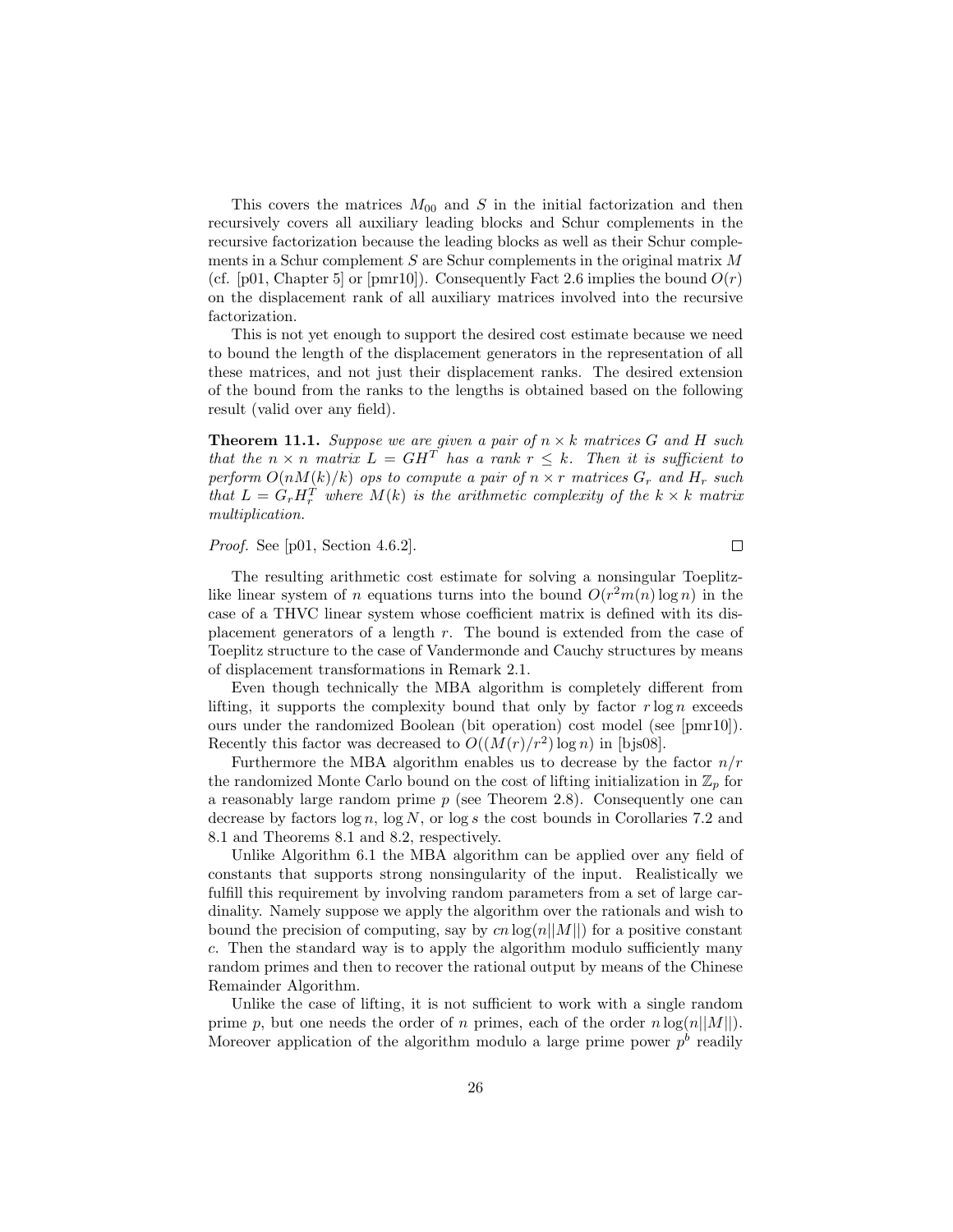leads to degeneration. In particular the MBA algorithm does not work modulo the powers of two.

Whereas lifting involves only two matrices M and  $Q = M^{-1}$  mod s, the MBA algorithm generally processes over  $2n$  matrices of various sizes, which can be viewed as a certain implementation advantage of lifting.

### 12 Concluding remarks

We applied numerical iterative refinement to initialize Hensel's symbolic lifting of the solutions of linear systems of equations as well as Newton's lifting of matrix inverses where the input values are integers. We proposed four variants of Newton's structured lifting, that is Newton's lifting applied to structured matrices and exploiting structure to perform the computations faster.

In the case of Toeplitz, Hankel and other structured input matrices the resulting Hensel's and Newton's lifting algorithms support nearly optimal Boolean complexity estimates. We unified the algorithms for the four most popular classes of structured matrices.

Our algorithms are most valuable in the case of the inputs for which numerical computations with double precision cannot produce the output with required accuracy. This includes some important classes of structured matrices (see [b85], [gi88], [t94]).

Our combination of symbolic lifting with numerical iterative refinement is an example of successful symbolic-numerical algorithms (see [tcs04], [snc07], [snc07a], [tcs08], [snc09] on this subject area). Searching for further examples of this kind one can try to devise effective symbolic counterparts to various other iterative numerical algorithms for linear systems of equations (cf. [epy98]).

We extended our algorithms and our nearly optimal bound on the Boolean complexity to Berlekamp–Massey's reconstruction of a linear recurrence from its values and to computing the gcd, lcm, and  $Pad\acute{e}$  approximation for univariate polynomials.

Furthermore we generalized both Hensel's and Newton's liftings by allowing to begin them with basic reduction modulo a nonprime, e.g., modulo a power of two, which enabled us to perform all our algorithms in binary base.

# Appendix

## A Randomized reconstruction of rational solution

By using the Las Vegas randomization, we decrease the bound in Theorem 4.1 by the factor of  $\log d$  provided  $\mu(d) = O(d^{\log_2 3})$  or  $\mu(d) = O((d \log d) \log \log d)$ and  $\rho(d)$  is bounded in (2.1). Empirical evidence shows further progress with some heuristics.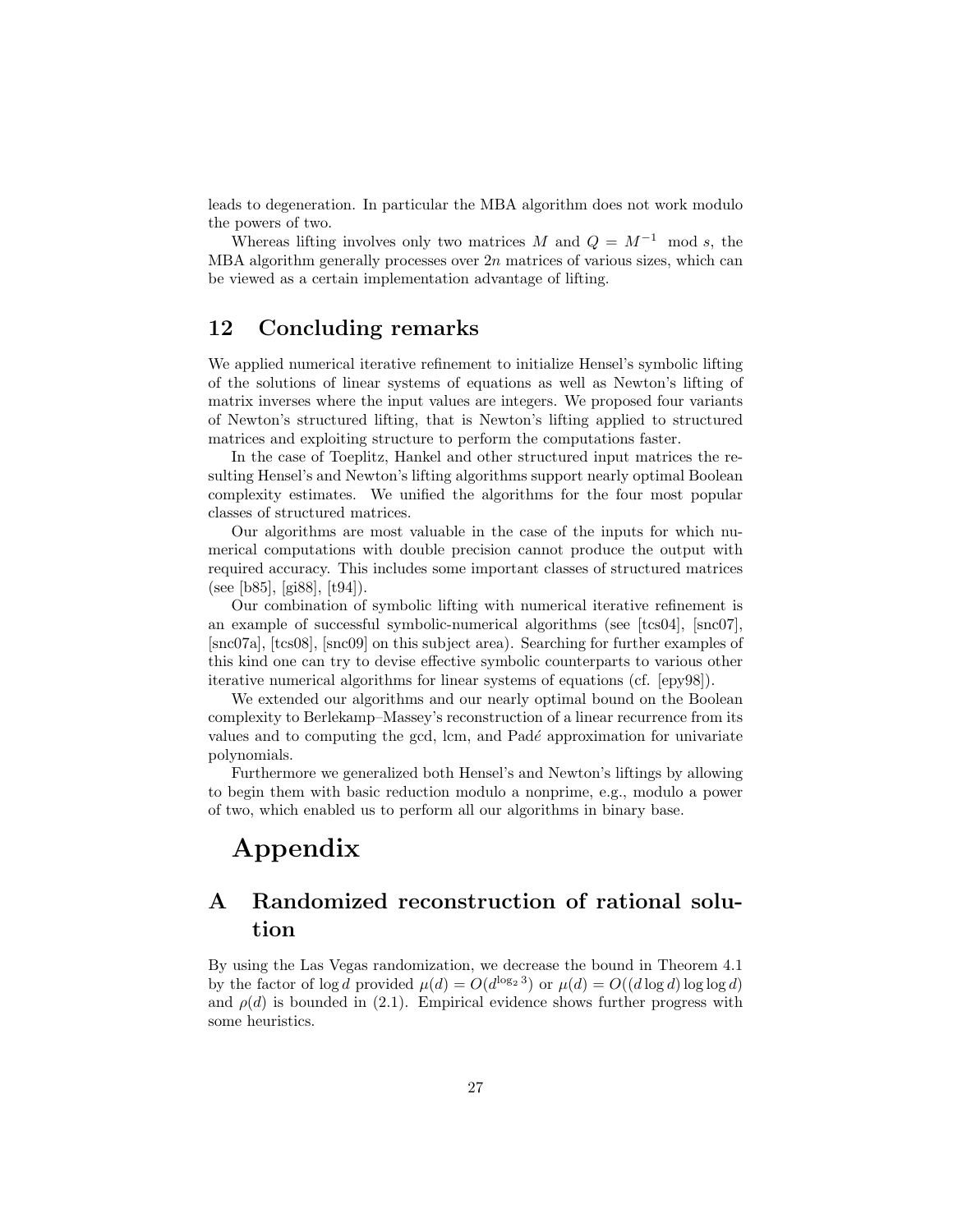### A.1 Randomized reconstruction algorithm

Write

$$
\delta = \operatorname{lcm}_j \delta(x_j), \quad 1 \le j \le n \tag{A.1}
$$

(for  $\delta(y)$  in Definition 2.1), that is  $\delta$  is the least common multiple of the denominators in all rational coordinates  $x_j$  of the solution  $\mathbf{x} = (x_j)_j$  to the system  $M\mathbf{x} = q\mathbf{b}$ .

Algorithm A.1. Randomized reconstruction of rational solution.

INPUT: The same as in Algorithm 3.1 and in addition a positive  $\varepsilon < 1$ , and integer  $h = 1 + \lfloor \log_s(2n(\alpha\sqrt{n})^{2n-1}\eta\beta) \rfloor$  of equation (4.2), and the vector  $\mathbf{x}^{(h)} =$  $(x_i^{(h)})_{i=1}^n = qM^{-1}\mathbf{f} \bmod (qs^h).$ 

OUTPUT: FAILURE with a probability of at most  $\varepsilon$  or a positive integer  $\delta$  and an integer vector y such that

$$
M\mathbf{y} = \delta q \mathbf{f}.\tag{A.2}
$$

INITIALIZATION: Compute

$$
K = 2\lceil \log(1/\varepsilon) \rceil,\tag{A.3}
$$

$$
\eta = \lceil 6 + 2n \log (n\alpha) \rceil \tag{A.4}
$$

for  $\alpha$  and  $\beta$  in (3.2). Then sample K pseudo random vectors

$$
\mathbf{c}_{k} = (c_{jk})_{j=1}^{n} \in \mathbb{Z}_{\eta}^{n}, \quad k = 1, \dots, K.
$$
 (A.5)

COMPUTATIONS:

- 1. Compute the K integers  $w_k = \mathbf{c}_k^T \mathbf{x}^{(h)} = \sum_{j=1}^n c_{jk} x_j^{(h)}, \quad k = 1, \ldots, K.$
- 2. Recover a unique set of the pairs of coprime integers  $\nu_k$  and  $\delta_k$  such that

$$
(\nu_k/\delta_k) \mod (qs^h) = w_k, \ 1 \le 2\delta_k |\nu_k| \le qs^h, \ 2|\nu_k| < qs^h,
$$
 (A.6)

for  $k = 1, \ldots, K$ .

3. Compute the least common multiple of the denominators

$$
\delta_{lcd} = \text{lcm}_k \,\delta_k, \quad 1 \le k \le K. \tag{A.7}
$$

4. Compute the integer vector  $\mathbf{y} = (y_j)_{j=1}^n$  such that  $\mathbf{y} \mod (q s^h) = \delta_{l c d} \mathbf{x}^{(h)}$ and  $2|y_j| < qs^h$  for all j. If  $My = q\delta_{lcd}f$ , output y and  $\delta = \delta_{lcd}f$ ; otherwise output FAILURE.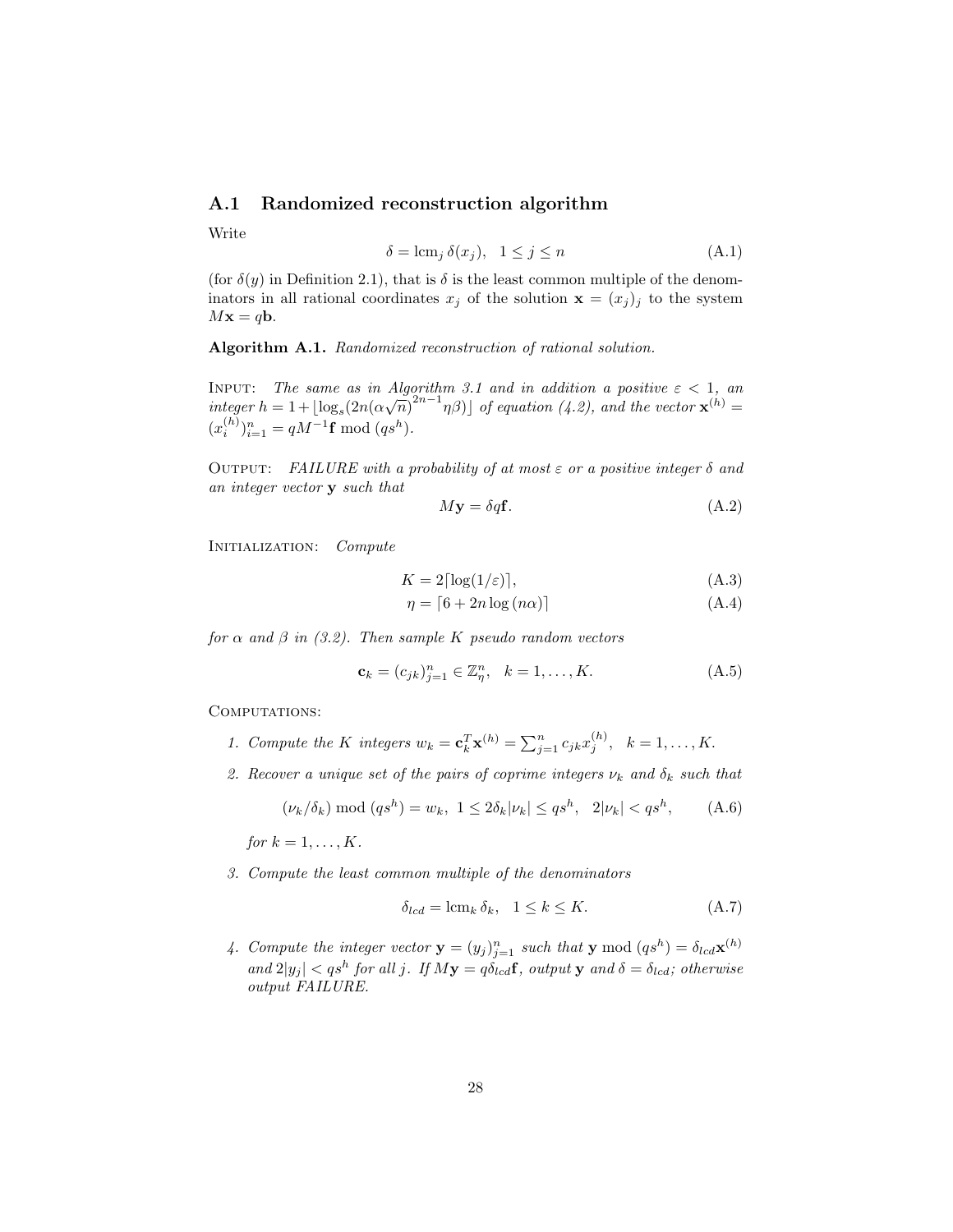### A.2 Correctness proof

Combining equations  $(4.2)$ ,  $(A.4)$ , and  $(A.5)$  with Fact 2.4 implies  $(A.6)$ . Now, correctness of Algorithm A.1 is implied by the following simple result.

**Theorem A.1.**  $\delta_{lcd}$  in (A.7) divides  $\delta$  in (A.1). Furthermore,

Probability( $\delta_{lcd} \neq \delta$ )  $\leq \varepsilon$ .

Theorem A.1 is deduced similarly to Theorem 2.1 in [egv00] based on equations  $(4.2)$ ,  $(A.3)$ – $(A.7)$ , and the following lemma.

**Lemma A.1.** For a prime p, integers K in  $(A.3)$ , k such that  $1 \leq k \leq K$ ,  $\delta$ in (A.1),  $\eta$  in (A.4), and  $\delta_k$  in (A.6), we have Probability( $\text{ord}_p(\delta_k) < \text{ord}_p(\delta)$ ) equal to  $1/\eta$  for  $p \geq \eta$  and to  $|\eta/p|/\eta \leq 1/p$  for  $p \leq \eta$ .

*Proof.* Let  $l = \text{ord}_p(\delta) = \max_j \text{ord}_p(\delta(x_j))$  for  $1 \leq j \leq n$ . W.l.o.g., let  $l =$  $\text{ord}_p(\delta(x_1))$  and let c denote the first coordinate of the vector  $\mathbf{c} = \mathbf{c}_k$ . Then we have

$$
\mathbf{c}^T \mathbf{x} = \frac{cu}{ap^l} - \frac{v}{p^h b} = \frac{cub - avp^{l-h}}{abp^l}
$$

where  $\mathbf{x} = M^{-1}\mathbf{f}, l \geq h$ , and a, b, u, and v are four integers coprime with p. Clearly,  $\text{ord}_p(\delta_k)$  for  $\delta_k$  in (A.6) never exceeds l; it equals l if and only if  $cub - avp^{l-h}$  is coprime with p. The probability bound follows because the integers ub and  $p$  are coprime and because c is a random element in the ring  $\Box$  $\mathbb{Z}_n$ .

### A.3 The bit-complexity of randomized reconstruction of rational solution

Let us first estimate the bit complexity of performing Algorithm A.1 in terms of  $l = O(n \log \gamma + \log q)$  in (9.2),  $m<sub>S</sub>$  in Definition 2.4,  $\mu(d)$  in Fact 2.1,  $\rho(d)$  in  $(2.1)$ , and K in  $(A.3)$ . We need the following auxiliary result.

**Lemma A.2.** Let j and k be positive integer parameters,  $j \rightarrow \infty$ . Then  $O(\mu(j)k)$  bit operations are sufficient to multiply two positive integers u and v such that  $u < 2^j$  and  $v < 2^{j+k}$ .

*Proof.* Represent v as  $\sum_{i=0}^{k-1} v_i 2^{ij}$ ,  $0 \le v_i < 2^j$  for all i. Compute the products  $w_i = uv_i$  for  $i = 0, 1, ..., k - 1$ . This takes  $O(\mu(j)k)$  bit operations. Now compute the sum  $uv = \sum_{i=0}^{k-1} w_i 2^{ij}$ . This takes  $O(jk)$  bit operations.

Algorithm A.1 involves  $O(Kn\mu(l))$  bit operations at Stage 1;  $O(K\rho(l))$  at Stage 2;  $O(K\mu(l)\log l)$  at Stage 3, and  $O(n\mu(l))$ ,  $O(n\mu(\log \beta)l/\log \beta)$ , and  $O(m_M\mu(\log \gamma)l/\log \gamma)$  for computing the vectors  $\delta_{lcd} \mathbf{x}^{(h)}$ ,  $q \delta_{lcd} \mathbf{f}$ , and My at Stage 4, respectively. (The two latter bounds are deduced based on Lemma A.2.) Summarizing, we obtain the following estimates.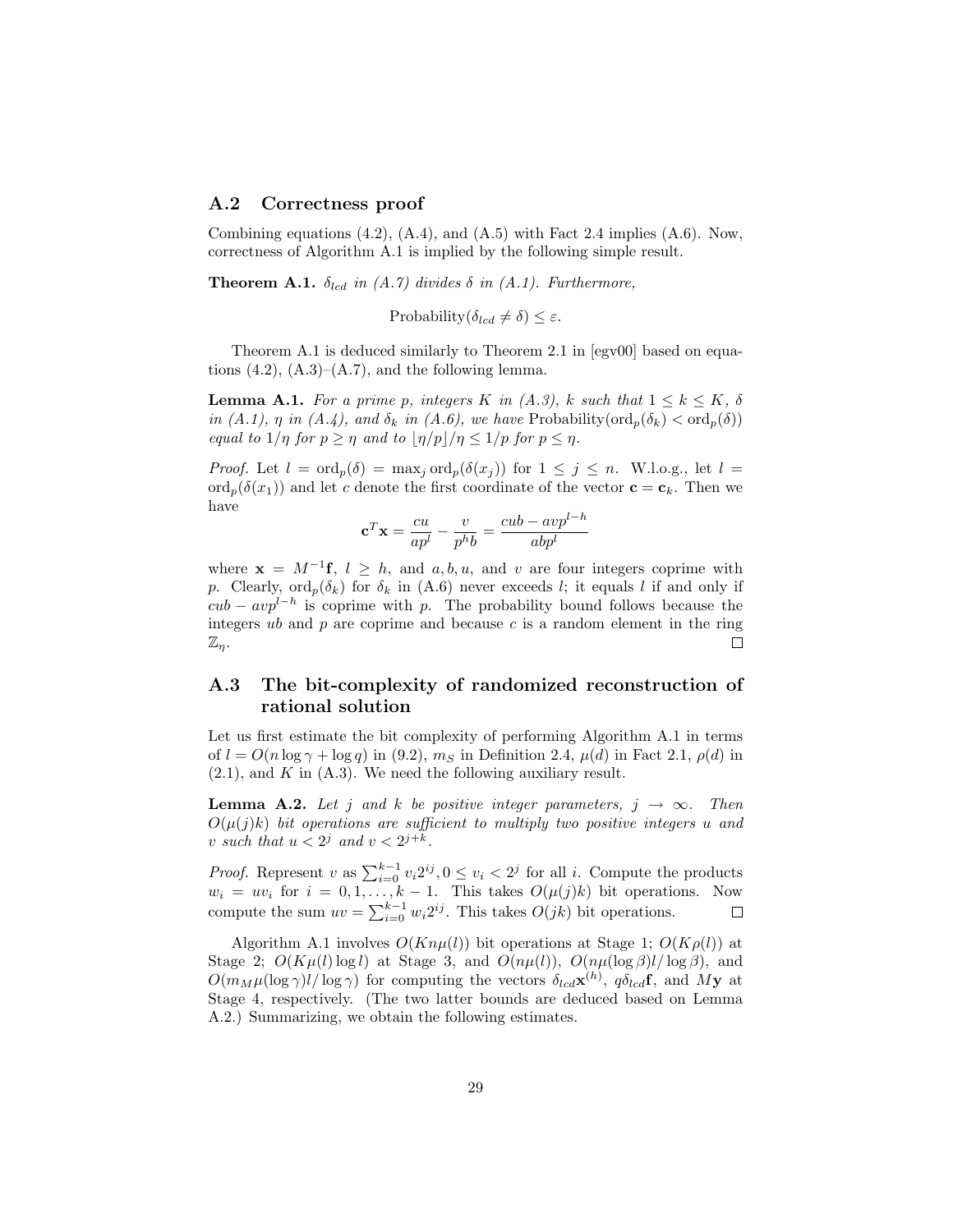**Theorem A.2.** Algorithm A.1 generates nK random elements in  $\mathbb{Z}_\eta$  for  $\eta$  in  $(A.4)$  and  $K = 2\lceil \log(1/\epsilon) \rceil$  in  $(A.3)$ . It either fails (this occurs with a probability of at most  $\epsilon$ ) or computes the scalar  $\delta$  of equation (A.1) and the solution y to linear system (A.2). The algorithm involves

$$
B_1 = O(Kn\mu(l) + K\rho(l) + m_M\mu(\log \gamma)l/\log \gamma)
$$

bit operations for  $l = O(n \log \gamma + \log q)$  in (9.2),  $\rho(d)$  in (2.1),  $\gamma$  in (3.2),  $m<sub>S</sub>$ in Definition 2.4, and  $\mu(d)$  in Fact 2.1; it involves  $o(B_1)$  bit operations for generating nK pseudo random elements in  $\mathbb{Z}_p$ .

# B Some details for the overall computational cost of the solution with Hensel's lifting

**Theorem B.1.** Assume a prime p, a vector  $f \in \mathbb{Z}^n$ , and a nonsingular matrix  $M \in \mathbb{Z}^{n \times n}$  with the structure of Toeplitz, Hankel, Vandermonde, or Cauchy type, having a displacement rank r and given with a displacement generator of a length in  $O(r)$ , and write  $Q = M^{-1}$  mod p. Then we can compute the rational solution **x** to the linear system  $Mx = f$  by using single random parameter p and at the Las Vegas randomized bit–operation cost within the following bounds:

- i)  $O(r^2m(n)\mu(\log p)\log n)$  at the initialization stage,
- ii)  $O((m_Q\mu(\log p) + m_M\mu(\log(\gamma np)))h)$  at the lifting stage;
- iii)  $O(n\rho(l))$  at the stage of Las Vegas randomized reconstruction of rational solution, which involves  $n\lceil \log \frac{1}{\varepsilon} \rceil \lceil \log(6 + 2n \log(n\alpha)) \rceil$  random bits and may fail with a probability of at most  $\varepsilon > 0$ .

Here m(n) and  $\mu(d)$  are defined in Fact 2.1,  $\rho(d)$  in Theorem 2.1, m<sub>S</sub> in Definition 2.4,  $\gamma$  and  $\alpha$  in (3.2),  $l = O(n \log \gamma)$  in (4.1) for  $q = 1$ , and  $h =$  $O(n \log_p(\gamma n))$  in (4.2) for  $s = p$ .

*Proof.* The bounds  $B_L$ ,  $B_R$ , and  $B_L + B_R$  follow from our analysis in Sections 3, A.3, and 6, respectively.  $\Box$ 

## C On the History of the Method of Displacement Transformation

The Method of Displacement Transformation was proposed in [p89/90] and became widely recognized due to its application in [gko95], which besides [p89/90] cited the paper [h95] as the next publication appeared on this method. The displayed letter of 1991 from Georg Heinig to the present author can be of some interest for the history of this study.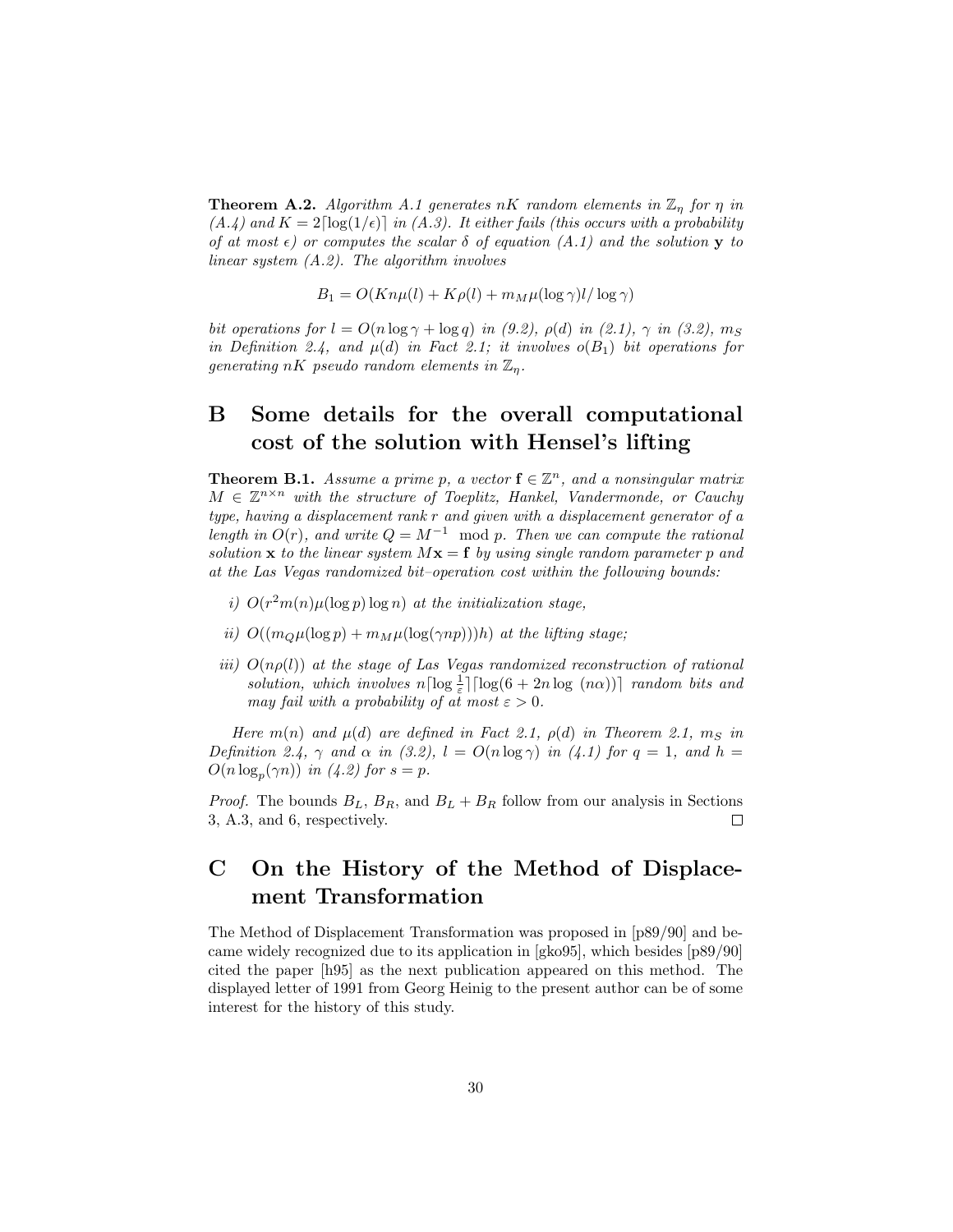Universitat Leipzig Selchion Mathematik Hauptgebaude LeipzigD7010, Germany

Nov. 15, 1990

m

Dear Impessar Pau,

Thank you very much for sending me your paper, On computations with dense structured matrices". It is very useful for us since we are also just dealing with fast algorithmus for generalized Hilbert (we call them, Candry") and Vandermonde matrices. We would appreciate it very much if you continue to send us your papers. Jam planning to work a level next year entitled, Fast algorithmus for structured matrices and whepolation problems", which will appear in the OT-series of 1. Golderp. Therefore, any information from your side will be most useful for me. Crite lest repards

Sincerely, George Leuis 2.5. J'au nous working with Leipzix University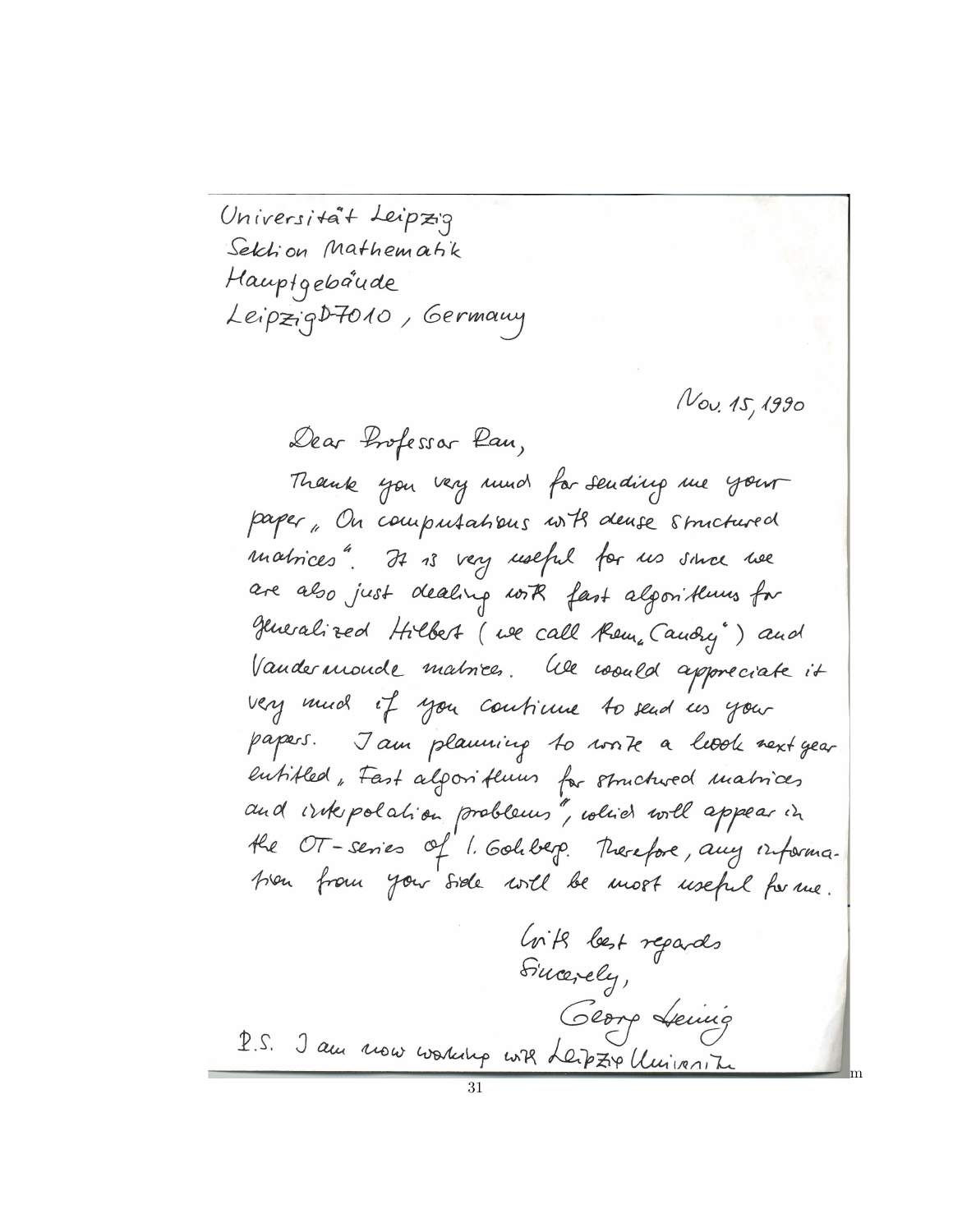### References

- [abm99] J. Abbott, M. Bronstein, T. Mulders. Fast Deterministic Computation of the Determinants of Dense Matrices, Proc. Intern. Symp. Symbolic and Algebraic Comput. (ISSAC'99), 197–204, ACM Press, New York, 1999.
- [b85] J. R. Bunch, Stability of Methods for Solving Toeplitz Systems of Equations, SIAM J. Sci. Stat. Comput., 6(2), 349–364, 1985.
- [ba80] R. R. Bitmead, B. D. O. Anderson, Asymptotically Fast Solution of Toeplitz and Related Systems of Linear Equations, Linear Algebra and Its Applications, 34, 103–116, 1980.
- [bgy80] R. P. Brent, F. G. Gustavson, D. Y. Y. Yun, Fast Solution of Toeplitz Systems of Equations and Computation of Padé Approximations, J. Algorithms, 1, 259–295, 1980.
- [bjs08] A. Bostan, C.–P. Jeannerod, E. Schost, Solving structured linear systems with large displacement rank, *Theoretical Computer Science* 407 (1– 3), 155–181, 2008.
- [cfg99] G. Cooperman, S. Feisel, J. von zur Gathen, G. Havas, GCD of Many Integers, Computing and Combinatorics, Lecture Notes in Computer Science, 1627, 310–317, Springer, Berlin, 1999.
- [cw90] D. Coppersmith, S. Winograd, Matrix Multiplicaton via Arithmetic Progressions. *J. Symbolic Comput.*,  $9(3)$ ,  $251-280$ , 1990.
- [d82] J. D. Dixon, Exact Solution of Linear Equations Using p-adic Expansions, Numerische Math., 40, 137–141, 1982.
- [egv00] W. Eberly, M. Giesbrecht, G. Villard, On Computing the Determinant and Smith Form of an Integer Matrix, Proc. 41st Annual Symp. on Foundations of Computer Science (FOCS'2000), 675–685, IEEE Computer Society Press, Los Alamitos, CA, 2000.
- [epy98] I. Z. Emiris, V. Y. Pan, Y. Yu, Modular Arithmetic for Linear Algebra Computations in the Real Field, J. of Symbolic Computation, 21, 1–17, 1998.
- [f07] M. Fürer, Faster Integer Multiplication, *Proceedings of 39th Annual Sym*posium on Theory of Computing (STOC 2007), 57–66, ACM Press, New York, 2007.
- [g84] J. von zur Gathen, Hensel and Newton Metods in Valuation Rings, Math. of Computation, 42(166), 802–824, 1984.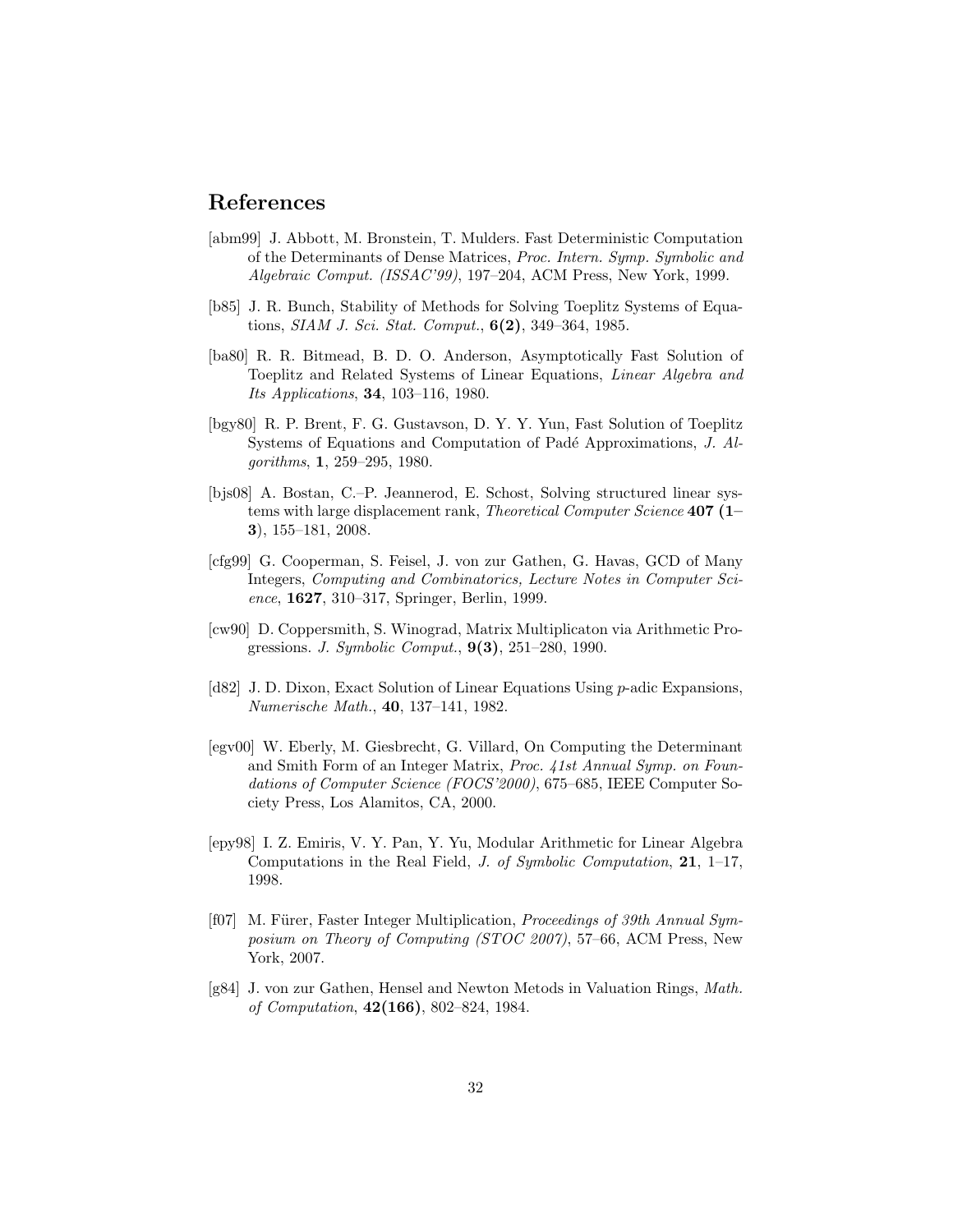- [gg03] J. von zur Gathen, J. Gerhard, Modern Computer Algebra, Cambridge University Press, Cambridge, UK, 2003 (second edition).
- [gi88] W. Gautschi, G. Inglese, Lower Bounds for the Condition Number of Vandermonde Matrices, Numerische Math., 52, 241–250, 1988.
- [gko95] I. Gohberg, T. Kailath, V. Olshevsky, Fast Gaussian Elimination with Partial Pivoting for Matrices with Displacement Structure, Mathematics of Computation, 64, 1557–1576, 1995.
- [gl96] G. H. Golub, C. F. Van Loan, Matrix Computations, Johns Hopkins University Press, Baltimore, Maryland, 1996 (third addition).
- [go94] I. Gohberg, V. Olshevsky, Complexity of Multiplication with Vectors for Structured Matrices, Linear Algebra and Its Applications, 202, 163–192, 1994.
- [h79] G. Heinig, Beitrage zur spektraltheorie von Operatorbuschen und zur algebraischen Theorie von Toeplitzmatrizen, Dissertation B, TH Karl-Marx-Stadt, 1979.
- [h95] G. Heinig, Inversion of Generalized Cauchy Matrices and the Other Classes of Structured Matrices, Linear Algebra for Signal Processing, IMA Volume in Mathematics and Its Applications, 69, 95–114, Springer, 1995.
- [hr84] G. Heinig, K. Rost, Algebraic Methods for Toeplitz-like Matrices and Operators, Operator Theory, 13, Birkhäuser, 1984.
- [k04] I. Kaporin, The Aggregation and Cancellation Techniques As a Practical Tool for Faster Matrix Multiplication, Theoretical Computer Science, 315, 2–3, 469–510, 2004.
- [kkm79] T. Kailath, S. Y. Kung, M. Morf, Displacement Ranks of Matrices and Linear Equations, Journal of Mathematical Analysis and Applications, 68, 2, 395–407, 1979.
- [ks91] E. Kaltofen, B. D. Saunders, On Wiedemann's Method for Solving Sparse Linear Systems, Proceedings of AAECC–5, Lecture Notes in Computer Science, 536, 29–38, Springer, Berlin, 1991.
- [lps92] J. Laderman, V. Y. Pan, H. X. Sha, On Practical Algorithms for Accelerated Matrix Multiplication, Linear Algebra and Its Applications, 162– 164, 557–588, 1992.
- [m80] M. Morf, Doubling Algorithms for Toeplitz and Related Equations, Proceedings of IEEE International Conference on ASSP, 954–959, IEEE Press, Piscataway, New Jersey, 1980.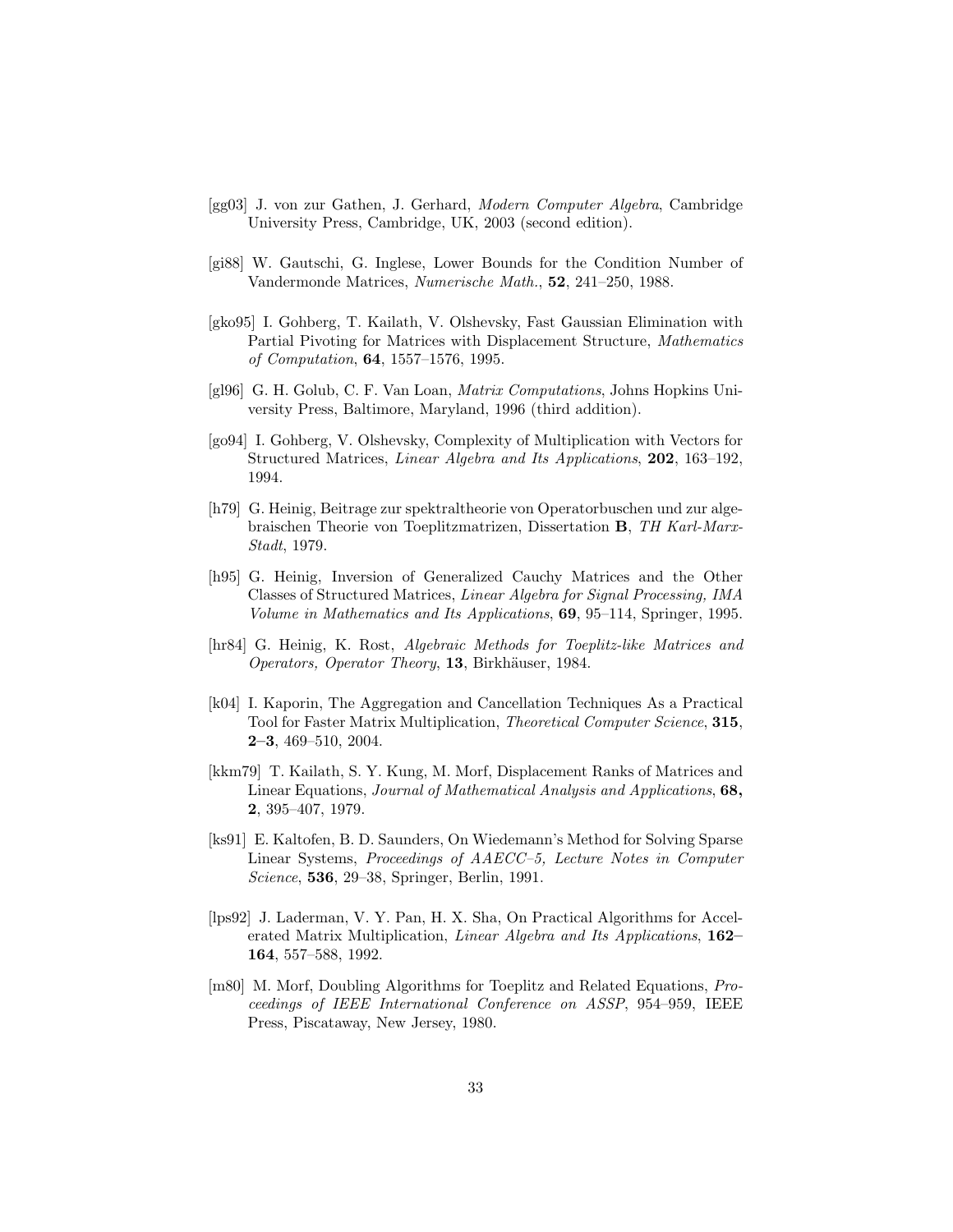- [mc79] R. T. Moenck, J. H. Carter, Approximate Algorithms to Derive Exact Solutions to Systems of Linear Equations, Proceedings of EUROSAM, Lecture Notes in Computer Science, 72, 63–73, Springer, Berlin, 1979.
- [ms04] T. Mulders, A. Storjohann, Certified Dense Linear System Solving, J. of Symbolic Computation, 37(4), 485-510, 2004.
- [p72] V. Y. Pan, On Schemes for the Evaluation of Products and Inverses of Matrices (in Russian), Uspekhi Matematicheskikh Nauk, 27, 5 (167), 249-250, 1972.
- [p84] V. Y. Pan, How Can We Speed up Matrix Multiplication? SIAM Review, 26, 3, 393–415, 1984.
- [p87] V. Y. Pan, Complexity of Parallel Matrix Computations, Theoretical Computer Science, 54, 65–85, 1987.
- [p88] V. Y. Pan, Computing the Determinant and the Characteristic Polynomials of a Matrix via Solving Linear Systems of Equations, Information Processing Letters, 28, 71–75, 1988.
- [p89/90] V. Y. Pan, On Computations with Dense Structured Matrices, Math. of Computation, 55(191), 179–190, 1990. Proceedings version in Proc. ISSAC'89, 34-42, ACM Press, New York, 1989.
- [p96] V. Y. Pan, Parallel Computation of Polynomial GCD and Some Related Parallel Computations over Abstract Fields, Theoretical Computer Science, 162, 2, 173–223, 1996.
- [p01] V. Y. Pan, Structured Matrices and Polynomials: Unified Superfast Algorithms, Birkhäuser/Springer, Boston/New York, 2001.
- [pgmq] V. Y. Pan, D. Grady, B. Murphy, G. Qian, R. E. Rosholt, A. Ruslanov, Schur Aggregation for Linear Systems and Determinants, Theoretical Computer Science, Special Issue on Symbolic–Numerical Algorithms (D. A. Bini, V. Y. Pan, and J. Verschelde editors), 409 (2), 255–268, 2008.
- [pmr10] V. Y. Pan, B. Murphy, R. E. Rosholt, Unified Nearly Optimal Algorithms for Structured Integer Matrices, in Numerical Methods for Structured Matrices and Applications: Georg Heinig memorial volume, Operator Theory: Advances and Applications, 199, 359–375, Birkhaüser, Basel, 2010.
- [pq10] V. Y. Pan, G. Qian, Randomized Preprocessing of Homogeneous Linear Systems of Equations, Linear Algebra and Its Applications, 432, 3272– 3318, 2010.